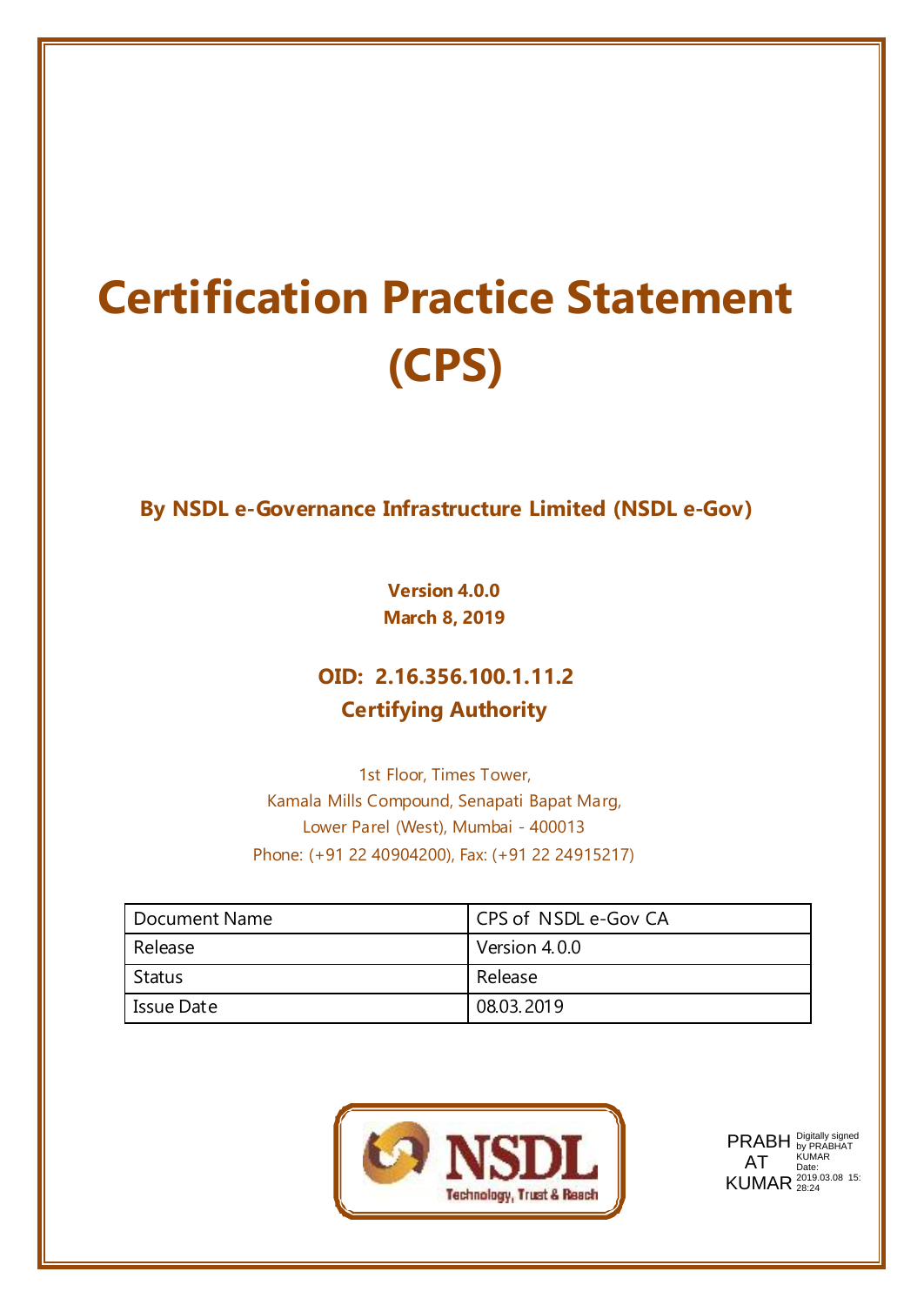

# DEFINITIONS

The following definitions are to be used while reading this CPS. Unless otherwise specified, the word "CA" used throughout this document refers to NSDL e-Gov CA, likewise CPS means CPS of NSDL e-Gov. Words and expressions used herein and not defined but defined in the Information Technology Act, 2000 and subsequent amendments, hereafter referred to as the ACT shall have the meaning respectively assigned to them in the Act.

The following terms bear the meanings assigned to them hereunder and such definitions are applicable to both the singular and plural forms of such terms:

- **\* "Act"** means Information Technology IT Act, 2000
- \* "ITAct" Information Technology IT Act, 2000, its amendments, Rules thereunder, Regulations and Guidelines Issued by CCA
- \* "ASP" or "Application Service Provider" is an organization or an entity using Electronic Signature as part of their application to facilitate the user for requesting issuance and electronically sign the content through any empaneled ESP.
- \* "Auditor" means any accredited computer security professional or agency recognized and engaged by CCA for conducting audit of operation of CA;
- $\div$  "CA" refers to NSDL e-Gov CA, a Certifying Authority, licensed by Controller of Certifying Authorities (CCA), Govt. of India under provisions of ITAct, and includes CA Infrastructure issuing Digital Signature Certificates & also for providing Trust services such as TS, OSCP & CRL
- \* "CA Infrastructure" The architecture, organization, techniques, practices, and procedures that collectively support the implementation and operation of the CA. It includes a set of policies, processes, server platforms, software and work stations, used for the purpose of administering Digital Signature Certificates and keys.
- \* "CA Verification Officer" means trusted person involved in identity and address verification of DSC applicant and according approval for issuance of DSC.
- \* "Certification Practice Statement or CPS" means a statement issued by a CA and approved by CCA to specify the practices that the CA employs in issuing Digital Signature Certificates;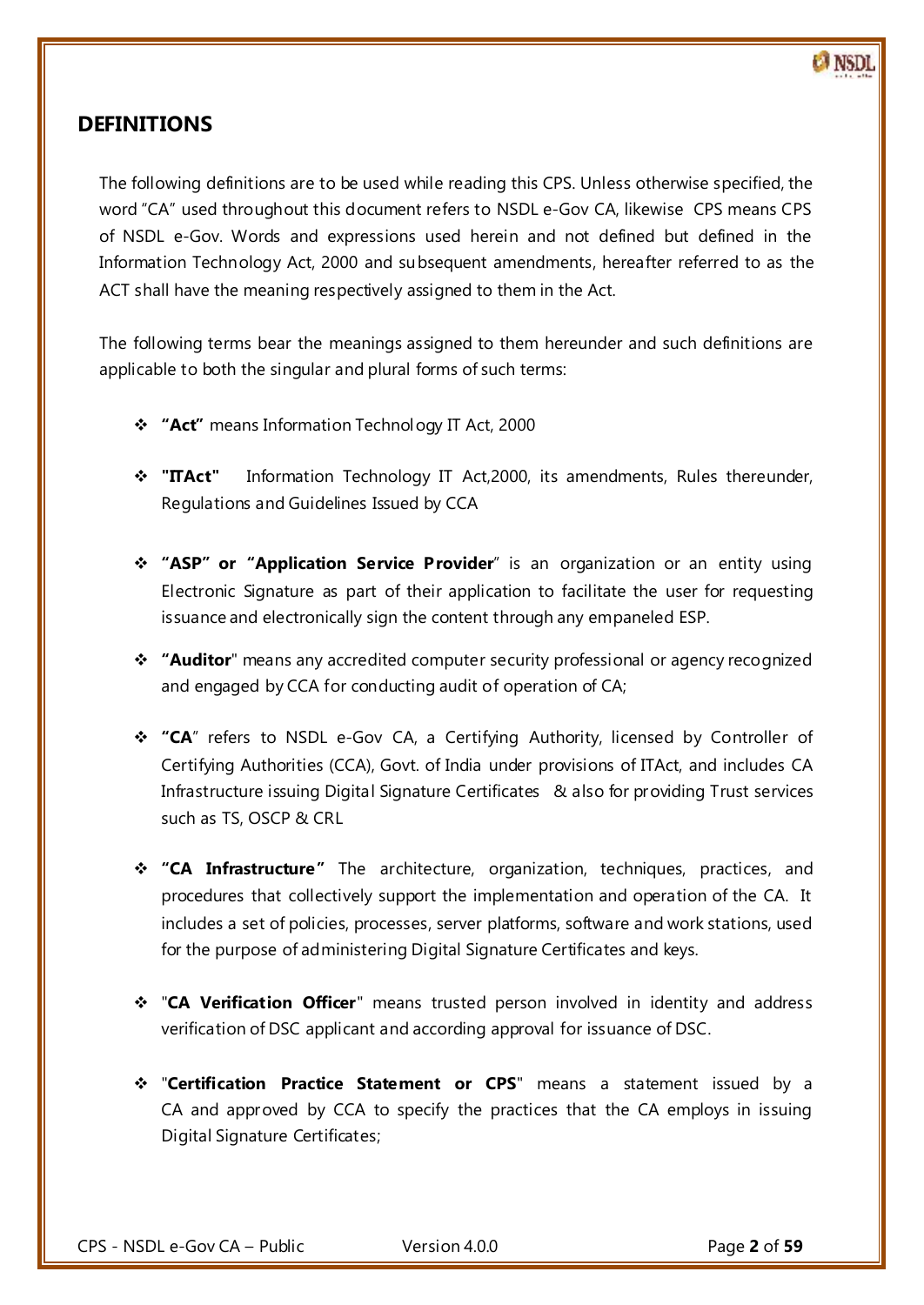- "Certificate" A Digital Signature Certificate issued by CA.
- ❖ "Certificate Issuance" The actions performed by a CA in creating a Digital Signature Certificate and notifying the Digital Signature Certificate applicant (anticipated to become a subscriber) listed in the Digital Signature Certificate of its contents.
- **\* "Certificate Policy"** The India PKI Certificate Policy laid down by CCA and followed by CA addresses all aspects associated with the CA's generation, production, distribution, accounting, compromise recovery and administration of Digital Signature Certificates.
- $\div$  Certificate Revocation List (CRL) A periodically (or exigently) issued list, digitally signed by a Certifying Authority, of identified Digital Signature Certificates that have been suspended or revoked prior to their expiration dates.
- \* "Controller" or "CCA" means the Controller of Certifying Authorities appointed as per Section 17 subsection (1) of the Act.
- **Erypto Token/Smart Card** A hardware cryptographic device used for generating and strong user's private key(s) and containing a public key certificate, and, optionally, a cache of other certificates, including all certificates in the user's certification chain.
- $\div$  "Digital Signature" means authentication of any electronic record by a subscriber by means of an electronic method or procedure in accordance with the provisions of section 3 of IT Act;
- $\div$  "Digital Signature Certificate Applicant" or "DSC Applicant" —A person that requests the issuance of a Digital Signature Certificate by a Certifying Authority.
- "Digital Signature Certificate Application" or "DSC Application" —A request from a Digital Signature Certificate applicant to a CA for the issuance of a Digital Signature Certificate
- Digital Signature Certificate Means a Digital Signature Certificate issued under sub-section (4) of section 35 of the Information Technology Act, 2000.
- **\*** "ESP" or "eSign Service Provider" is a Trusted Third Party as per definition in Second Schedule of Information Technology Act to provide eSign service. ESP is operated within CA Infrastructure & empanelled by CCA to provide Online Electronic Signature Service.

UI NST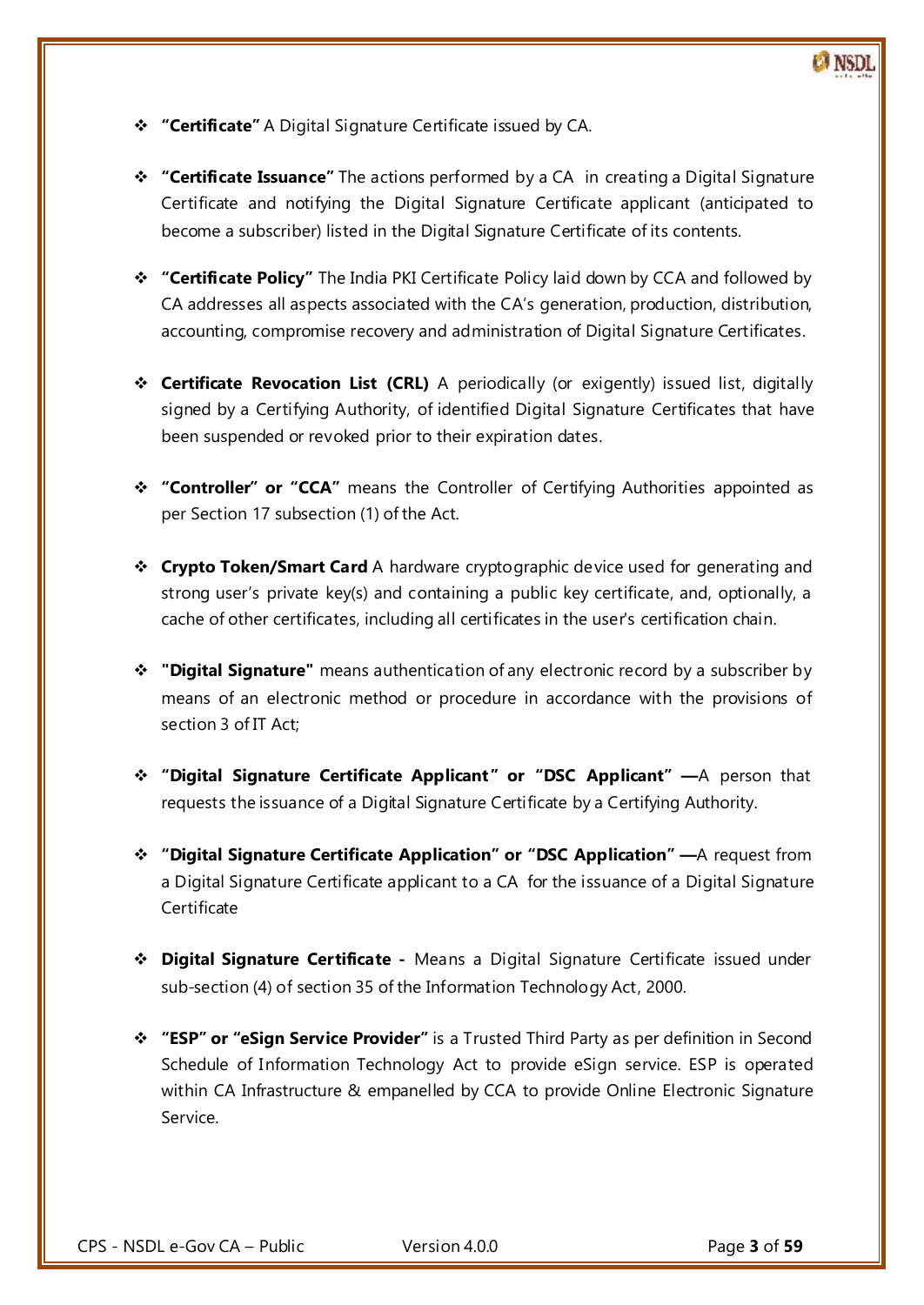

- $\div$  Organization An entity with which a user is affiliated. An organization may also be a user.
- $\div$  "Private Key" means the key of a key pair used to create a digital signature;
- $\div$  "Public Key" means the key of a key pair used to verify a digital signature and listed in the Digital Signature Certificate;
- \* "Registration Authority" or "RA" is an entity engaged by CA to collect DSC Application Forms (along with supporting documents) and to facilitate verification of applicant's credentials
- \* "Relying Party" is a recipient who acts in reliance on a certificate and digital signature.
- \* "Relying Party Agreement" Terms and conditions published by CA for the acceptance of certificate issued or facilitated the digital signature creation.
- included in the Digital Signature Certificate issued to the subscriber in accordance \* "Subscriber Identity Verification method" means the method used for the verification of the information (submitted by subscriber) that is required to be with CPS. CA follows the Identity Verification Guidelines laid down by Controller.
- **Subscriber** A person in whose name the Digital Signature Certificate is issued by CA.
- **Time Stamping Service**: A service provided by CA to its subscribers to indicate the correct date and time of an action, and identity of the person or device that sent or received the time stamp.
- **↑ Subscriber Agreement** The agreement executed between a subscriber and CA for the provision of designated public certification services in accordance with this Certification Practice Statement
- $\div$  Time Stamp A notation that indicates (at least) the correct date and time of an action, and identity of the person or device that sent or received the time stamp.
- "Trusted Person" means any person who has:
	- i. Direct responsibilities for the day-to-day operations, security and performance of those business activities that are regulated under the Act or Rules in respect of a CA, or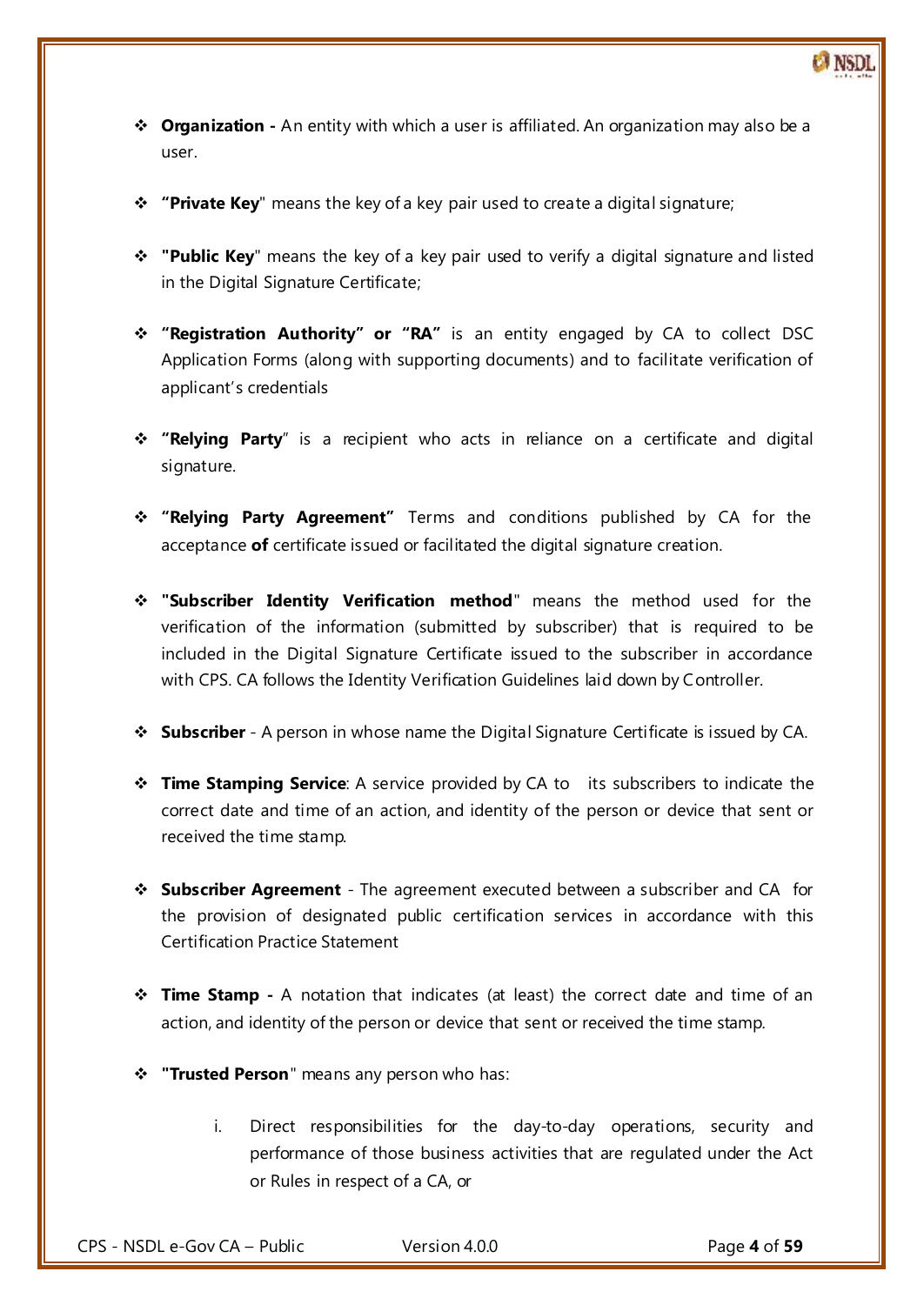

ii. Duties directly involving the issuance, renewal, suspension, revocation of Digital Signature Certificates (including the identification of any person requesting a Digital Signature Certificate from a licensed Certifying Authority), creation of private keys or administration of CA's computing facilities.

# **Contents**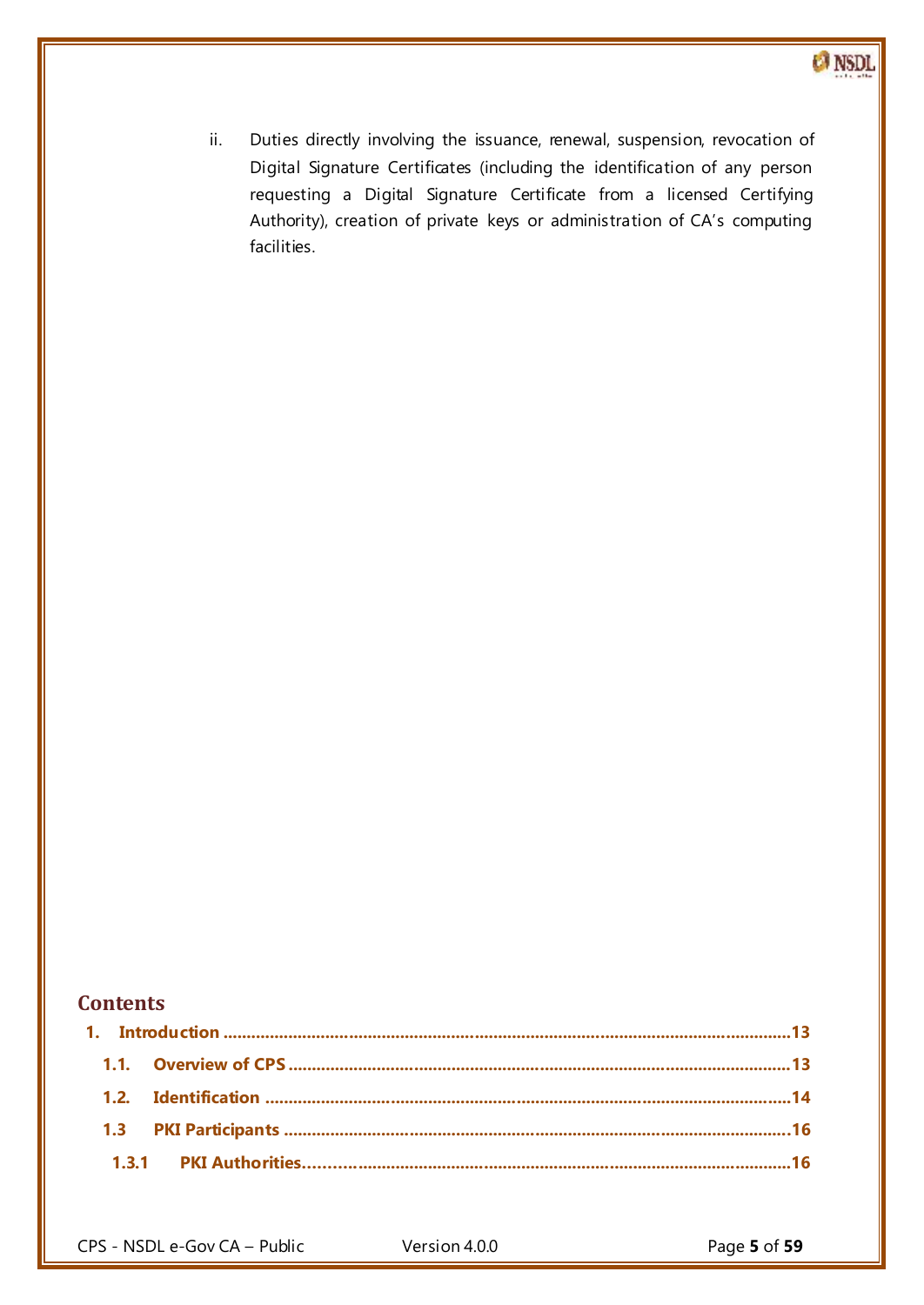# **C** NSDI

| 1.3.2   |                                                                                  |
|---------|----------------------------------------------------------------------------------|
| 1.3.3   |                                                                                  |
| 1.3.4   |                                                                                  |
| 1.3.5   |                                                                                  |
| 1.4     |                                                                                  |
| 1.4.1   |                                                                                  |
|         |                                                                                  |
| 1.5     |                                                                                  |
| 1.5.1   |                                                                                  |
| 1.5.2   |                                                                                  |
| 1, 5, 3 | Person Determining Certification Practice Statement Suitability for the Policy19 |
|         |                                                                                  |
|         |                                                                                  |
| 2.      |                                                                                  |
|         |                                                                                  |
| 2.1.1   |                                                                                  |
|         |                                                                                  |
| 2.2.1   |                                                                                  |
| 2.2.2   |                                                                                  |
|         |                                                                                  |
|         |                                                                                  |
|         |                                                                                  |
| 3.1     |                                                                                  |
| 3.1.1   |                                                                                  |
| 3.1.2   |                                                                                  |
| 3.1.3   |                                                                                  |
| 3.1.4   |                                                                                  |
| 3.1.5   |                                                                                  |
| 3.1.6   |                                                                                  |
| 3.1.7   |                                                                                  |
| 3.2     |                                                                                  |
| 3.2.1   |                                                                                  |
| 3.2.2   |                                                                                  |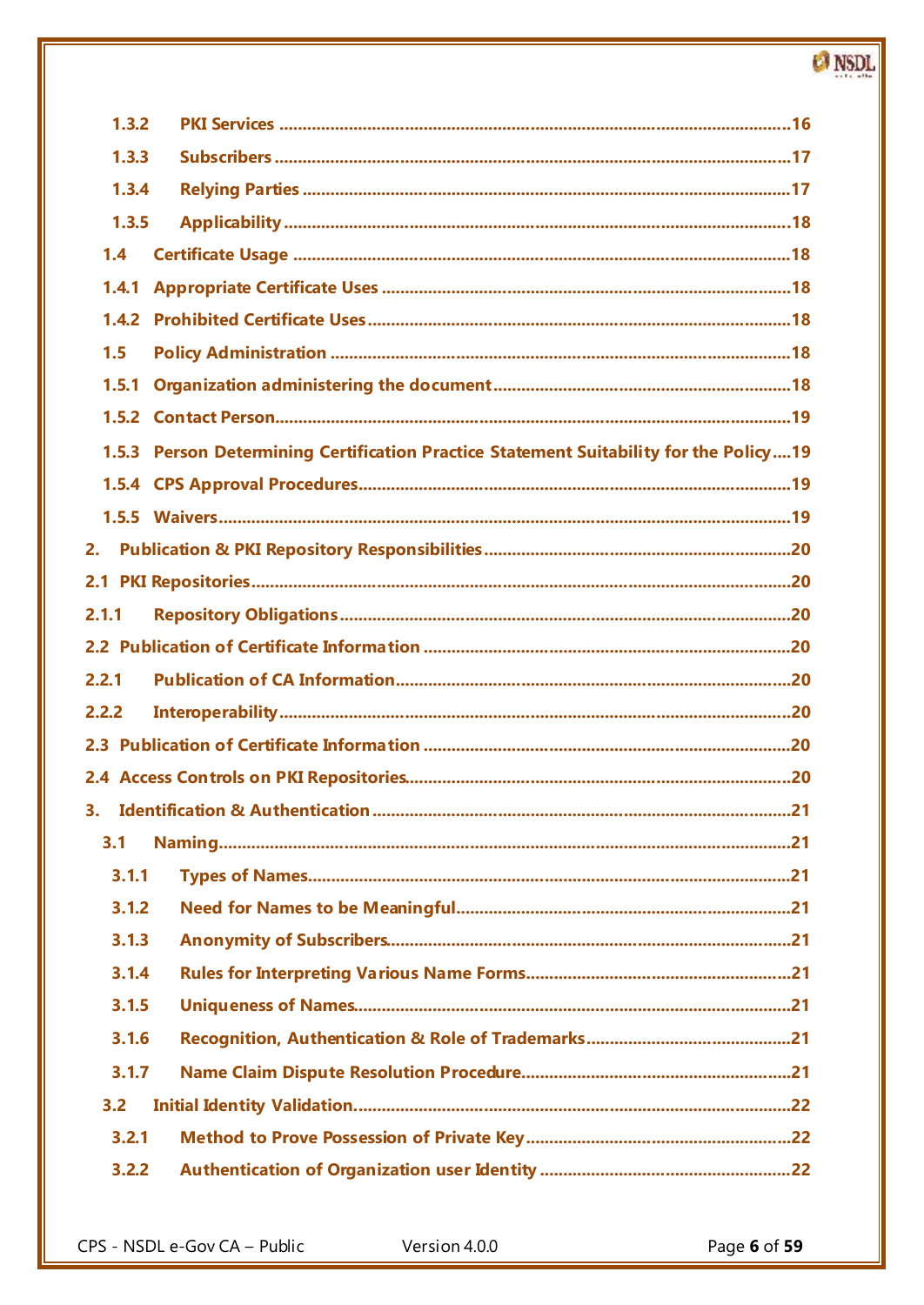# **C** NSDI

| 3.2.3   |                                                                 |
|---------|-----------------------------------------------------------------|
| 3.2.4   |                                                                 |
| 3.2.5   |                                                                 |
| 3.2.6   |                                                                 |
| 3.3     |                                                                 |
| 3.4     |                                                                 |
| 4       |                                                                 |
|         |                                                                 |
| 4.1.1   |                                                                 |
| 4.1.2   |                                                                 |
| 4.2     |                                                                 |
| 4.2.1   |                                                                 |
| 4.2.2   |                                                                 |
| 4.3     |                                                                 |
| 4.3.1   |                                                                 |
| 4.3.2   |                                                                 |
| 4.4     |                                                                 |
| 4.4.1   |                                                                 |
| 4.4.2   |                                                                 |
| 4.4.3   | Notification Certificate Issuance by the CA to Other Entities25 |
| 4.5     |                                                                 |
| 4.5.1   |                                                                 |
| 4.5.2   |                                                                 |
| 4.6     |                                                                 |
| 4.7     |                                                                 |
| 4.8     |                                                                 |
| 4.9     |                                                                 |
| 4.10    |                                                                 |
| 5       |                                                                 |
| 5.1     |                                                                 |
| 5.1.1   |                                                                 |
| 5.1.2   |                                                                 |
| 5.1.2.1 |                                                                 |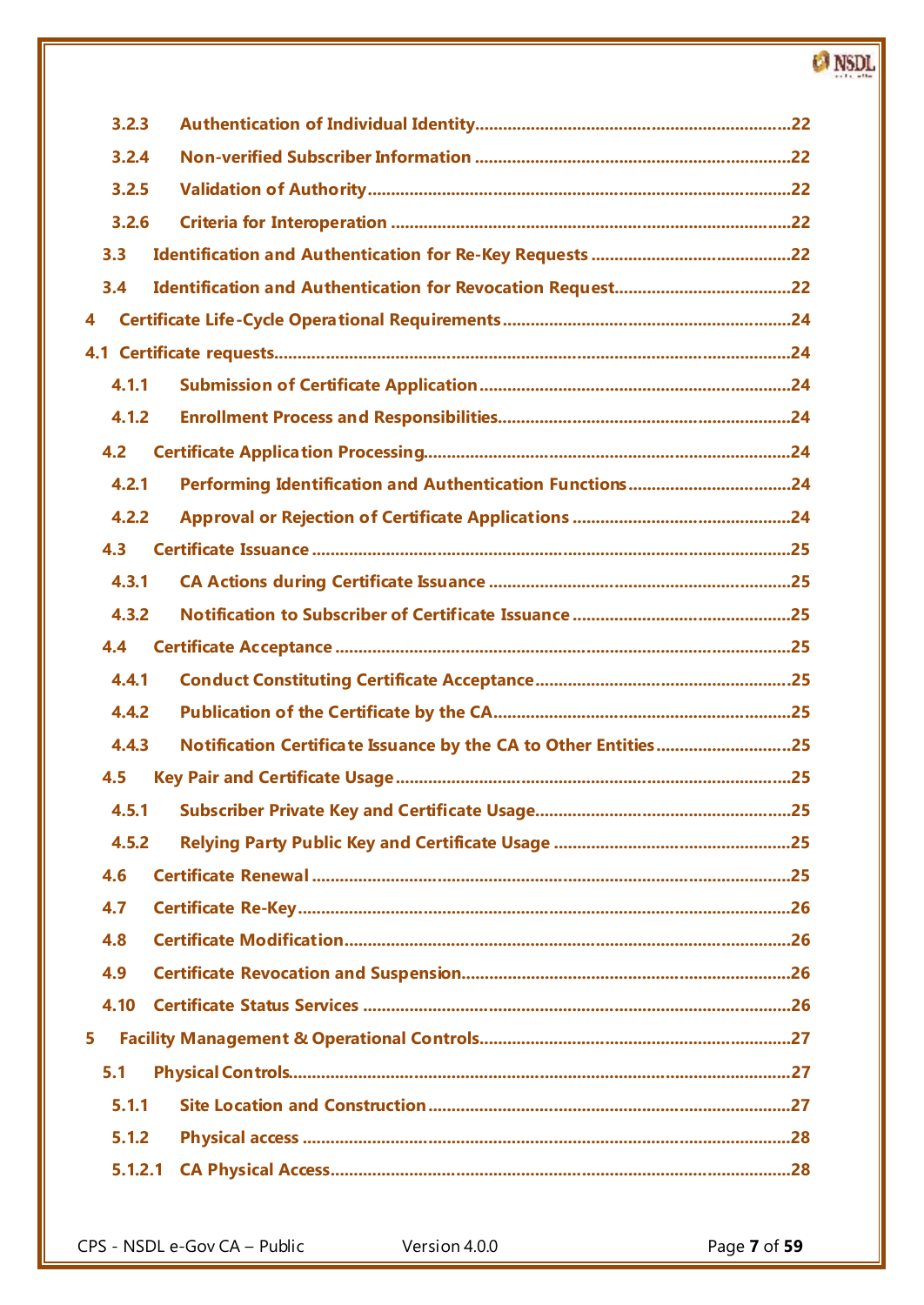# **CI NSDI**

| 5.1.3 |  |
|-------|--|
| 5.1.4 |  |
| 5.1.5 |  |
| 5.1.6 |  |
| 5.1.7 |  |
| 5.1.8 |  |
| 5.2   |  |
|       |  |
| 5.2.2 |  |
| 5.2.3 |  |
| 5.2.4 |  |
| 5.3   |  |
| 5.3.1 |  |
| 5.3.2 |  |
| 5.3.3 |  |
| 5.3.4 |  |
| 5.3.5 |  |
| 5.3.6 |  |
| 5.3.7 |  |
|       |  |
|       |  |
|       |  |
|       |  |
|       |  |
|       |  |
|       |  |
|       |  |
|       |  |
|       |  |
|       |  |
|       |  |
|       |  |
|       |  |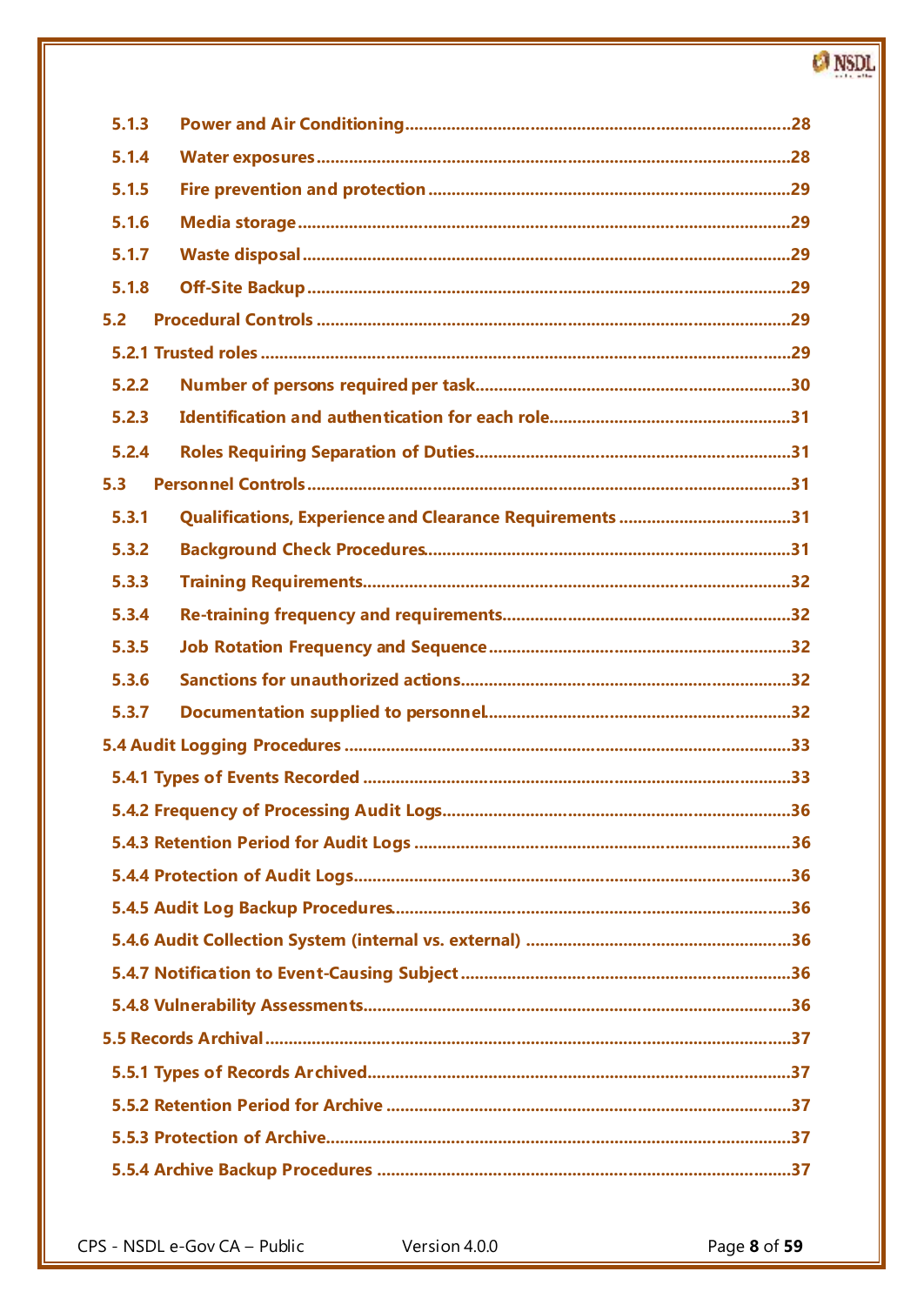# **C** NSDI

|        | 5.7.2 Computing Resources, Software, and/or Data are corrupted38       |  |  |
|--------|------------------------------------------------------------------------|--|--|
|        |                                                                        |  |  |
|        |                                                                        |  |  |
|        |                                                                        |  |  |
| 6      |                                                                        |  |  |
| 6.1    |                                                                        |  |  |
| 6.1.1  |                                                                        |  |  |
| 6.1.2  |                                                                        |  |  |
| 6.1.3  |                                                                        |  |  |
| 6.1.4  |                                                                        |  |  |
| 6.1.5  |                                                                        |  |  |
| 6.1.6  |                                                                        |  |  |
| 6.1.7  |                                                                        |  |  |
| 6.2    | Private Key Protection and Cryptographic Module Engineering Controls41 |  |  |
| 6.2.1  |                                                                        |  |  |
| 6.2.2  |                                                                        |  |  |
| 6.2.3  |                                                                        |  |  |
| 6.2.4  |                                                                        |  |  |
| 6.2.5  |                                                                        |  |  |
| 6.2.6  | Private Key Transfer into or from a Cryptographic Module42             |  |  |
| 6.2.7  |                                                                        |  |  |
| 6.2.8  |                                                                        |  |  |
| 6.2.9  |                                                                        |  |  |
| 6.2.10 |                                                                        |  |  |
| 6.2.11 |                                                                        |  |  |
|        |                                                                        |  |  |
|        |                                                                        |  |  |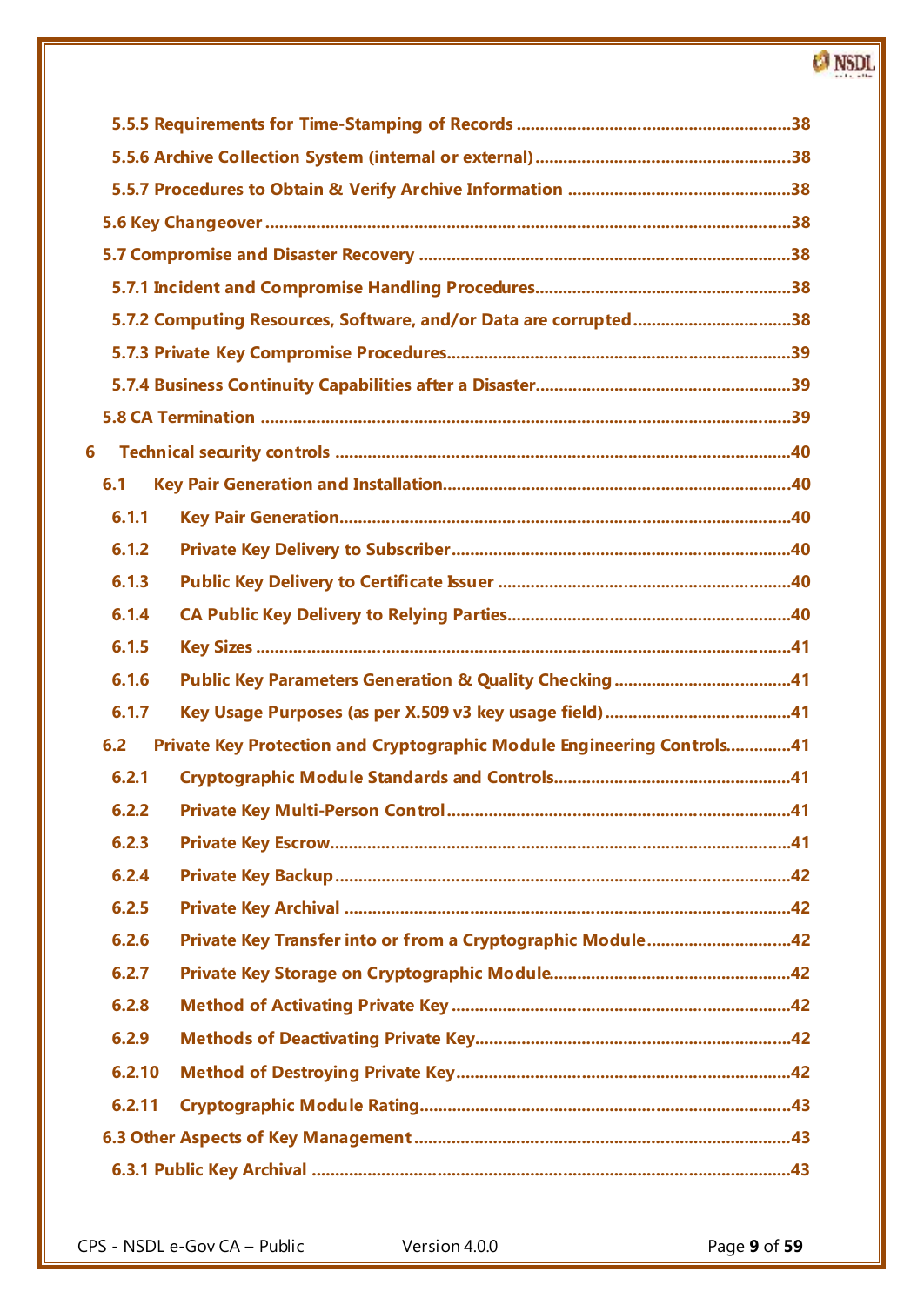# **CI NSDI**

| 6.6 |       |  |
|-----|-------|--|
|     |       |  |
|     |       |  |
|     |       |  |
|     |       |  |
|     |       |  |
| 7   |       |  |
| 7.1 |       |  |
| 7.2 |       |  |
|     |       |  |
|     | 7.2.2 |  |
| 8   |       |  |
|     |       |  |
|     |       |  |
|     |       |  |
|     |       |  |
|     |       |  |
|     |       |  |
| 9   |       |  |
| 9.1 |       |  |
|     | 9.1.1 |  |
|     | 9.1.2 |  |
|     | 9.1.3 |  |
|     | 9.1.4 |  |
|     | 9.1.5 |  |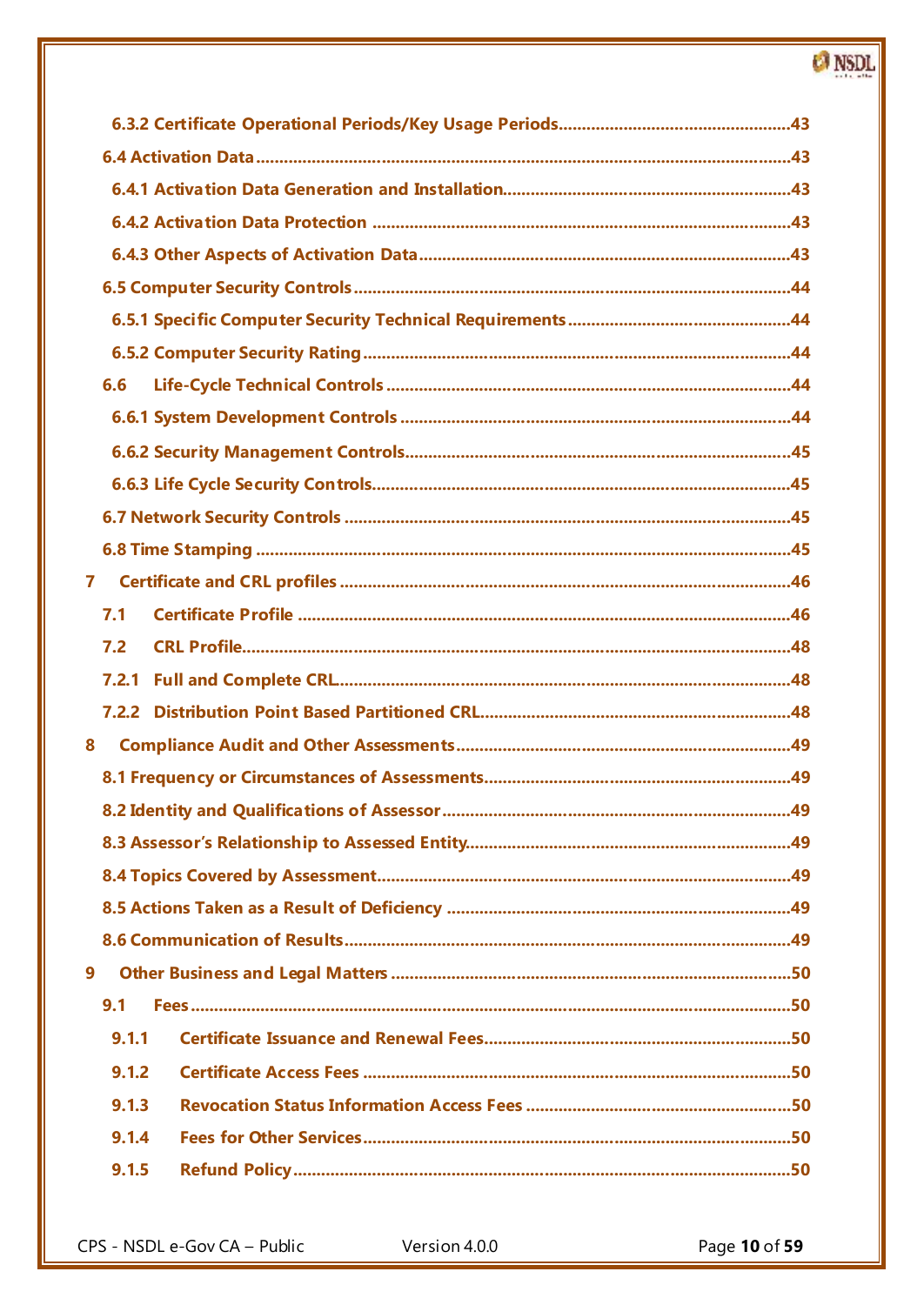# **CI NSDI**

| 9.2    |                                                               |  |  |
|--------|---------------------------------------------------------------|--|--|
| 9.2.1  |                                                               |  |  |
| 9.2.2  |                                                               |  |  |
| 9.2.3  |                                                               |  |  |
| 9.3    |                                                               |  |  |
| 9.4    |                                                               |  |  |
| 9.5    |                                                               |  |  |
| 9.5.1  | Property Rights in Certificates and Revocation Information 51 |  |  |
| 9.5.2  |                                                               |  |  |
| 9.5.3  |                                                               |  |  |
| 9.5.4  |                                                               |  |  |
| 9.6    |                                                               |  |  |
| 9.6.1  |                                                               |  |  |
| 9.6.2  |                                                               |  |  |
| 9.6.3  |                                                               |  |  |
| 9.6.4  |                                                               |  |  |
| 9.7    |                                                               |  |  |
|        |                                                               |  |  |
| 9.8    |                                                               |  |  |
| 9.9    |                                                               |  |  |
| 9.9.1  |                                                               |  |  |
| 9.9.2  |                                                               |  |  |
|        |                                                               |  |  |
| 9.10.1 |                                                               |  |  |
| 9.10.2 |                                                               |  |  |
| 9.10.3 |                                                               |  |  |
| 9.11   |                                                               |  |  |
| 9.12   |                                                               |  |  |
| 9.12.1 |                                                               |  |  |
| 9.12.2 |                                                               |  |  |
| 9.12.3 |                                                               |  |  |
| 9.13   |                                                               |  |  |
| 9.13.1 |                                                               |  |  |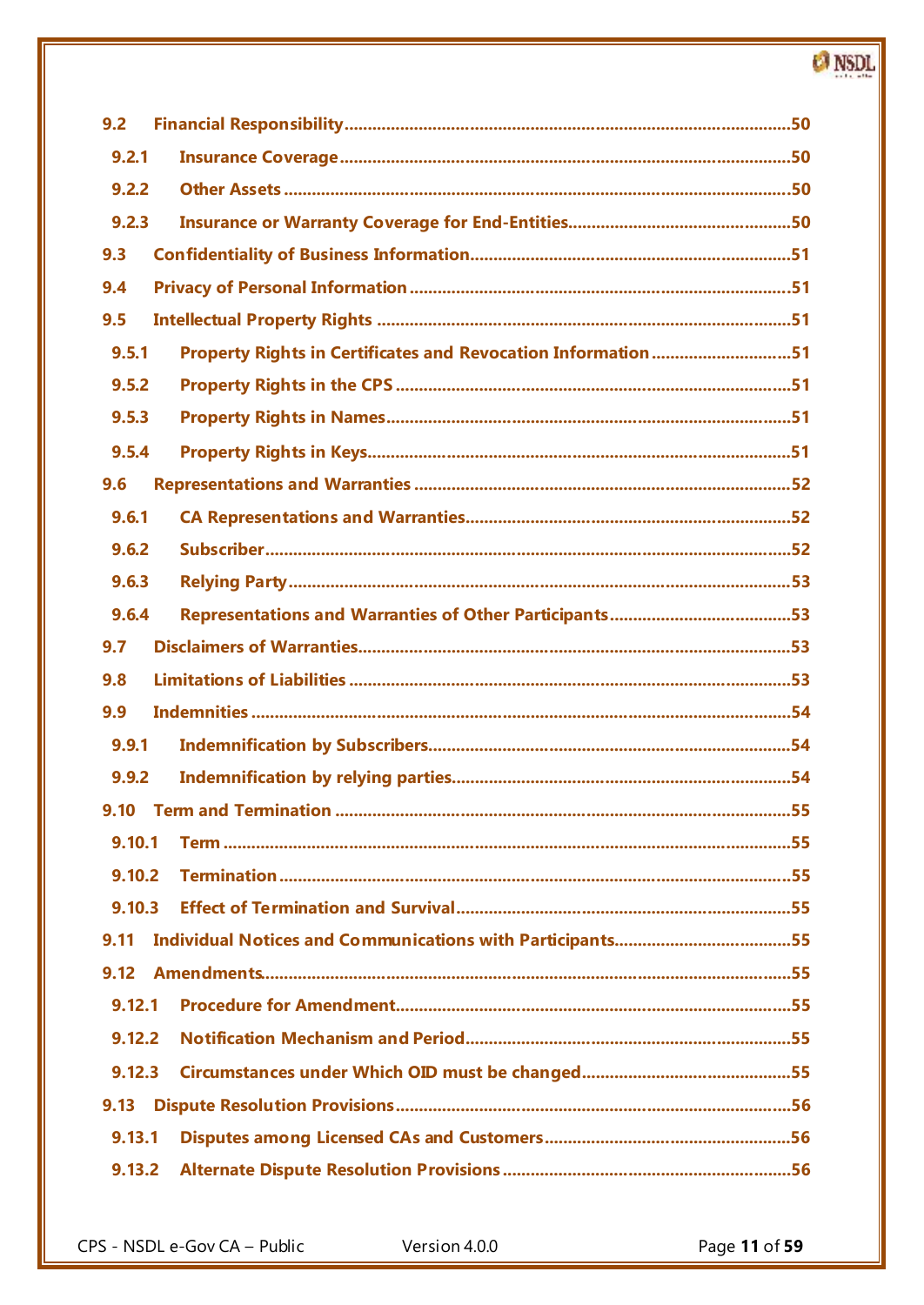# **C** NSDI

| 9.16 |  |
|------|--|
|      |  |
|      |  |
|      |  |
|      |  |
|      |  |
|      |  |
|      |  |
|      |  |
|      |  |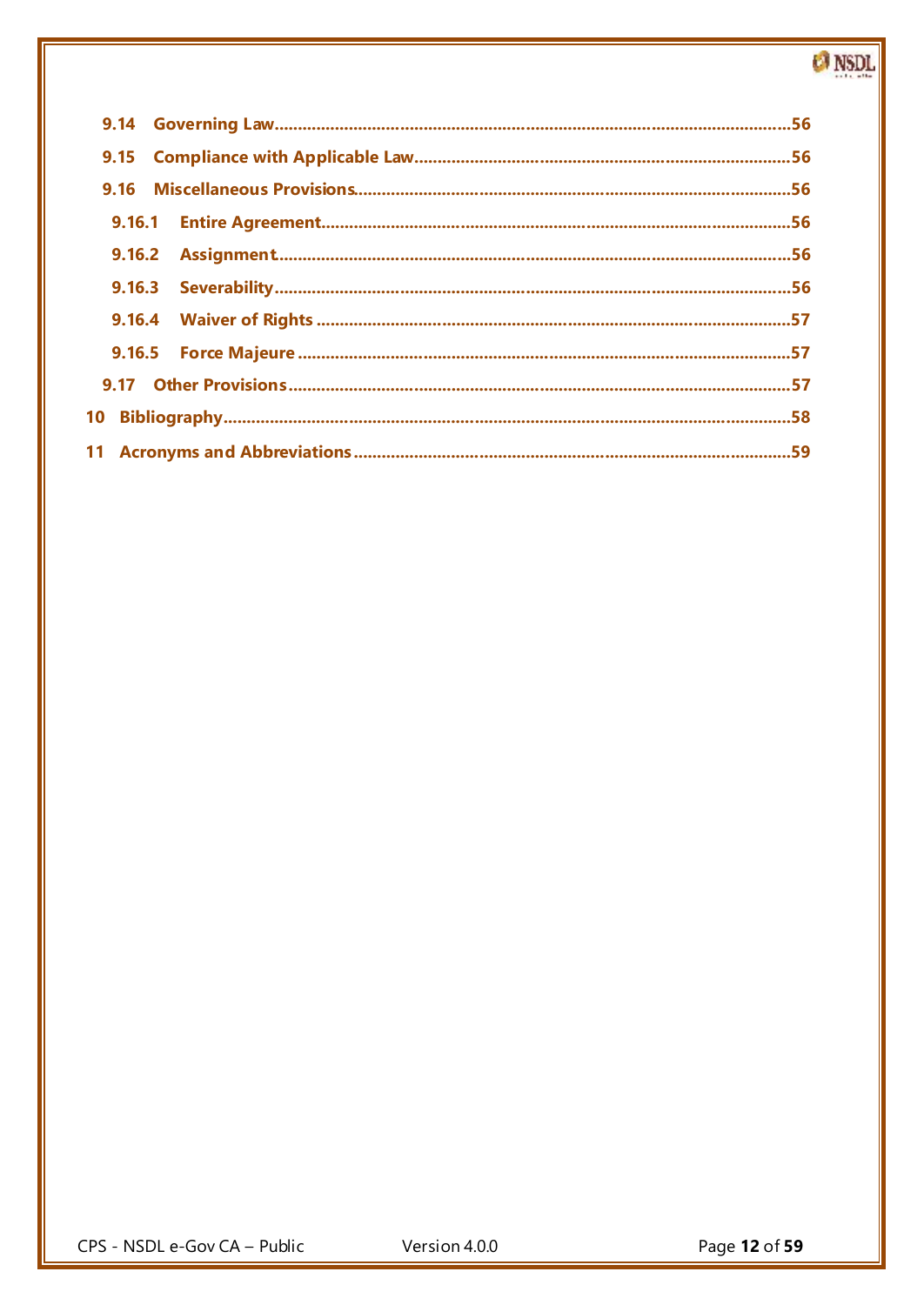

# 1. Introduction

NSDL e-Governance Infrastructure Limited, Certifying Authority (NSDL e-Gov CA), has documented Certification Practice Statement (CPS) as per RFC, Certificate Practice Framework guidelines and Guidelines for submission of application for license to operate as Certifying Authority (CA) under Indian IT Act 2000 as amended up-to-date and the accompanying Rules and Regulations, (hereinafter referred to as "ITAct"). This document adheres to the specific requirement as mentioned in the e-authentication/ e-signing technique using KYC Services in India. Controller of Certifying Authority (CCA) issues license to the entities applying to become Certifying Authority and grants permission to operate as per the published CPS.

The term "Certifying Authority" or CA as used in this CPS, refers to NSDL e-Gov CA as the entity that holds the CA license from the Controller of Certifying Authorities (CCA), Govt. of India.

 Licensed CAs. NSDL e-Gov CA is a Licensed CA under RCAI. India PKI is a hierarchical PKI with the trust chain starting from the Root Certifying Authority of India (RCAI). RCAI is operated by the Office of Controller of Certifying Authorities, Government of India. Below RCAI there are Certifying Authorities (CAs) licensed by CCA to issue Digital Signature Certificates under the provisions of IT Act. These are also called

#### 1.1. Overview of CPS

India PKI CP defines certificate policies to facilitate interoperability among subscribers and relying parties for e-commerce and e-governance in India. The CP and Certifying Authorities (CAs) are governed by the Controller of Certifying Authorities (CCA). Certificates issued by CAs contain one or more registered Certificate Policy OID, which may be used by a Relying Party to decide whether a certificate can be trusted for a particular purpose.

The Certification Practice Statement (CPS) of NSDL e-Gov CA details the practices and operational procedures implemented to meet the assurance requirements. This CPS is consistent with the Internet Engineering Task Force (IETF) Public Key Infrastructure X.509 (IETF PKIX) RFC 3647, Internet X.509 Public Key Infrastructure Certificate Policy and Certification Practice Statement Framework.

Controller of Certifying Authority issues licence to operate as Certifying Authority subject to successful compliance audit of CA per the CPS. The CPS is also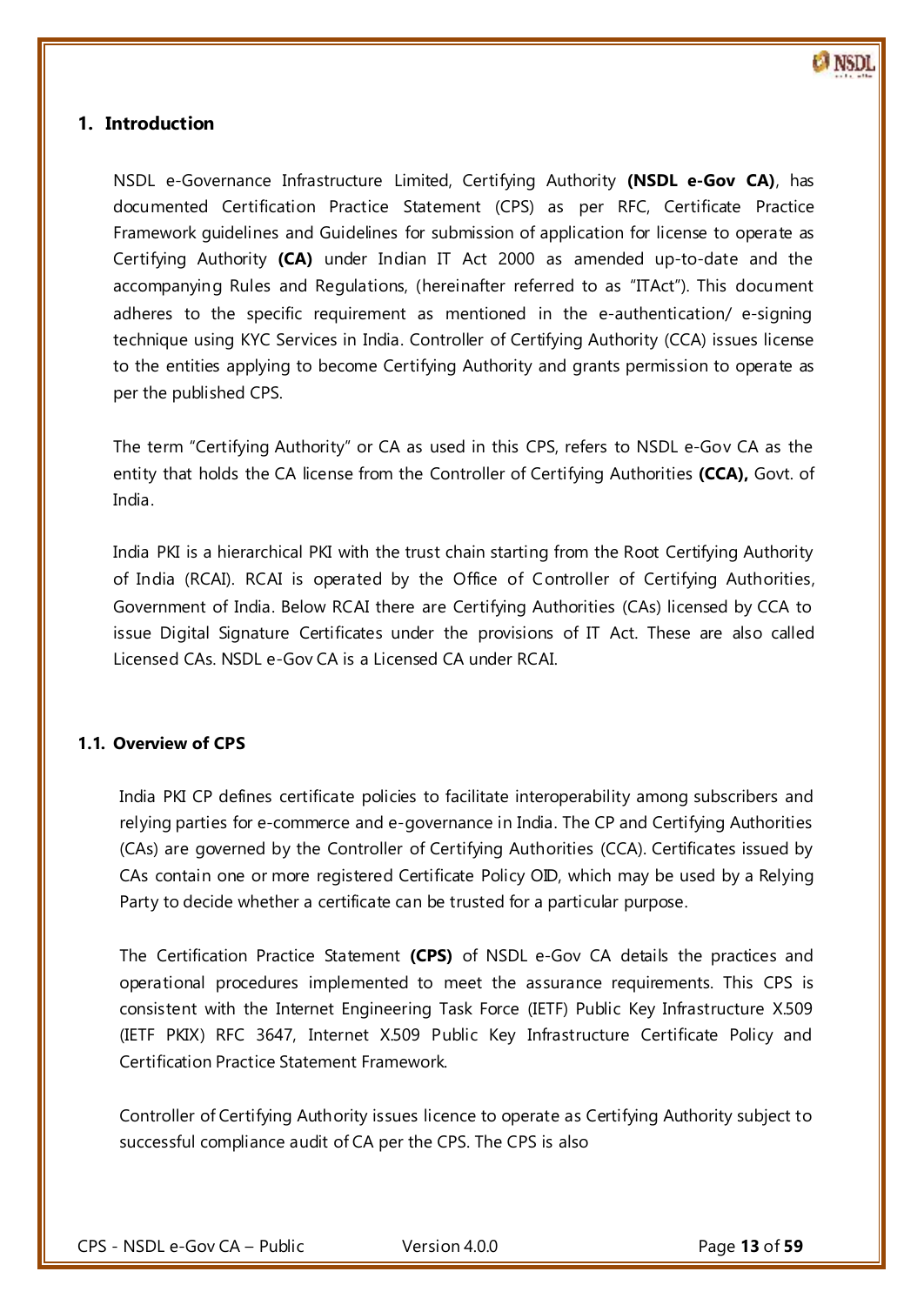- (i) intended to be applicable to and is a legally binding document between the CA, the Subscribers, the applicants, the Relying Parties, employees and contractors; and
- (ii) intended to serve as notice to all parties within the context of the CA CPS

CPS refers to the various requirements specified under the following guidelines issued by  $CCA$ 

- (i) The identity Verification Guidelines [CCA-IVG]: For the identity verification for different types of certificates like personal, organizational person, SSL, encryption, code signing, system certificate etc.
- (ii) Interoperability Guidelines for DSC [CCA-IOG]: For the certificate profile including content and format of the certificates, key usage, extended key usage etc.
- (iii) X.509 Certificate Policy for India PKI [CCA-CP]: Assurance Class, Certificate policy id, validity of certificates, key size, algorithm, storage requirements, audit parameters etc.
- (iv) Guidelines for Issuance of SSL Certificates [CCA-SSL]: Additional requirements for the issuance of SSL certificates.
- (v) e-Authentication guidelines [CCA-AUTH]: The security procedures for key generation, key protection and audit logs, signature format, identity verification requirements etc.
- (vi) Security Requirements for Crypto Devices [CCA-CRYPTO]: The crypto device management & security requirements for holding subscribers' private key.
- (vii) CA Site Specification [CCA-CASITESP]: Requirements for the construction of cryptographic site and security requirements.

# 1.2. Identification

The contact details are mentioned in section 1.5.2 of this CPS.

The following are the levels of assurance defined in the Certificate Policy. Each level of assurance has an OID that can be asserted in certificates issued by CA if the certificate issuance meets the requirements for that assurance level. The OIDs are registered under the CCA are as follows:

| <b>Assurance Level</b> | <b>OID</b>          |
|------------------------|---------------------|
| eKYC-Single Factor     | 2.16.356.100.2.4.1  |
| eKYC-Multi Factor      | 2.16.356.100. 2.4.2 |

The OIDs allocated to CA and CPS are as given below

M NSD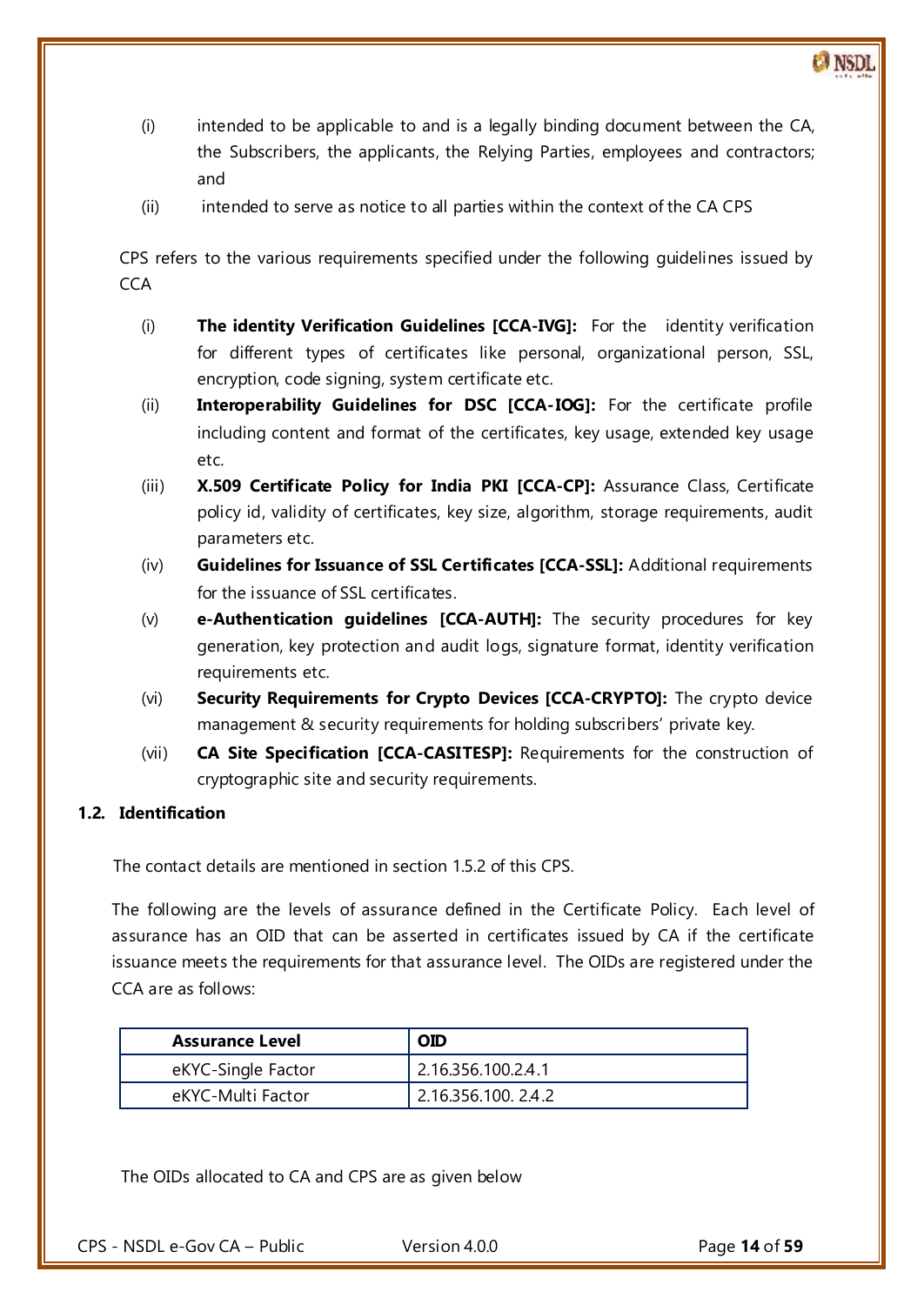

| Sr. No. | <b>Product</b>   | OID                 |
|---------|------------------|---------------------|
|         | NSDL e-GovCA     | 2.16.356.100.1.11   |
|         | NSDL e-GovCA CPS | 2.16.356.100.1.11.2 |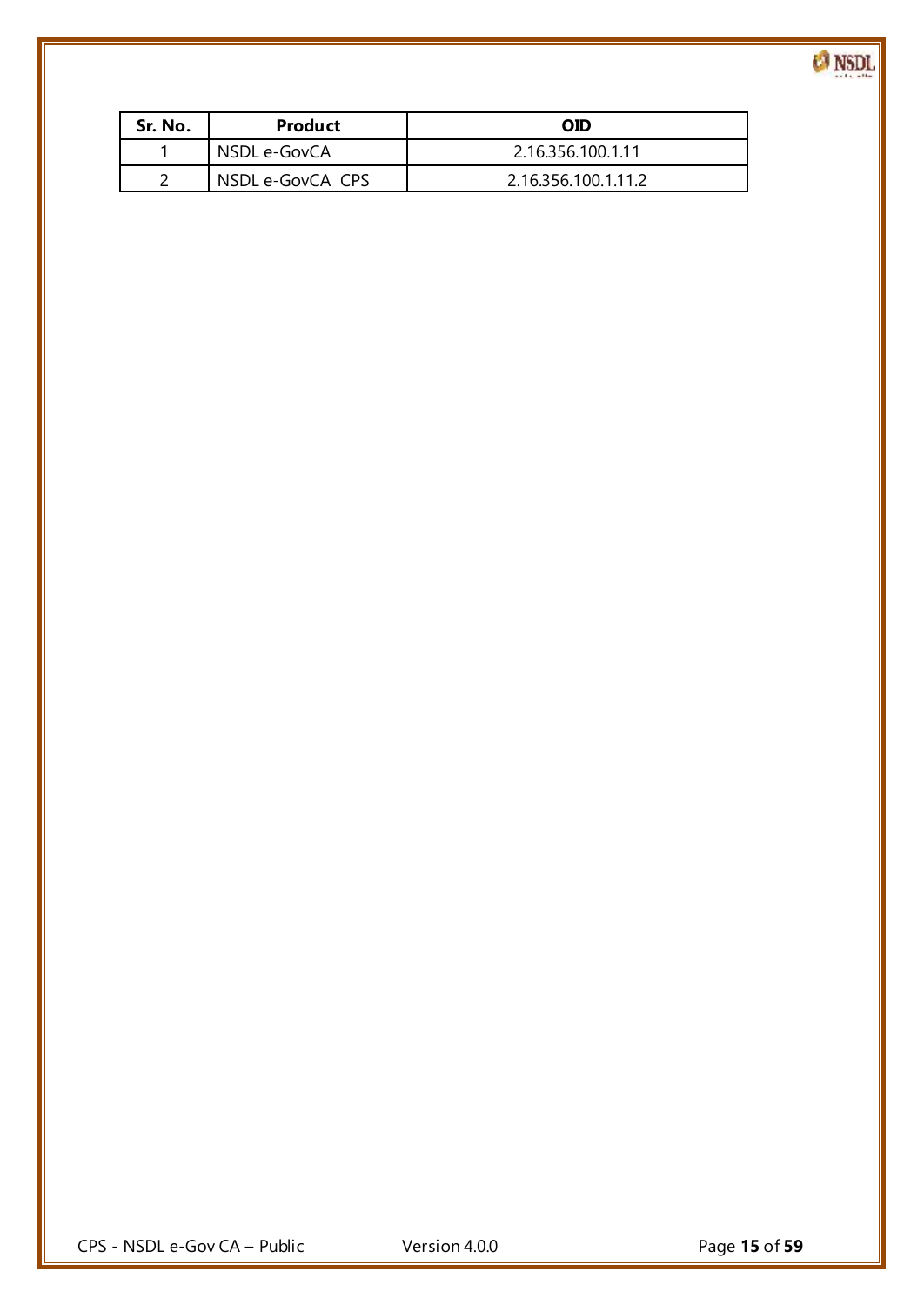

#### 1.3 PKI Participants

#### 1.3.1 PKI Authorities

#### 1.3.1.1 Controller of Certifying Authorities (CCA)

In the context of the CPS, the CCA is responsible for:

- (i) Developing and administering India PKI CP.
- (ii) Compliance analysis and approval of the licensed CAs CPS;
- (iii) Laying down guidelines for Identity Verification , Interoperability of DSCs and Private Key storage
- (iv) Ensuring continued conformance of Licensed CAs with the CPS by examining compliance audit results.

## 1.3.1.2 CA

NSDL e-Gov CA is licensed by CCA as per Information Technology Act. The primary function of CA is to issue end entity certificates. The issuance of DSC is allowed only to users of eSign Service of NSDL e-Gov CA. The applicants are electronically authenticated to the eKYC services of NSDL e-Gov CA or other specified eKYC services by CCA.

NSDL e-Gov CA certificates are certified by Root Certifying Authority of India (RCAI). In India PKI hierarchy, Root certificate is the trust anchor for CA certificates. The following are the CA Certificates issued to CA.

| Sr. No.<br><b>CA Name</b> |                 | <b>Certified by</b> |
|---------------------------|-----------------|---------------------|
|                           | NSDL e-Gov CA   | CCA India 2014      |
|                           | NSDL e-Gov CA-1 | CCA India 2014      |

CA issue Digital Signature Certificates to end entities directly. CA issue only short validity Digital Signature Certificates of 30 minutes and CA do not suspends or revokes Digital Signature Certificates. However the CA maintains a null Certificate Revocation List (CRL) in its repository to satisfy the requirements of relying party applications. CRL is signed by issuing CA.

# 1.3.2 PKI Services

(i) Certificate Services: The Certificates issued by NSDL e-Gov CA are only for the purpose of eSign service. CA issues two classes of Certificates based on the verification and authentication requirements specified under CCA-IVG.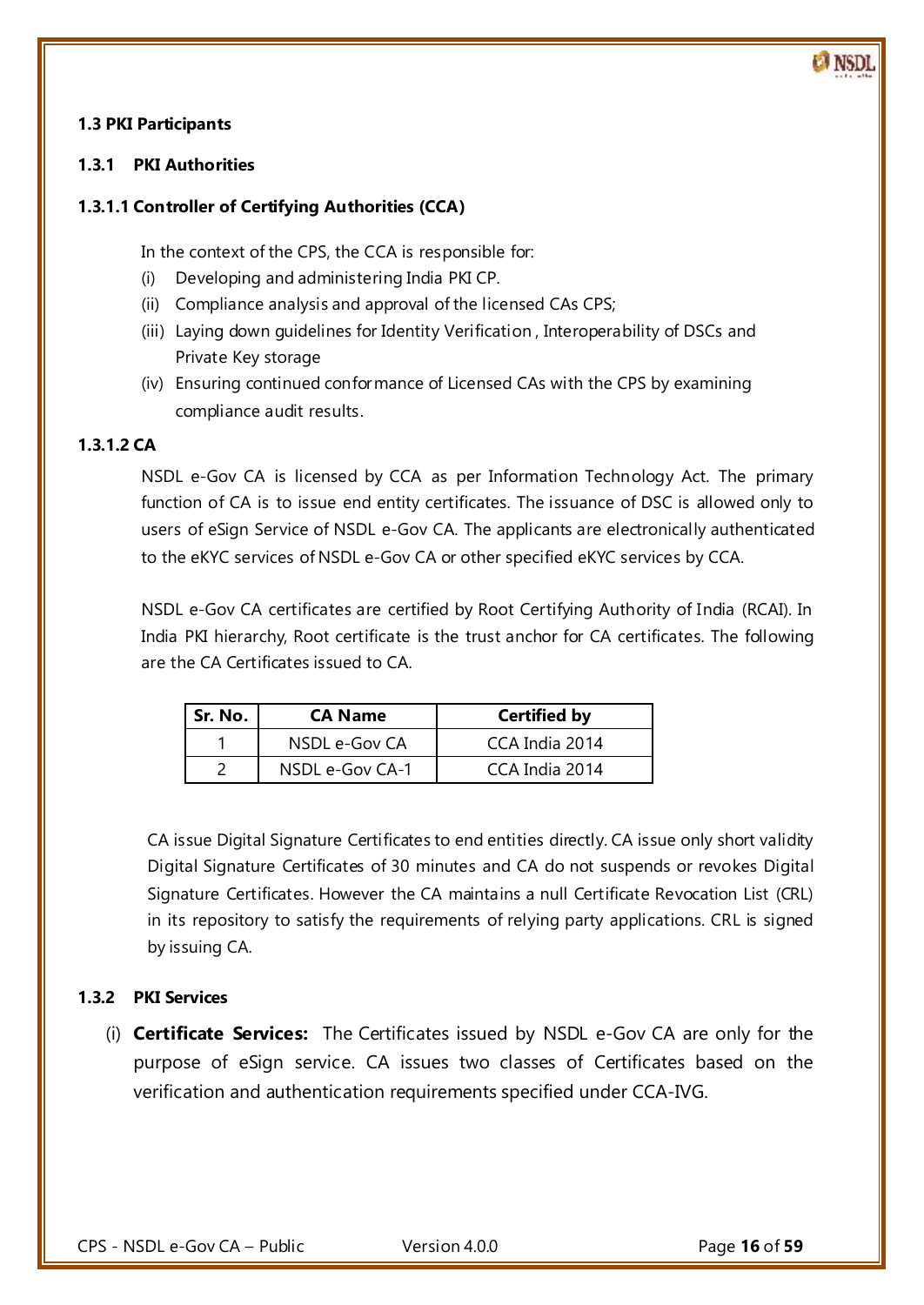(ii) CRL Services: CA makes available CRL on the URLs as listed below - freely downloadable by subscribers and relying parties, the details of the CRLs are mentioned below;

| Sr. No.       | CА              | <b>CRL on the URLs</b>           |
|---------------|-----------------|----------------------------------|
|               | NSDL e-Gov CA   | https://www.egov-                |
|               |                 | nsdl.co.in/esign/repository/crl/ |
|               |                 | NSDLe-GovCA2014.crl              |
| $\mathcal{P}$ | NSDL e-Gov CA-1 | https://www.egov-                |
|               |                 | nsdl.co.in/esign/repository/crl/ |
|               |                 | NSDLe-GovCA2014-1.crl            |

(iii) eSign online Digital Signature Services: CA is empanelled as ESP to offer eSign online Digital Signature Service as per the CCA-EAUTH. e-KYC class of certificates will be issued as stated under CCA-CP.

## 1.3.3 Subscribers

A Subscriber is the entity whose name appears as the subject in a certificate, who asserts that it uses its key and certificate in accordance with the certificate policy asserted in the certificate, and who does not itself issue certificates.

#### 1.3.4 Relying Parties

A Relying Party is the entity that relies on the validity of the binding of the Subscriber's name to a public key. The Relying Party is responsible for deciding whether or how to check the validity of the certificate by checking the appropriate certificate status information. The Relying Party can use the certificate to verify the integrity of a digitally signed message, or to identify the creator of a message. A Relying Party may use information in the certificate (such as certificate policy identifiers) to determine the suitability of the certificate for a particular use.

**MANSE**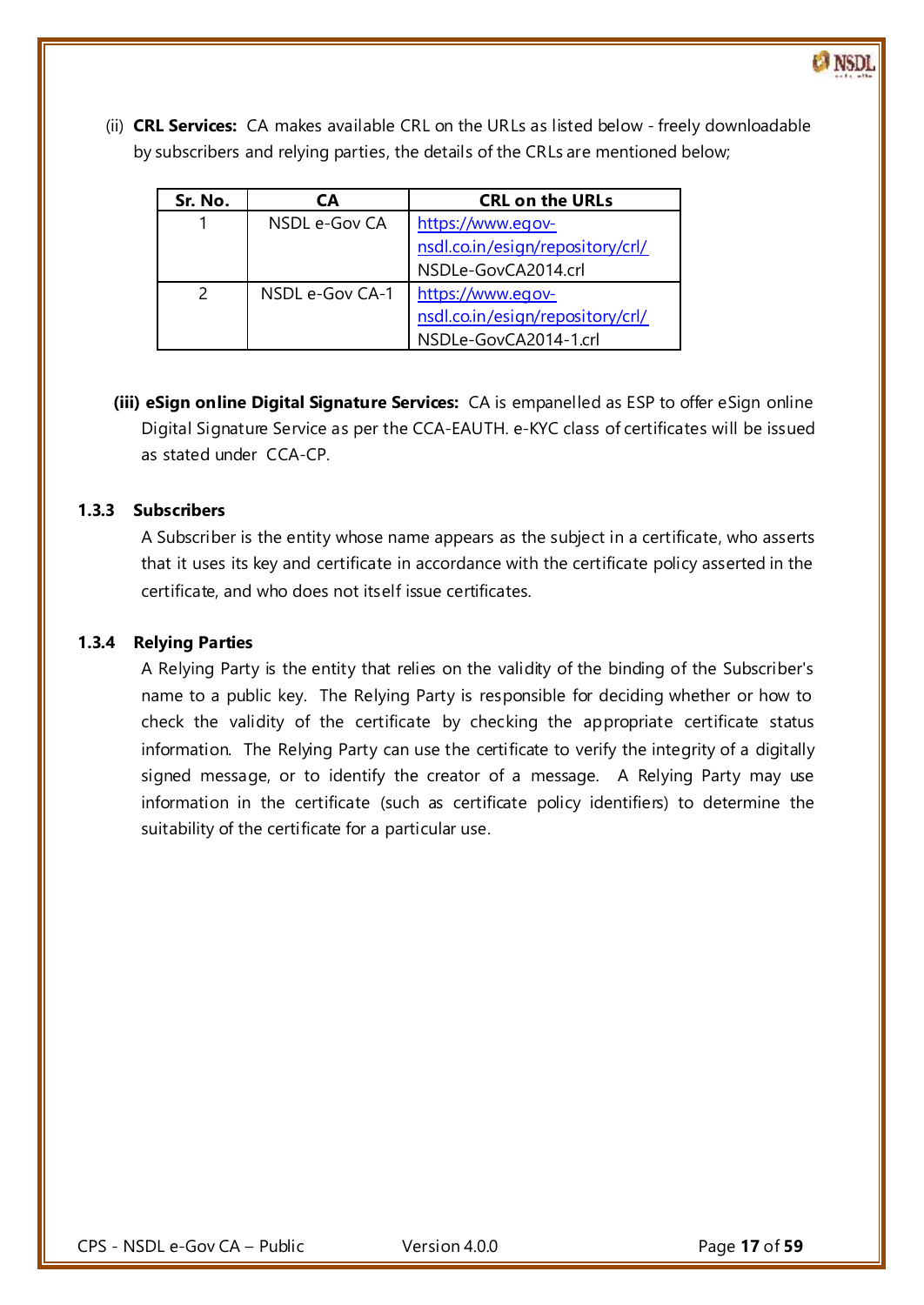

# 1.3.5 Applicability

NSDL e-Gov CA issues the following classes of certificates. The Assurance level and Applicability as defined under India PKI CP is given below

| <b>Assurance</b> | <b>Assurance</b>                               | <b>Applicability</b>                          |
|------------------|------------------------------------------------|-----------------------------------------------|
| <b>Level</b>     |                                                |                                               |
| eKYC -           | eKYC -Single Factor class of certificates      | <b>This</b><br>level<br>is.<br>relevant<br>to |
| Single Factor    | shall be issued based on Single Factor         | environments where Single Factor              |
|                  | authentication of subscriber to the            | authentication to eKYC service is             |
|                  | eKYC<br>applicable<br>services.<br>These       | acceptable<br>method<br>for                   |
|                  | certificates<br>will<br>confirm that<br>the    | credential verification prior to              |
|                  | information in Digital Signature certificate   | of DSC. Certificate<br>issuance               |
|                  | provided by the subscriber is same as          | holder's private keys are created             |
|                  | information<br>retained<br>the<br>eKYC<br>in.  | hardware<br>destroyed<br>and<br>on            |
|                  | databases pertaining to the subscriber         | immediately after one time usage              |
|                  |                                                | at this assurance level.                      |
| eKYC -           | eKYC -Multi Factor class of certificates       | <b>This</b><br>level<br>is.<br>relevant<br>to |
| Multi Factor     | shall be issued based on Multi Factor          | environments where Multi Factor               |
|                  | authentication of subscriber to the            | authentication to eKYC service is             |
|                  | eKYC<br>applicable<br>services.<br>These       | method<br>acceptable<br>for                   |
|                  | certificates<br>will<br>confirm<br>that<br>the | credential verification prior to              |
|                  | information in Digital Signature certificate   | of DSC. Certificate<br>issuance               |
|                  | provided by the subscriber same as             | holder's private keys are created             |
|                  | information<br>retained<br>the<br>eKYC<br>in   | hardware<br>and<br>destroyed<br>on            |
|                  | databases pertaining to the subscriber.        | immediately after one time usage              |
|                  |                                                | at this assurance level                       |

#### 1.4 Certificate Usage

#### 1.4.1 Appropriate Certificate Uses

Certificate usage is governed by the ITAct of 2000 and Interoperability Guidelines published by CCA.

# 1.4.2 Prohibited Certificate Uses

Certificate usage is governed by the IT Act of 2000 and Interoperability Guidelines published by CCA.

#### 1.5 Policy Administration

# 1.5.1 Organization administering the document

This CPS is administered by CA and is revised with the approval of CCA.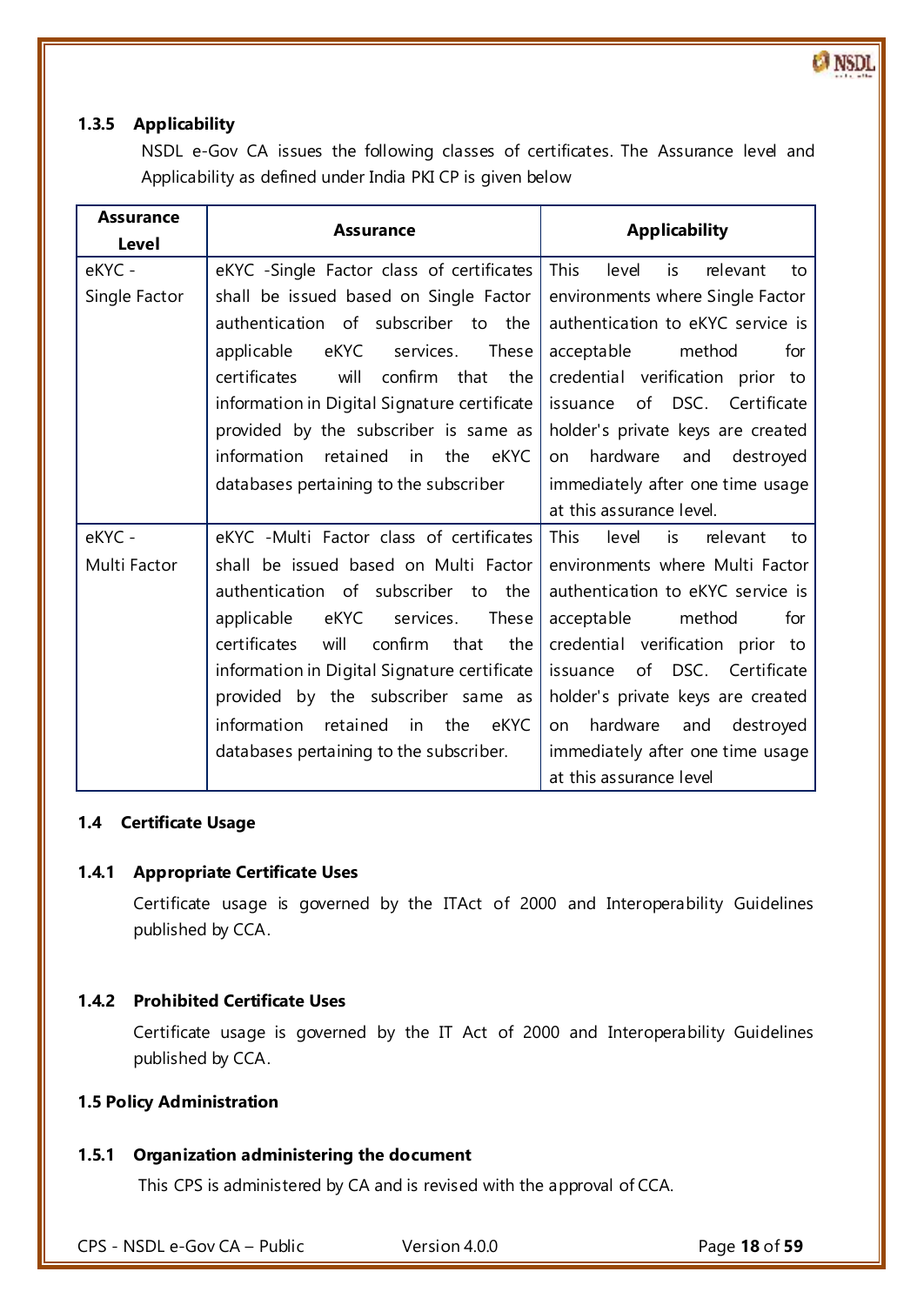#### 1.5.2 Contact Person

Questions regarding this CPS may be directed to the CA esign-help@nsdl.co.in

 CA can be contacted at the following address -: NSDL e-Gov Infrastructure Limited (NSDL e-Gov), 1st Floor, Times Tower, Kamala Mills Compound, Senapati Bapat Marg, Lower Parel (West), Mumbai - 400013 Phone: (+91 22 40904200), Fax: (+91 22 24915217) Email: esign@nsdl.co.in

#### 1.5.3 Person Determining Certification Practice Statement Suitability for the Policy

The determination of suitability of a CPS will be based on an independent auditor's results and recommendations.

#### 1.5.4 CPS Approval Procedures

The CCA approve CPS of the CA and auditor's assessment will also be taken into account.

#### 1.5.5 Waivers

There shall be no waivers to this CPS.

CPS - NSDL e-Gov CA – Public Version 4.0.0 Page 19 of 59

**EA NSD**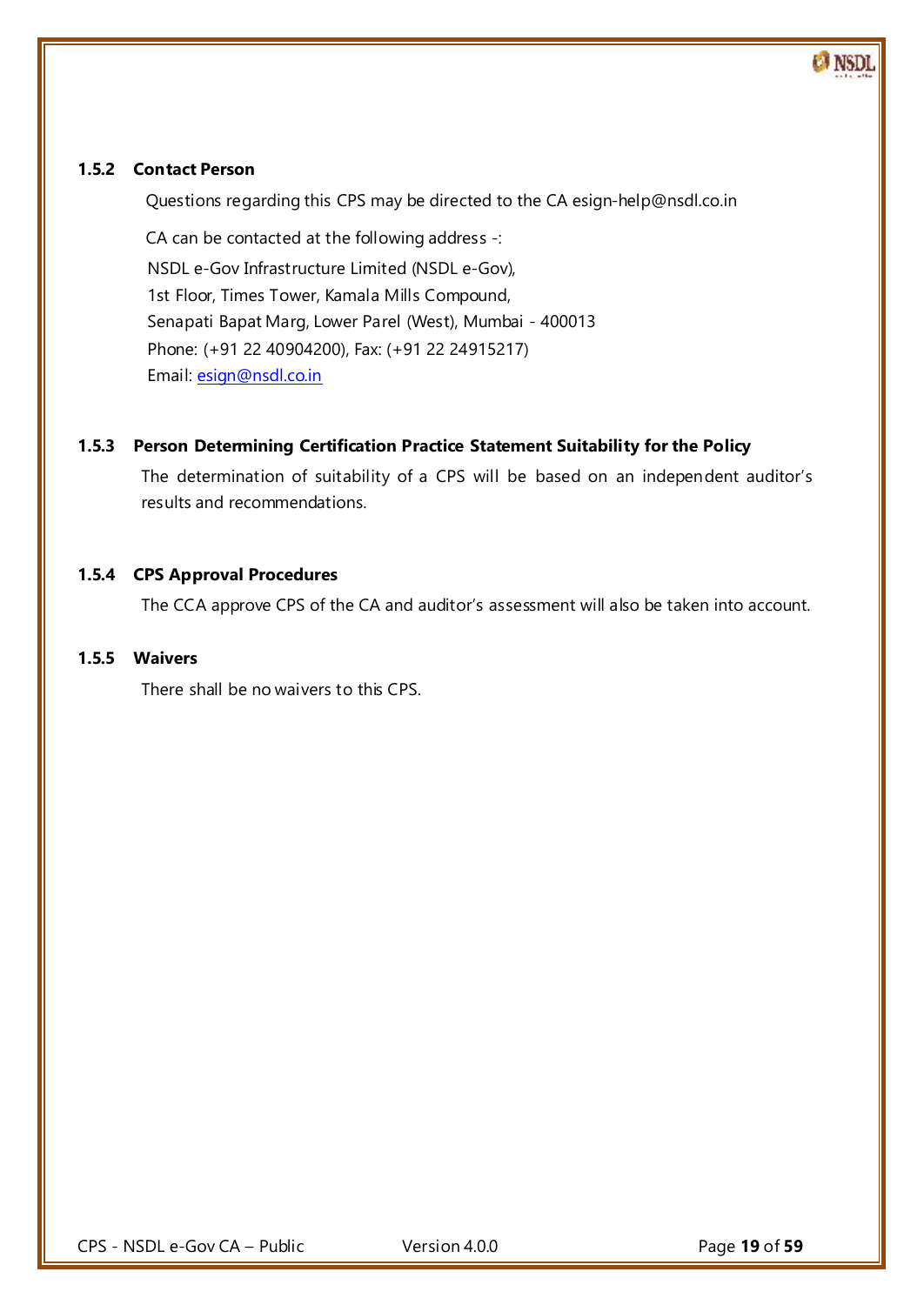# 2. Publication & PKI Repository Responsibilities

# 2.1 PKI Repositories

CA maintains repository that contain the following information:

- 1. CA Certificates
- 2. Certificate Revocation List (CRL)
	- a) Issued by the Licensed CA
- 3. Digital Signature Certificates issued by CA

#### 2.1.1 Repository Obligations

CA maintains a repository and is available at below URL

| Sr. No. | CА              | <b>CRL on the URLs</b>                            |
|---------|-----------------|---------------------------------------------------|
|         | NSDL e-Gov CA   | https://www.egov-nsdl.co.in/esign/repository/crl/ |
|         |                 | NSDLe-GovCA2014.crl                               |
|         | NSDL e-Gov CA-1 | https://www.egov-nsdl.co.in/esign/repository/crl/ |
|         |                 | NSDLe-GovCA2014-1.crl                             |

# 2.2 Publication of Certificate Information

#### 2.2.1 Publication of CA Information

See Section 2.1.

#### 2.2.2 Interoperability

See Section 2.1.

# 2.3 Publication of Certificate Information

CA Certificates and CRLs are published as specified in this CPS in Section 4.

#### 2.4 Access Controls on PKI Repositories

The PKI Repository information which is not intended for public dissemination or modification is protected.

**EA NSD**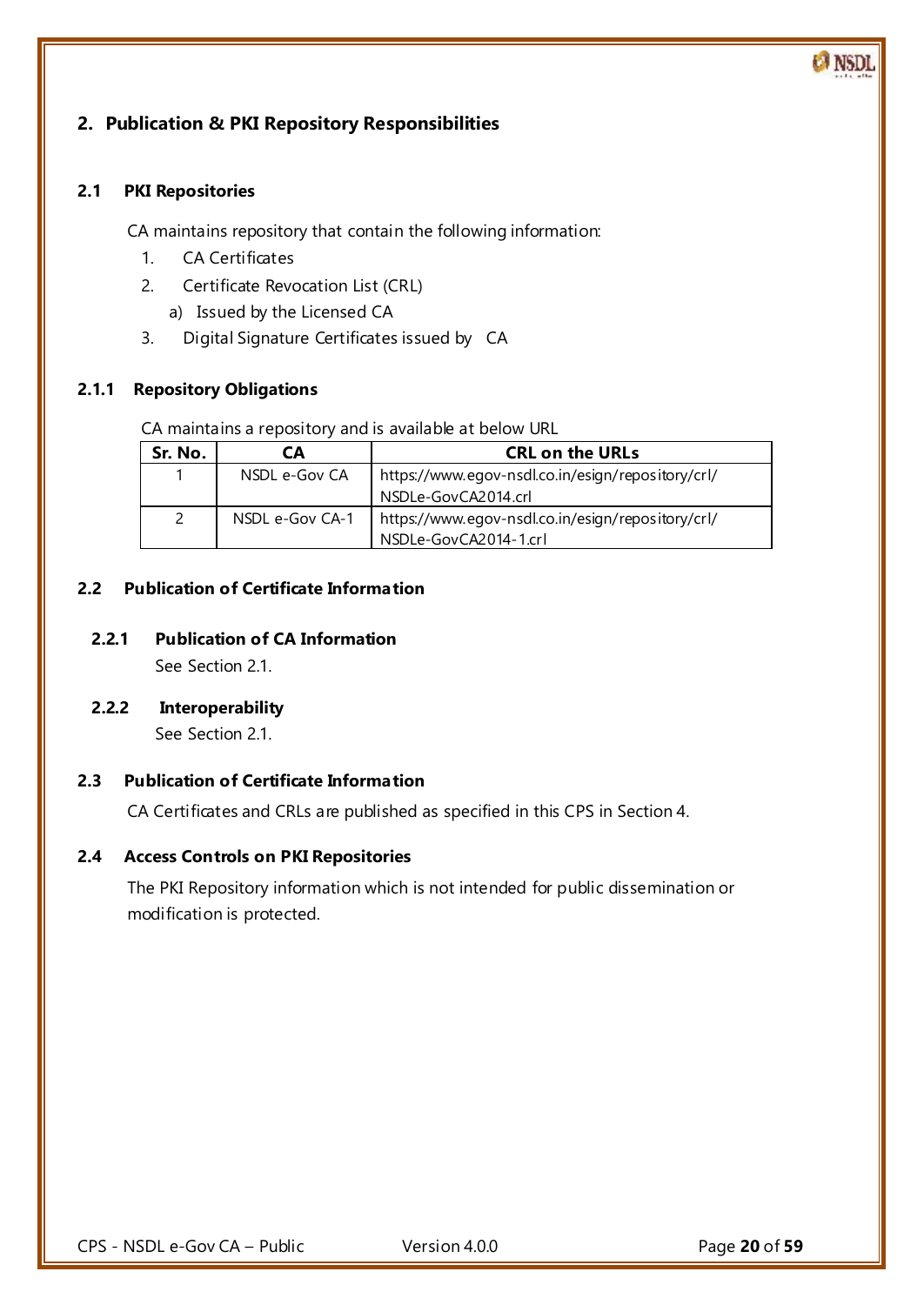# 3. Identification & Authentication

The requirements for identification and authentication are specified under Information Technology Act, Rules and Guidelines issued there under. Before issuing a Certificate, the CA ensure that all Subject information in the Certificate conforms to the requirements that has been verified in accordance with the procedures prescribed in this CPS.

# 3.1 Naming

# 3.1.1 Types of Names

CAs issue certificates containing an X.500 Distinguished Name (DN) in the Issuer and Subject fields. Subject Alternative Name may also be used, and is marked as non-critical. Further requirements for name forms are specified in [CCA-IOG].

# 3.1.2 Need for Names to be Meaningful

The certificates issued pursuant to this CPS shall take care of the following

- (i) Names used in the certificates identify the person in a meaningful way.
- (ii) The DNs and associated directory information tree reflect organizational structures.
- (iii) The common name represents the legal name of the subscriber.

#### 3.1.3 Anonymity of Subscribers

CA does not issue subscriber certificates with anonymous identities.

#### 3.1.4 Rules for Interpreting Various Name Forms

Rules for interpreting name forms shall be in accordance with applicable Standards.

#### 3.1.5 Uniqueness of Names

 Name uniqueness for interoperability or trustworthiness is enforced in association with serial number.

# 3.1.6 Recognition, Authentication & Role of Trademarks

No stipulation.

#### 3.1.7 Name Claim Dispute Resolution Procedure

The CA resolves any name collisions (in association with serial number) brought to its attention that may affect interoperability or trustworthiness.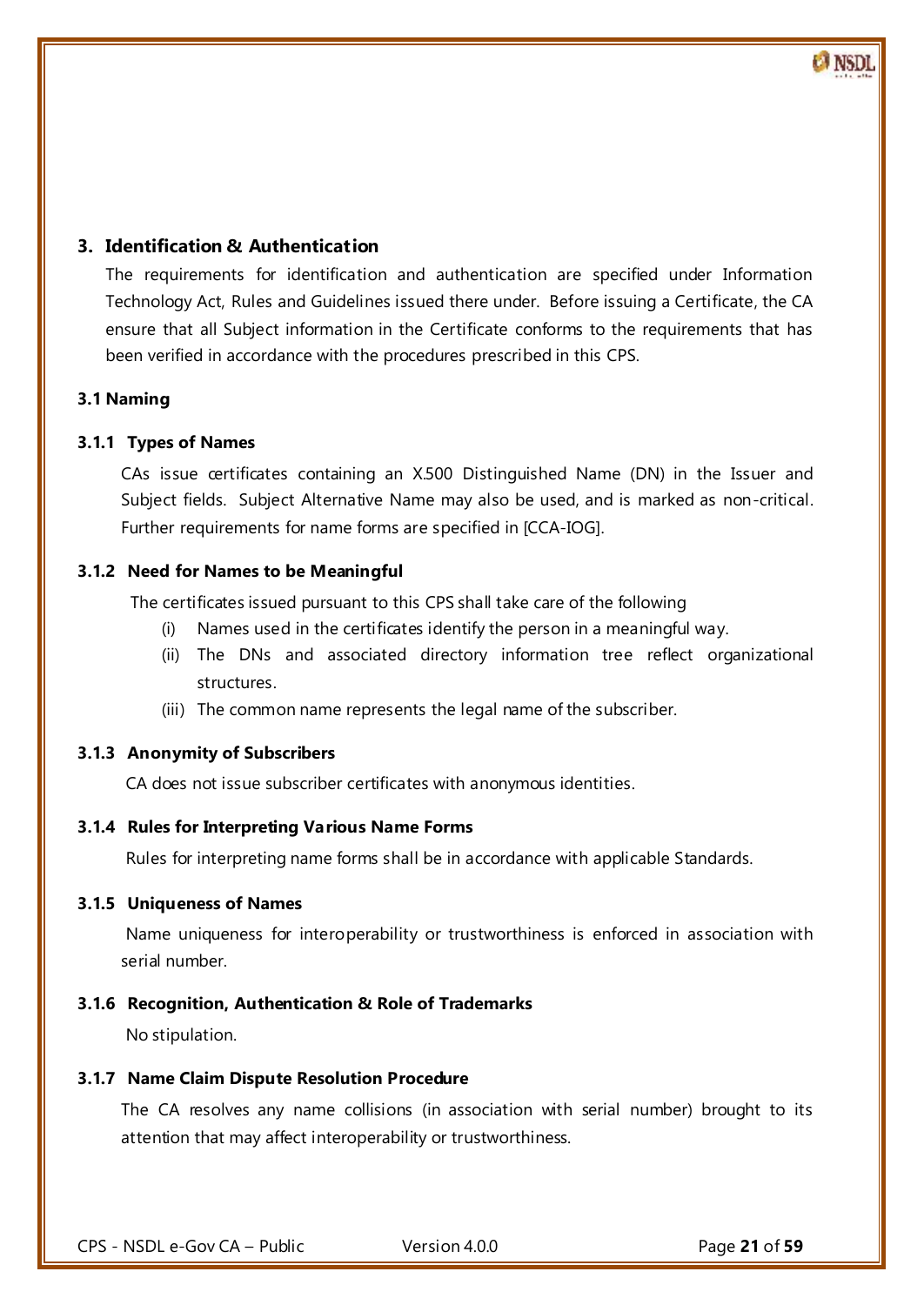

# 3.2 Initial Identity Validation

#### 3.2.1 Method to Prove Possession of Private Key

No stipulation

#### 3.2.2 Authentication of Organization user Identity

No stipulation

#### 3.2.3 Authentication of Individual Identity

The identity and address of the DSC applicant is obtained based on the authentication of DSC applicant to eKYC service. In order to retain eKYC of applicant by CA, the process of applicant's identity verification is followed as specified under CCA-IVG. In the case of external eKYC service, the response received from eKYC provider will be accepted provided with eKYC provider provides eKYC response directly to CA up on authentication by applicant. The list of approved eKYC providers are specified by CCA and published in CCA-EAUTH.

 authentication requirements are as specified in the CCA-eAUTH and CCA-IVG CA facilitates key generation of DSC applicant and ensures that the applicant's identity information and public key are properly bound. Additionally, the CA records the process that was followed for issuance of each certificate. The process documentation and

#### 3.2.3.1 Authentication of Component Identities

No stipulation

#### 3.2.4 Non-verified Subscriber Information

CA does not include non-verified Information of DSC applicant in certificates.

## 3.2.5 Validation of Authority

For the validation of eKYC response received from external eKYC provider, the digital signature of the external eKYC provider is verified.

#### 3.2.6 Criteria for Interoperation

Certificates are issued in accordance with CCA-IOG in order to ensure interoperability.

#### 3.3 Identification and Authentication for Re-Key Requests

No stipulation

#### 3.4 Identification and Authentication for Revocation Request

No stipulation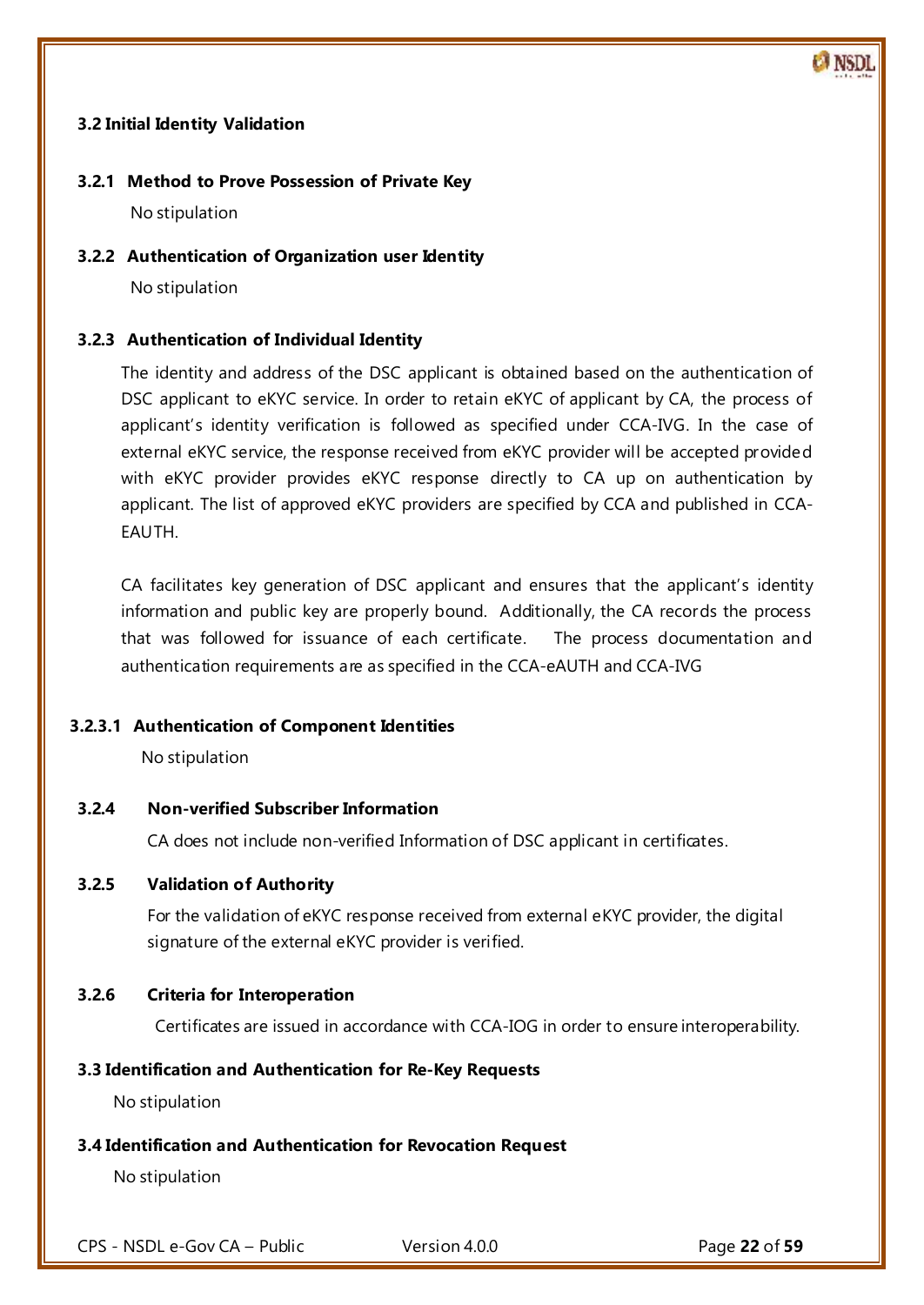

CPS - NSDL e-Gov CA – Public Version 4.0.0 Page 23 of 59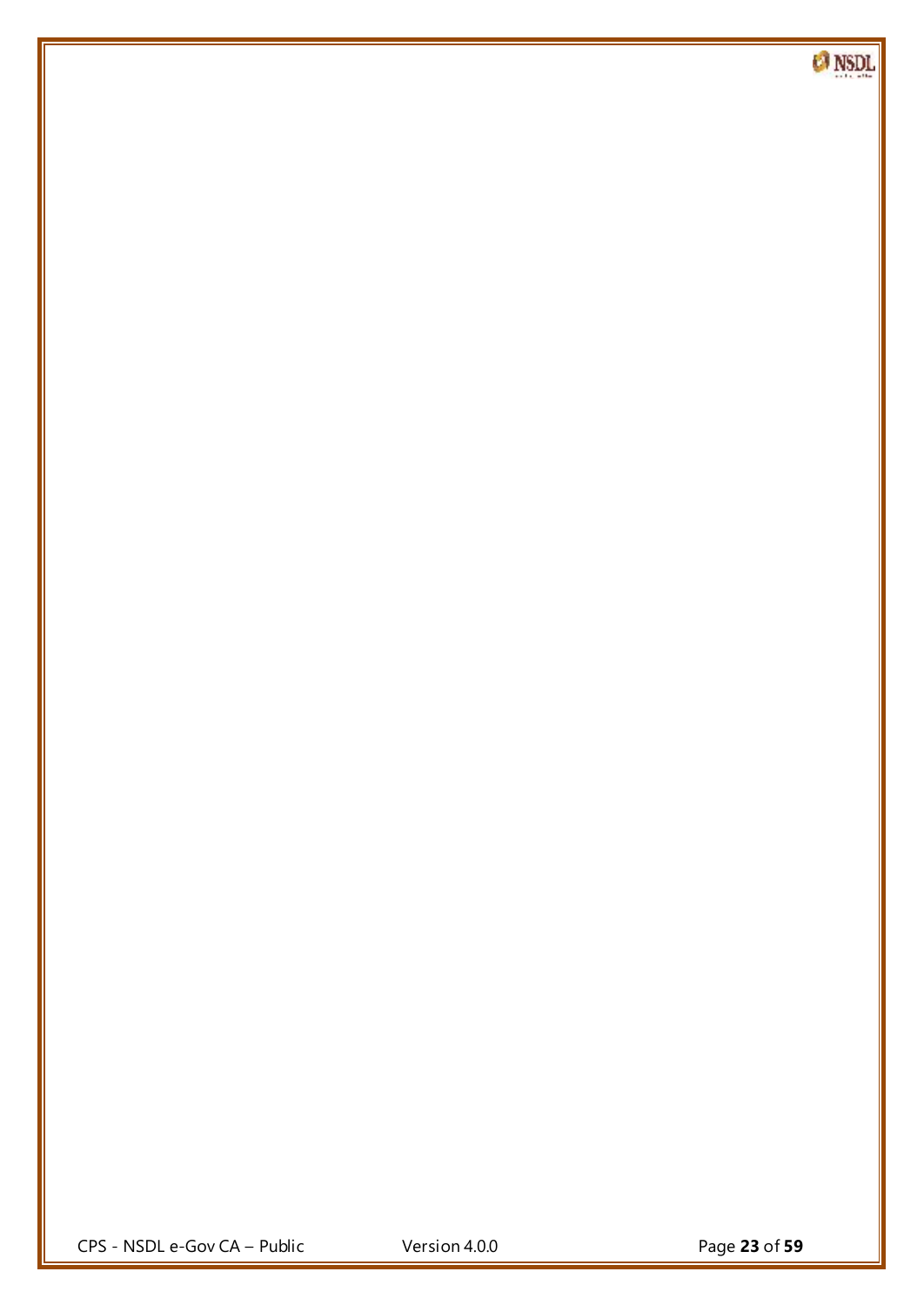

#### 4 Certificate Life-Cycle Operational Requirements

Communication among the CA, eKYC provider and subscriber are implemented with requisite security services (i.e., source authentication, integrity, non-repudiation, or confidentiality) applied to them commensurate with the assurance level of the certificate being managed.

No physical documents are involved in the DSC issuance process. All electronic logs sufficient to establish the eKYC enrolment (if applicable) and authentication are archived. CA implemented the mechanism, at least as strong as the certificates being managed, to secure web site using Secure Socket Layer (SSL) certificate and set up with appropriate algorithms and key sizes satisfies the integrity and confidentiality requirements for certificate management. Based on the content of communication, all, or none of the security services are enforced.

#### 4.1 Certificate requests

 The ESP services provided by CA facilitate DSC application form generation, Key pair generation and submission of certificate request to CA based on the authentication provided by DSC applicant.

 DSC applicants directly to build their own eKYC database. The process for enrolling users to CA may trust on the response received from well recognized national data base or enroll their own eKYC database is specified under section 5 of CCA-IVG

4.1.1 Submission of Certificate Application

Ref 4.1

#### 4.1.2 Enrollment Process and Responsibilities

Ref 4.1

#### 4.2 Certificate Application Processing

CA provide interface to applicant to provide authentication for accessing eKYC information retained in the CA eKYC database. In the case of external eKYC service, the direct receipt of digitally signed response from eKYC provider is accepted.

4.2.1 Performing Identification and Authentication Functions

See Section 3.2.3

#### 4.2.2 Approval or Rejection of Certificate Applications

ESP submit Certificate Applications to the CA for processing could result in either approval or denial.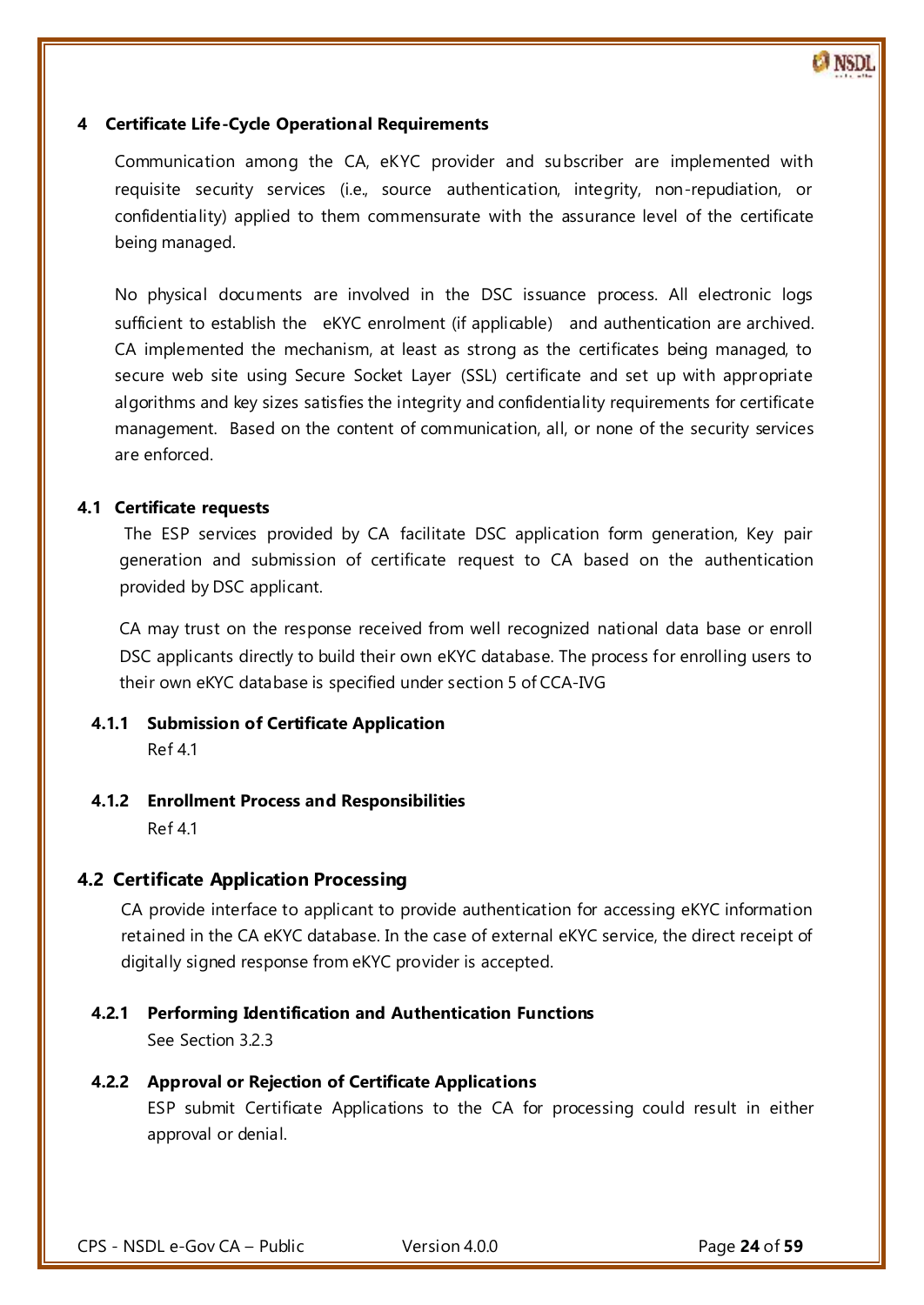

# 4.3 Certificate Issuance

For the applicant, the ESP services provided by CA submit DSC application form and request to CA. Upon successful verification of source DSCs are issued by CA. The acceptance or rejection is depending on user authentication and consent.

#### 4.3.1 CA Actions during Certificate Issuance

CA verifies the source of a certificate request before issuance. ESP of CA ensures that the private keys are generated on HSM. Certificates are electronically verified to ensure that all the fields and extensions are properly populated. After generation of DSC, ESP of CA ensures that the private keys are destroyed. The certificates are of one time use and 30 minutes validity .The issued certificates are achieved.

#### 4.3.2 Notification to Subscriber of Certificate Issuance

The issuances of DSCs are tightly integrated with application. CA will notify the subject (End Entity Subscriber) of certificate issuance through application response.

#### 4.4 Certificate Acceptance

#### 4.4.1 Conduct Constituting Certificate Acceptance

The certificates are of one time use and the applicants can accept or reject DSCs after receipt.

#### 4.4.2 Publication of the Certificate by the CA

The issued DSCs are archived by CA for seven years.

4.4.3 Notification Certificate Issuance by the CA to Other Entities

No stipulation

#### 4.5 Key Pair and Certificate Usage

#### 4.5.1 Subscriber Private Key and Certificate Usage

The key pair generation is facilitated by ESP of CA and destroyed after signature creation and certificate generation.

#### 4.5.2 Relying Party Public Key and Certificate Usage

Relying parties are required to use public key certificates and associated public keys for the purposes as constrained by the extensions (such as key usage, extended key usage, certificate policies, etc.) in the certificates.

# 4.6 Certificate Renewal

No stipulation

CPS - NSDL e-Gov CA – Public Version 4.0.0 Page 25 of 59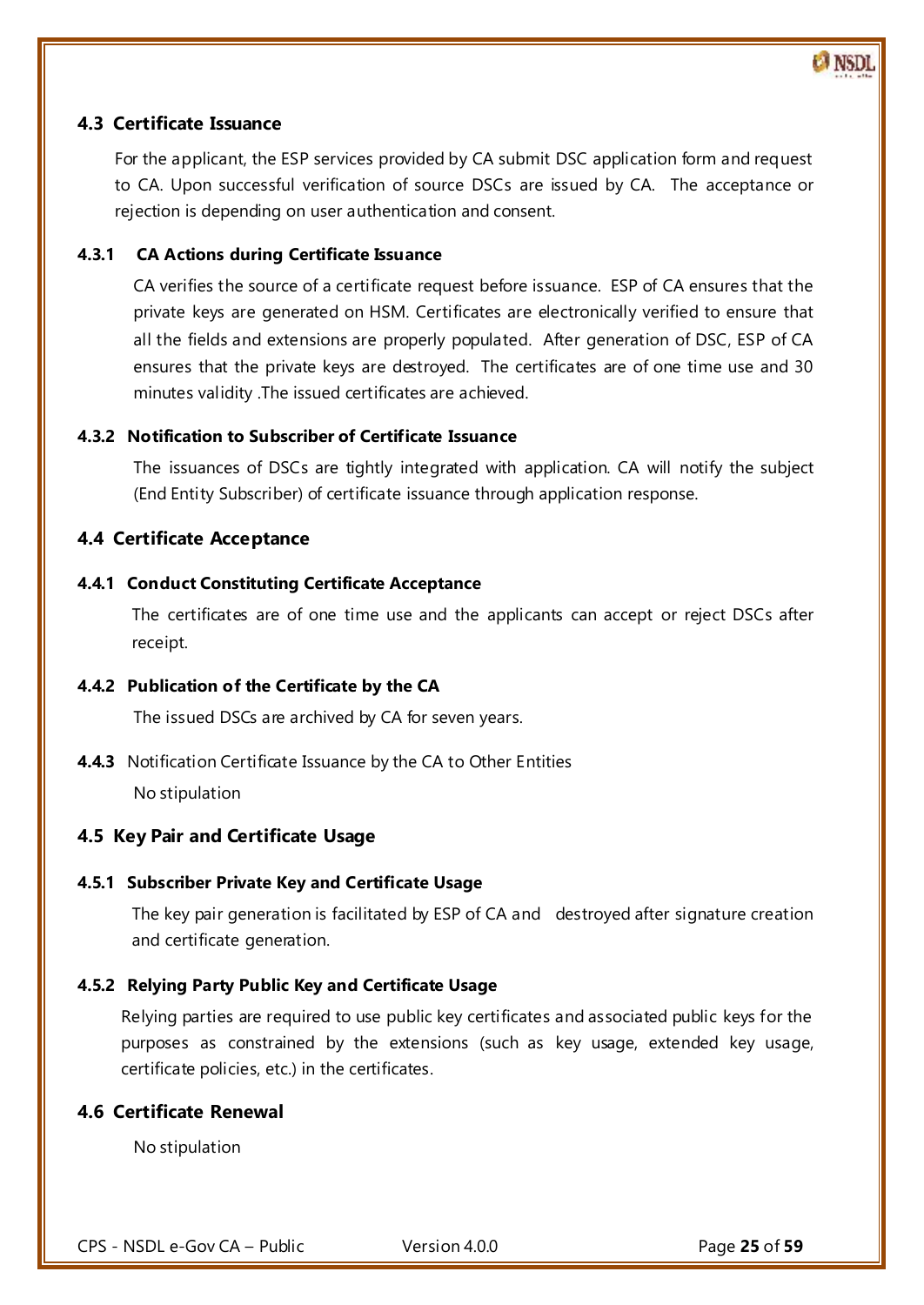# 4.7 Certificate Re-Key

No stipulation

# 4.8 Certificate Modification

No stipulation

# 4.9 Certificate Revocation and Suspension

No stipulation

# 4.10 Certificate Status Services

No stipulation

CPS - NSDL e-Gov CA – Public Version 4.0.0 Page 26 of 59

**CI NSDI**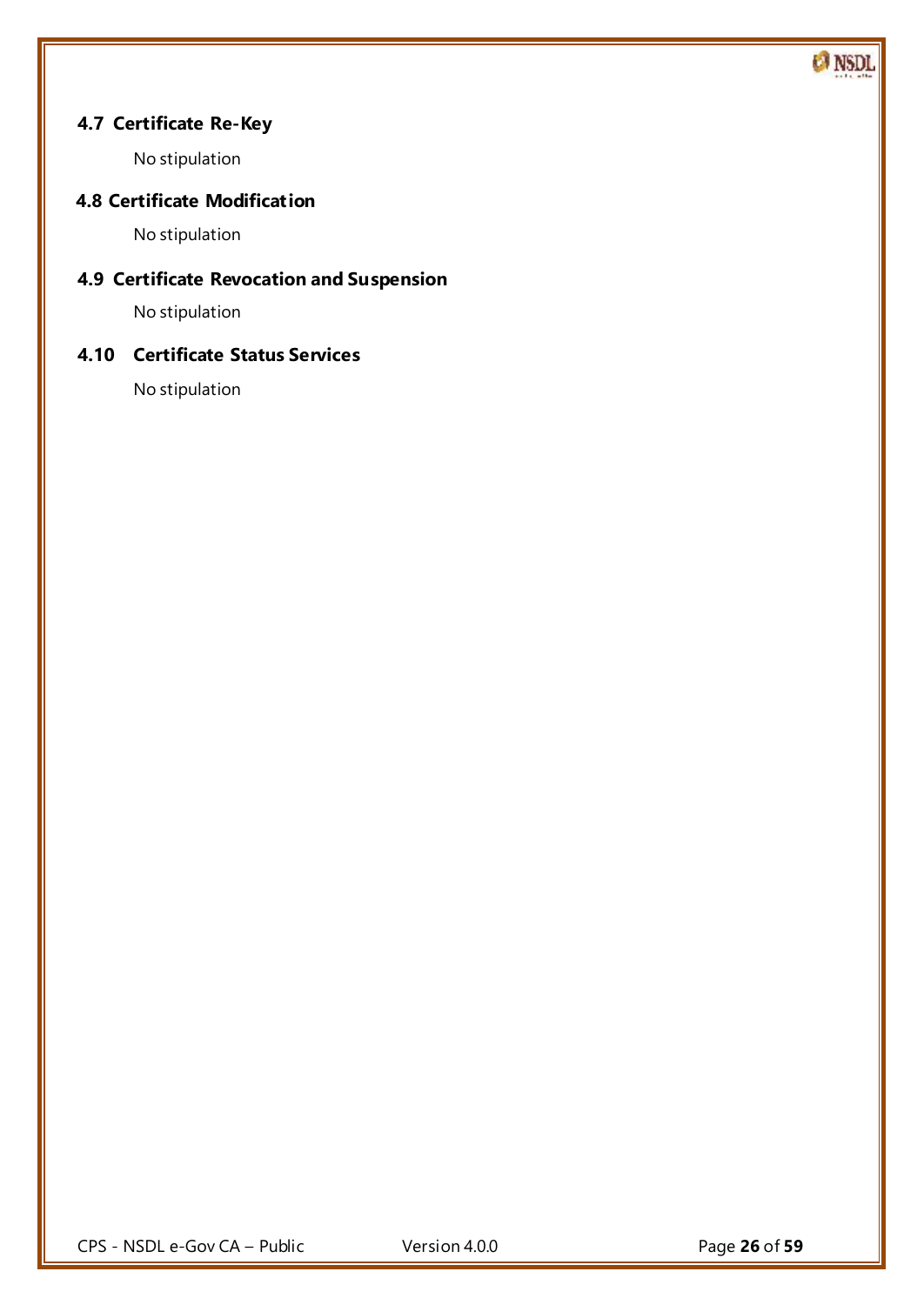#### 5 Facility Management & Operational Controls

NSDL e-Gov CA has implemented physical, environmental and personnel security controls in order to perform secure operations of certificate operations like authentication, key generation, certificate issuance audit and archival.

NSDL e-Gov shall ensure that its Physical Infrastructure used for CA at Primary site and disaster recovery site and its repository is fully secured as per requirements stipulated under the provisions of IT Act 2000, Rules, Regulations and Guidelines.

# 5.1 Physical Controls

CA operation premises are actively monitored with redundant power and notification methods. Sensitive areas within the facility, such as power and network connection are also controlled within the protected facility.

The operation site has multiple tiers of security enforced through Photo ID badges, proximity cards and biometric access devices. All visitors are escorted by trusted persons and every visitor signs the visitor's log.

The facility is continually staffed (24x7), either by trusted persons or by an on-site guard service during non-business hours.

# 5.1.1 Site Location and Construction

NSDL e-Gov CA shall provide its CA services from their datacenter which is physically secured to prevent unauthorized handling of sensitive personal data. The physical security standards are designed as per physical and operational security guidelines mentioned in the Information Technology Act, 2000 and IT (CA) Rules, 2000 (Schedule II).

The system components and operation of CA are contained within a physically protected environment to deter, detect and prevent unauthorized use of, access to, or disclosure of sensitive information. The physical security standards are modeled as per the physical and operational security guidelines mentioned in the Information Technology Act.

CA's primary site consists of five physical security tiers comprising of:

Tier 1: The common area in the vicinity of the CA operations set-up where in physical access check is performed. This is the area where common facilities are incorporated. **Tier 2:** This is the first level where CA operations commence. This is manned by physical security personnel and also enforces physical proximity access control restricting entries only to CA authorized personnel.

**CHNST**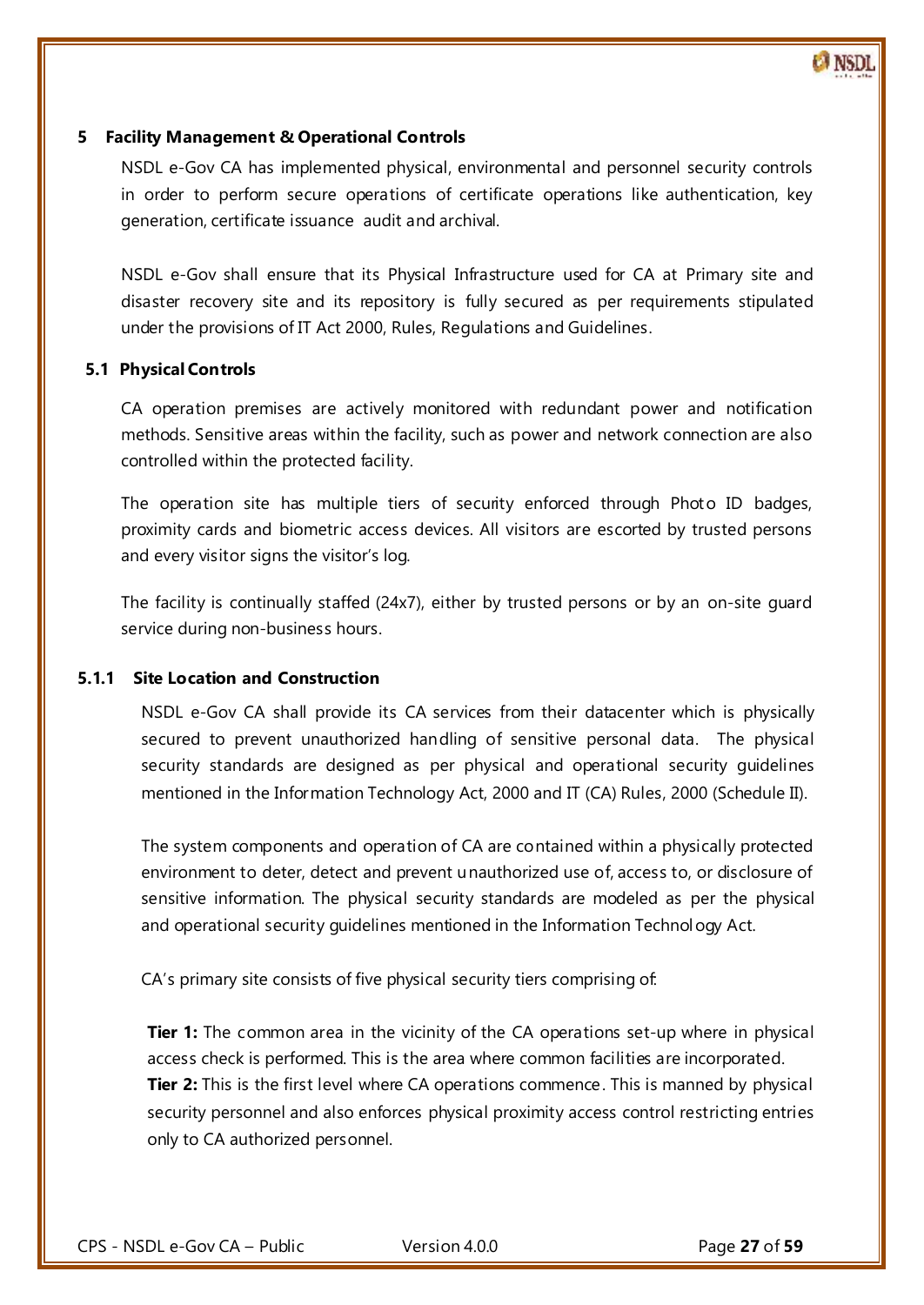

Tier 3: Enables two factor authentications (biometrics and physical proximity). The receiving and dispatch are carried out in this area.

**Tier 4:** This is where the core CA operations are housed. Servers are installed in this area.

Tier 5: Certificate issuance and revocation is done in this area which houses the Certificate Manager server. The Key Ceremony is also done here. The HSM module is housed in this area.

# 5.1.2 Physical access

Necessary physical security controls to restrict access to physical premises, relevant network, hardware and Software of NSDL e-Gov CA setup, has been implemented by and is being actively monitored on 24x7 basis and reviewed (by audit process) on periodic basis. Physical security is enforced in the facility by putting in place a set of controls through implementation of policies administrative procedures, use of biometric systems, access cards etc.

Access to the site is restricted to authorized officials only on need basis and the same is logged and reviewed. Further, Persons visiting the NSDL e-Gov data center facility are always escorted by authorized official after requisite approval and the same is recorded.

# 5.1.2.1 CA Physical Access

CA has implemented mechanism to protect equipment from unauthorized access. The physical security requirements laid down for the CA equipment are:

- (i) No unauthorized access to the hardware is permitted
- (ii) All removable media and paper containing sensitive plain-text information is stored in secure containers
- (iii) All entry/exits are monitored either manually or electronically.
- (iv) access logs are maintained and inspected periodically
- (v) Multiple layers of increasing security are provided in areas such as perimeter, building, and CA room

# 5.1.3 Power and Air Conditioning

NSDL e-Gov datacenter facility has Primary and backup power systems/ sources with UPS system with adequate backup for power are deployed for protection against power outages. Further the datacenter temperature and relative humidity is monitored and controlled on a regular basis by using the HVAC equipment.

## 5.1.4 Water exposures

NSDL e-Gov datacenter facility has been constructed to minimize the risk of the threats related to water. Datacenter facility of NSDL e-Gov CA/ eSign services has the raised floor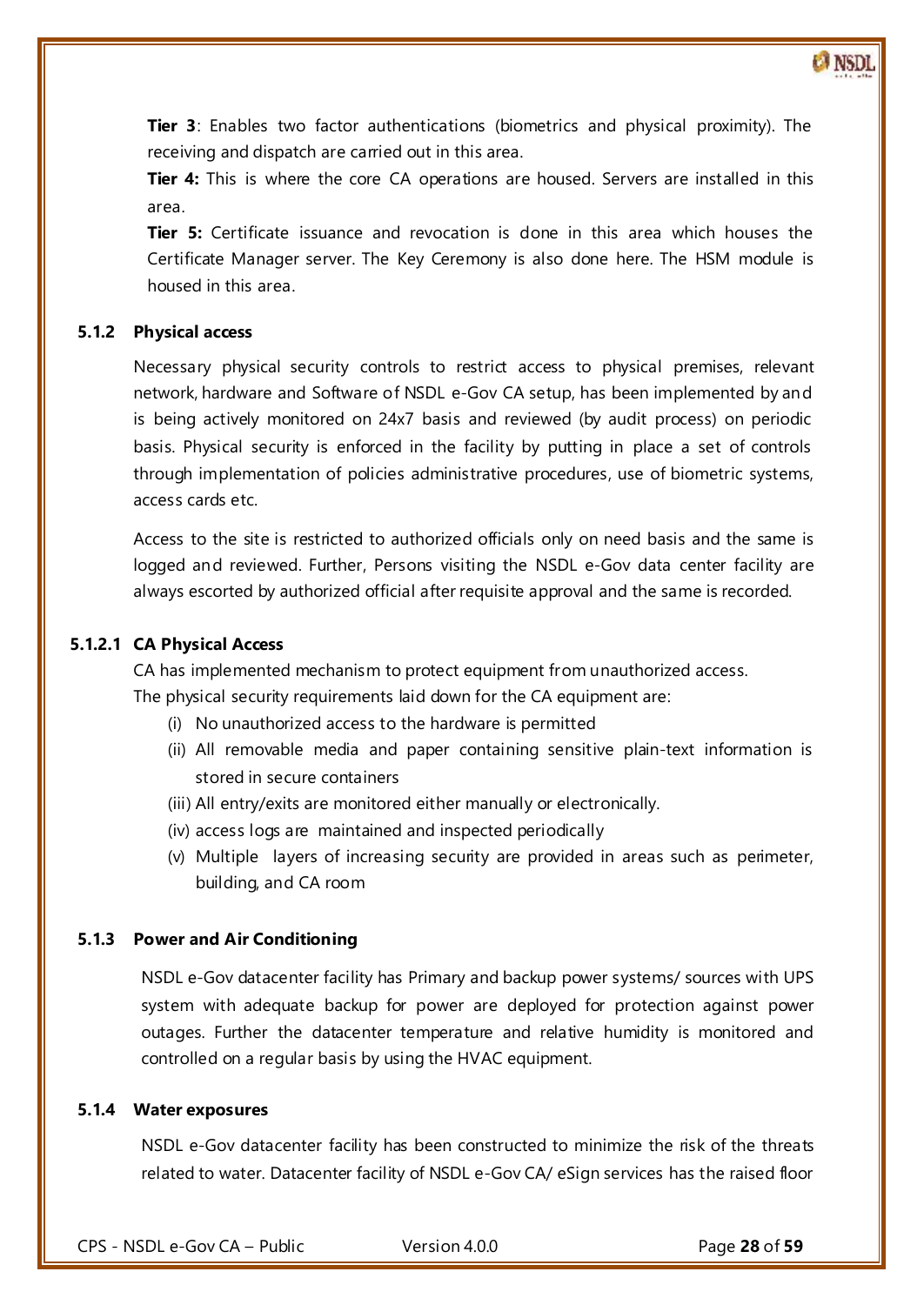

within entire datacenter area. Further the Water leakage sensors are placed below the floor to detect the water leakage. Any water leakage incident will be sensed by these sensors and they will raise an alarm to provide the warning to Datacenter operations staff.

Further to address water flood situation at their primary datacenter location, the NSDL e-Gov CA/ eSign operations can be shifted to disaster recovery site.

## 5.1.5 Fire prevention and protection

NSDL e-Gov datacenter facility has been constructed to minimize the risk of the threats related to Fire and adequate fire detection equipment like Smoke Detectors, Very Early Smoke Detection Alarm (VESDA) system is in place. Further, for Fire Protection Fire extinguishers, FM 200 Gas protection system has been implemented.

#### 5.1.6 Media storage

 this backup media is limited to authorized personal only. NSDL e-Gov CA has implemented the controls as per the provisions of IT Act 2000, Rules, Regulations and Guidelines as applicable that their critical backup media of data and information related to NSDL e-Gov CA Services are secured at Primary and disaster recovery site from environment threats such as temperature, humidity and magnetic and electrostatic interference and from any unauthorized access. As per the policy access to

#### 5.1.7 Waste disposal

NSDL e-Gov CA shall perform the secured transfer & disposal of media as per its Policy for Electronic waste (e-Waste) Management & Policy for Media Handling & Security, NSDL e-Gov has documented guidelines for secure transfer & disposal of media. Media tapes, floppies, CDs & removable media are physically destroyed before disposal. Hard disk of desktops/ servers is de-magnetized to destroy the content & necessary records are maintained while disposal of assets are as per e-waste policy. Classified paper documents are shredded if not in use. Further, Cryptographic modules will pass through the process of Zeroisation and they will be physically destroyed to make it unreadable.

#### 5.1.8 Off-Site Backup

NSDL e-Gov CA Services shall backup all critical data on periodic basis and backup copies shall be stored securely at Primary as well as at disaster recovery site.

## 5.2 Procedural Controls

#### 5.2.1 Trusted roles

CPS - NSDL e-Gov CA – Public Version 4.0.0 Page 29 of 59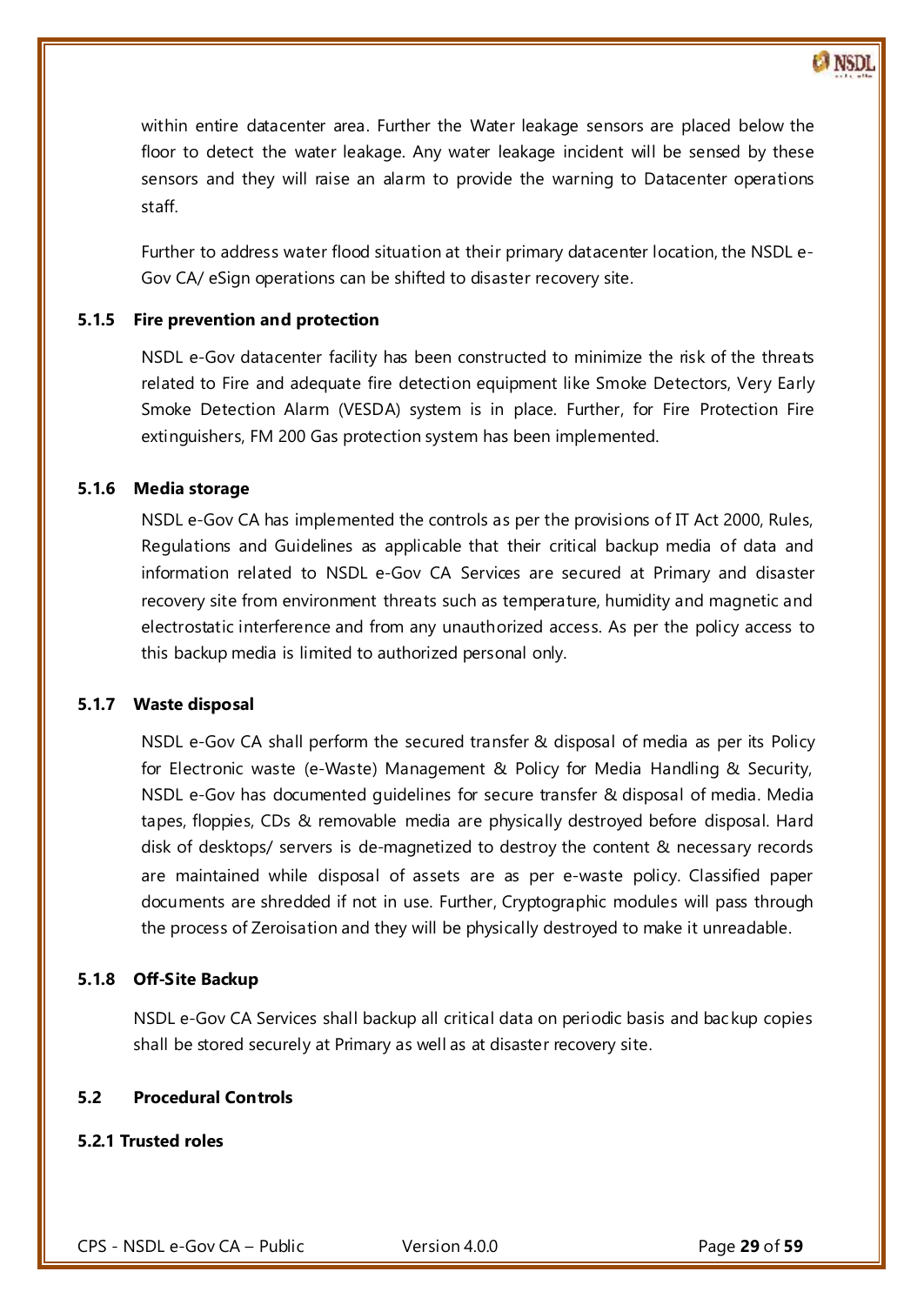Identified Officials of NSDL e-Gov who have an access to NSDL e-Gov CA facility or control the operations of NSDL e-Gov CA are considered as "Trusted Officials". NSDL e-Gov shall prepare the document of roles and responsibility. Trusted Officials include, but are not limited to:

- (i) Authorized officials of PKI business operations
- (ii) Authorized officials from System/ Database & Cryptographic administration
- (iii) Authorized officials that are assigned responsibility for managing the infrastructure

# 5.2.1.1 CA Administrator

The administrator is responsible for:

- (i) Installation, configuration, and maintenance of the CA;
- (ii) Establishing and maintaining CA system accounts;
- (iii) Configuring certificate profiles or templates and audit parameters, and;
- (iv) Generating and backing up CA keys.
- (v) Administrators shall not issue certificates to subscribers.

# 5.2.1.2 CA Officer

The CA officer is responsible for issuing certificates, that is:

- (i) Registering new subscribers and requesting the issuance of certificates;
- (ii) Verifying the identity of subscribers and accuracy of information included in certificates;
- (iii) Approving and executing the issuance of certificates, and;
- (iv) Requesting, approving and executing the revocation of certificates.

# 5.2.1.3 Audit Administrator

The Audit Administrator is responsible for:

- (i) Reviewing, maintaining, and archiving audit logs;
- (ii) Performing or overseeing internal compliance audits to ensure that the CA is operating in accordance with its CPS;

# 5.2.1.4 System Administrator

The System Administrator is responsible for the routine operation of the CA equipment and operations such as system backups and recovery or changing recording media.

# 5.2.1.5 Organizational Registration Authority

No stipulation

# 5.2.1.6 PKI Sponsor

No stipulation

# 5.2.2 Number of persons required per task

CPS - NSDL e-Gov CA – Public Version 4.0.0 Page 30 of 59

**CT NST**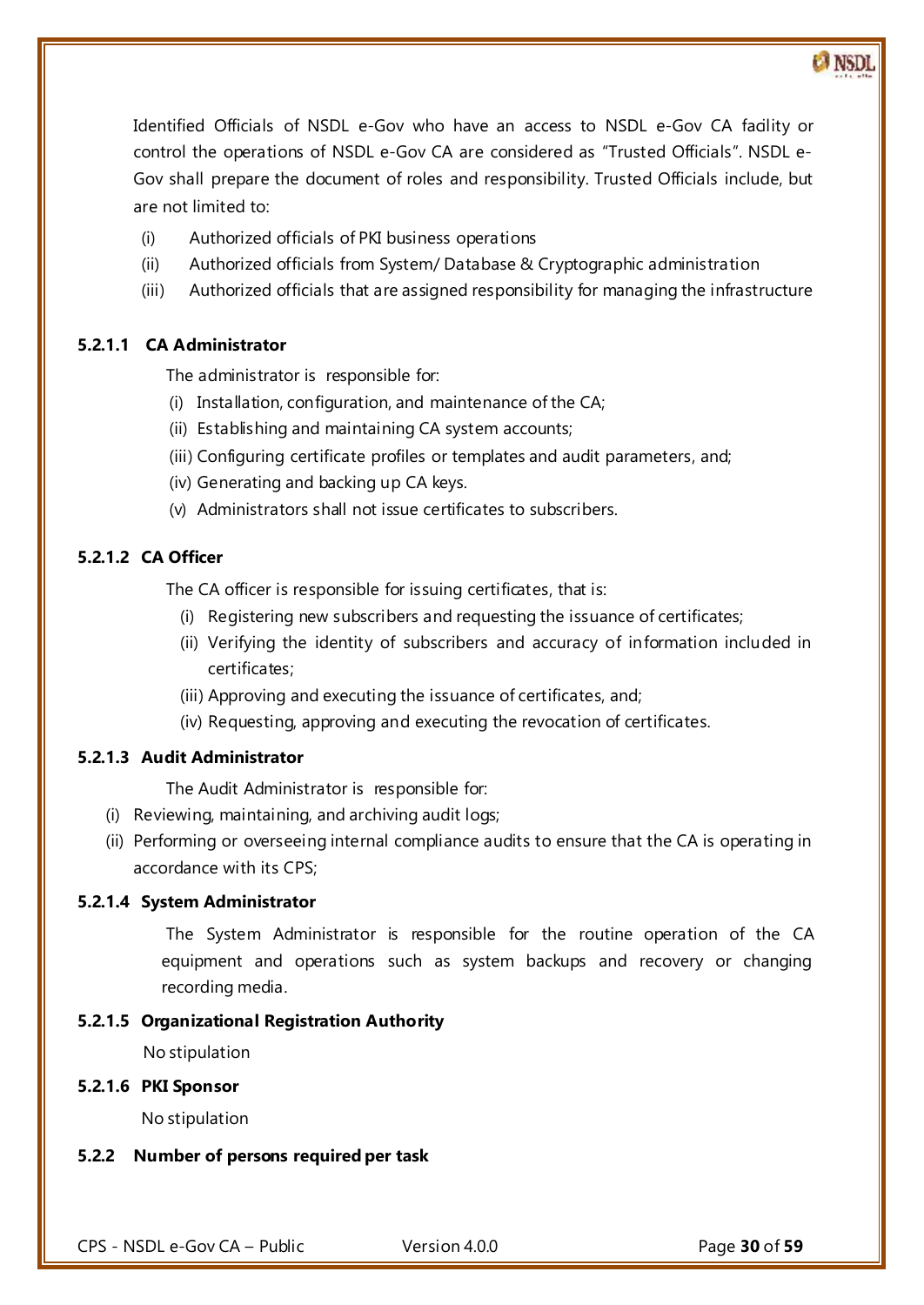NSDL e-Gov CA shall employ at least two CA administrators and two system administrators for performing and handling sensitive functions in order to protect the integrity of CA activities. Further NSDL e-Gov CA shall review this on annual basis and make the changes as needed for satisfying operational and administrative needs.

# 5.2.3 Identification and authentication for each role

NSDL e-Gov shall perform complete background check as per procedure prior to assigning the role of authorized trusted personal or trusted official. NSDL e-Gov CA shall ensure that each trusted officials performing this role shall;

- ❖ Be restricted to actions authorized for their role
- ❖ Role is Not shared with anyone

# 5.2.4 Roles Requiring Separation of Duties

Role separation is enforced either by the CA equipment, or procedurally, or by both means. Individuals may assume more than one role, except:

- Individuals who assume an Officer role will not assume CA Administrator or Audit Administrator role;
- Individuals who assume an Audit Administrator role will not assume any other role on the CA; and
- Under no circumstances any of the four roles will perform its own compliance audit function.
- $\triangle$  No individual will be assigned more than one identity

# 5.3 Personnel Controls

# 5.3.1 Qualifications, Experience and Clearance Requirements

Officials being considered for trusted official/ roles shall possess the required background, qualifications and professional experience necessary to perform the roles ably and satisfactorily.

NSDL e-Gov CA shall authorize any official as trusted official after he has acquired the required skills and qualification to perform the trusted role.

# 5.3.2 Background Check Procedures

NSDL e-Gov as per their Human Resource policy performs following Background checks with the help of services of private or government agency, for trusted personnel, but not limited to:

- Check of previous employment
- ❖ Check for permanent and present address
- $\div$  Check for educational qualifications

M NSD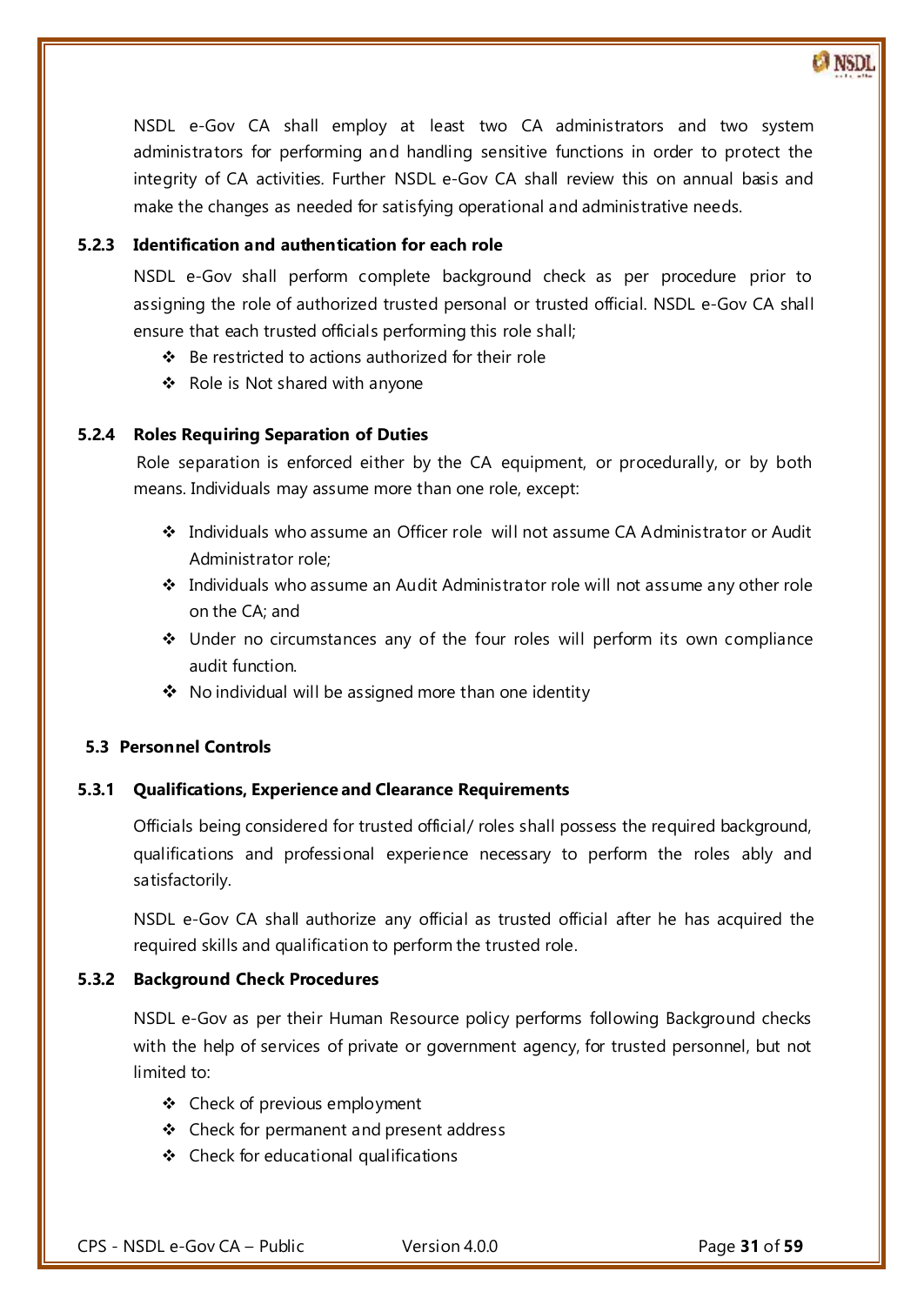The personnel shall be rejected for the trusted role if any of the above checks reveals misrepresentation or indicates that the concerned individual is not suitable for the corresponding trusted role.

# 5.3.3 Training Requirements

NSDL e-Gov CA shall provide adequate training to personnel designated for each trusted role to perform their job responsibilities ably and satisfactorily.

This includes;

- $\div$  Broad training with respect to duties to be performed
- Awareness of relevant features of IT Security policy of NSDL e-Gov CA
- Awareness of relevant features Disaster Recovery and Business Continuity Plan
- ❖ Incident handling and reporting Process

The adequacy of such training will be determined from time to time.

# 5.3.4 Re-training frequency and requirements

NSDL e-Gov CA shall provide its personnel ongoing training to update their skills and knowledge to perform their job responsibilities ably and satisfactorily. Refresher training for the personnel in all the trusted roles shall be given by the NSDL e-Gov CA either on annual basis or as and when, if required.

#### 5.3.5 Job Rotation Frequency and Sequence

Not Stipulated

# 5.3.6 Sanctions for unauthorized actions

In case if trusted personnel found guilty or an attempt for an unauthorized action, then his/ her access to facility and operations system would be immediately suspended or revoked and investigation would be made. Any violations or unauthorized actions of NSDL e-Gov policies and procedures will invite disciplinary actions. Such disciplinary actions may include without limitation termination of employment.

# 5.3.7 Documentation supplied to personnel

All the personnel involved in NSDL e-Gov CA services shall be required to read this CPS and other policy documents related to NSDL e-Gov CA services. Adequate training materials and relevant documents shall be provided to all the personnel in trusted roles to perform their job responsibilities ably and satisfactorily.

M NSD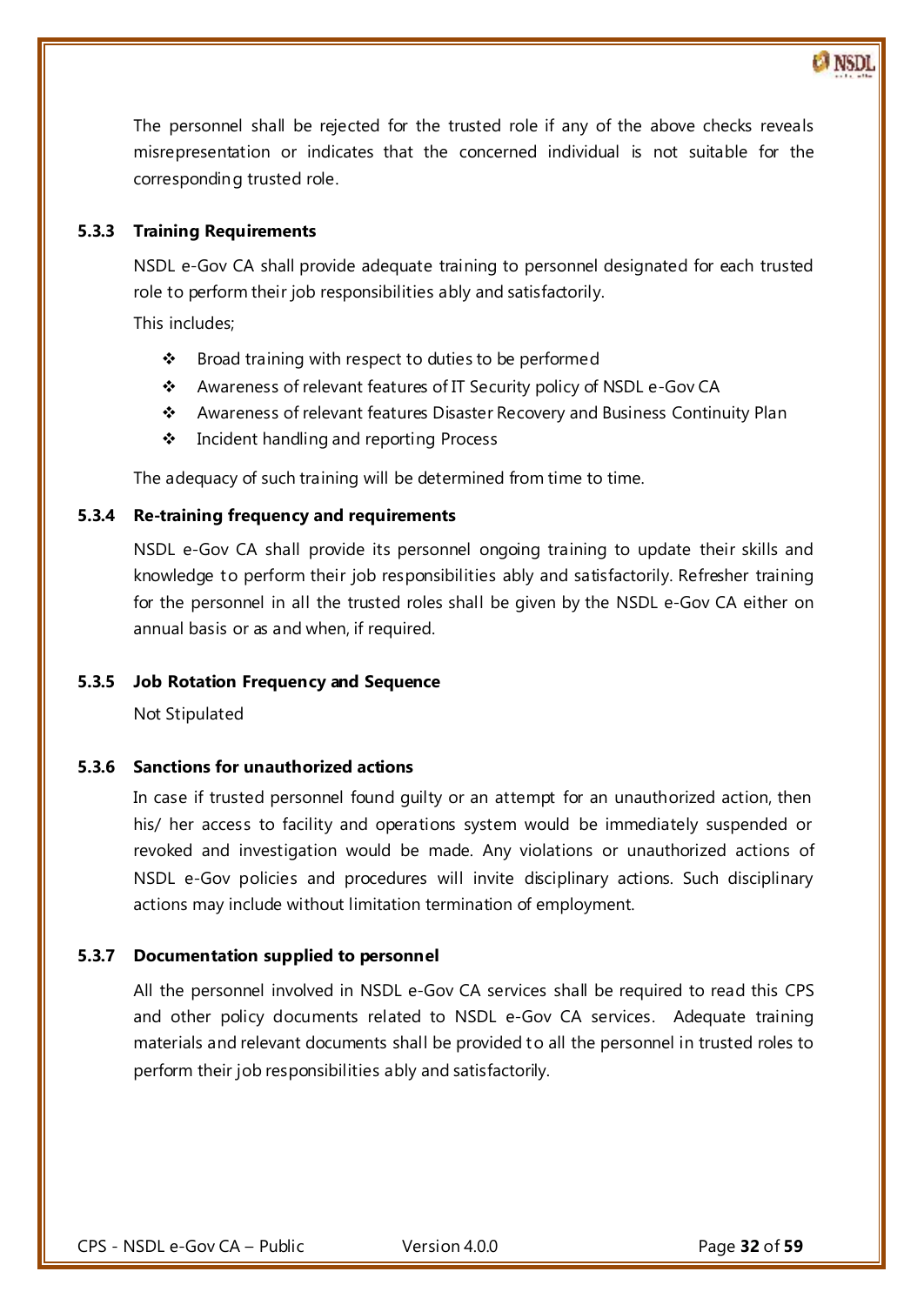

# 5.4 Audit Logging Procedures

Audit log files are generated for all events relating to the security of the CAs. The security audit logs either automatically collected or if not possible, a logbook, paper form, or other physical mechanism are used. All security audits logs, both electronic and non-electronic, are retained and made available during compliance audits. The security audit logs for each auditable event defined in this section shall be maintained in accordance with Section 5.5.2.

# 5.4.1 Types of Events Recorded

All security auditing capabilities of the CA operating system and the CA applications required by this CPS are enabled. Each audit record shall include the following (either recorded automatically or manually for each auditable event):

- 1. The type of event,
- 2. The date and time the event occurred,
- 3. Success or failure where appropriate, and
- 4. The identity of the entity and/or operator that caused the event.

The following events shall be audited:

| <b>Auditable Event</b>                                                       | <b>CA</b> |  |
|------------------------------------------------------------------------------|-----------|--|
| <b>SECURITY AUDIT</b>                                                        |           |  |
| Any changes to the Audit parameters, e.g., audit frequency, type of event    |           |  |
| audited                                                                      |           |  |
| Any attempt to delete or modify the Audit logs                               |           |  |
| <b>IDENTITY-PROOFING</b>                                                     |           |  |
| Successful and unsuccessful attempts to assume a role                        |           |  |
| The value of maximum number of authentication attempts is changed            |           |  |
| The number of unsuccessful authentication attempts exceeds the maximum       |           |  |
| authentication attempts during user login                                    |           |  |
| An Administrator unlocks an account that has been locked as a result of      |           |  |
| unsuccessful authentication attempts                                         |           |  |
| An Administrator changes the type of authenticator, e.g., from a password to |           |  |
| a biometric                                                                  |           |  |
| <b>LOCAL DATA ENTRY</b>                                                      |           |  |
| All security-relevant data that is entered in the system                     |           |  |
| <b>REMOTE DATA ENTRY</b>                                                     |           |  |
| All security-relevant messages that are received by the system               |           |  |
| <b>DATA EXPORT AND OUTPUT</b>                                                |           |  |
| All successful and unsuccessful requests for confidential and security-      |           |  |
| relevant information                                                         |           |  |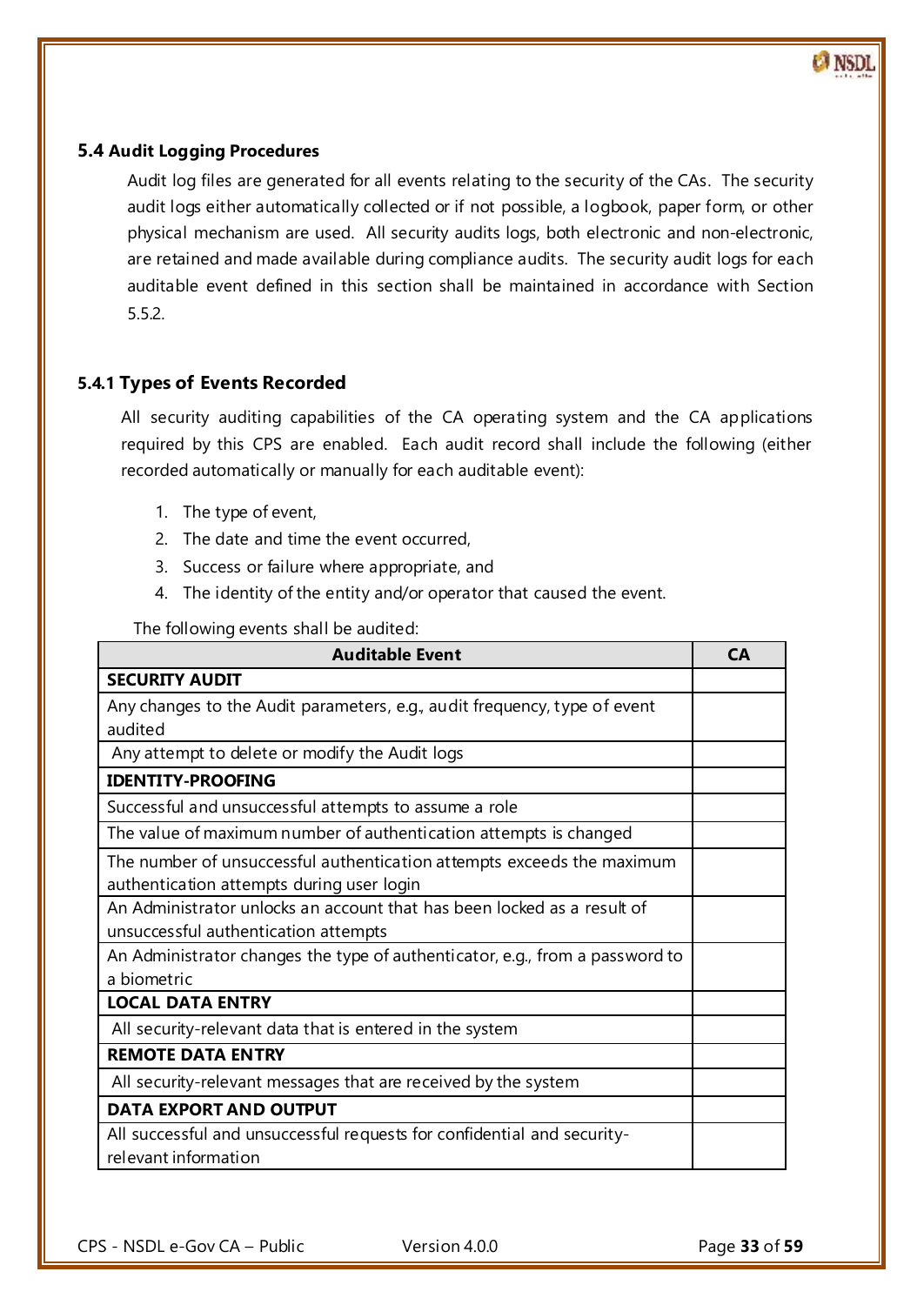| <b>Auditable Event</b>                                                    | <b>CA</b> |
|---------------------------------------------------------------------------|-----------|
| <b>KEY GENERATION</b>                                                     |           |
| Whenever the Component generates a key (not mandatory for single session  |           |
| or one-time use symmetric keys)                                           |           |
| <b>PRIVATE KEY LOAD AND STORAGE</b>                                       |           |
| The loading of Component private keys                                     |           |
| All access to certificate subject Private Keys retained within the CA     |           |
| TRUSTED PUBLIC KEY ENTRY, DELETION AND STORAGE                            |           |
| All changes to the trusted Component Public Keys, including additions and |           |
| deletions                                                                 |           |
| <b>PRIVATE AND SECRET KEY EXPORT</b>                                      |           |
| The export of private and secret keys (keys used for a single session or  |           |
| message are excluded)                                                     |           |
| <b>CERTIFICATE REGISTRATION</b>                                           |           |
| All certificate requests                                                  |           |
| <b>CERTIFICATE REVOCATION</b>                                             |           |
| All certificate revocation requests                                       |           |
| <b>CONFIGURATION</b>                                                      |           |
| Any security-relevant changes to the configuration of the Component       |           |
| <b>ACCOUNT ADMINISTRATION</b>                                             |           |
| Roles and users are added or deleted                                      |           |
| The access control privileges of a user account or a role are modified    |           |
| <b>CERTIFICATE PROFILE MANAGEMENT</b>                                     |           |
| All changes to the certificate profile                                    |           |
| <b>CERTIFICATE REVOCATION LIST PROFILE MANAGEMENT</b>                     |           |
| All changes to the certificate revocation list profile                    |           |
| <b>MISCELLANEOUS</b>                                                      |           |
| Appointment of an individual to a Trusted Role                            |           |
| Designation of personnel for multiparty control                           |           |
| Installation of the Operating System                                      |           |
| Installation of the PKI Application                                       |           |
| Installation of hardware cryptographic modules                            |           |
| Removal of hardware cryptographic modules                                 |           |
| Destruction of cryptographic modules                                      |           |
| System Startup                                                            |           |
| Logon attempts to PKI Application                                         |           |
| Receipt of hardware / software                                            |           |
| Attempts to set passwords                                                 |           |
|                                                                           |           |
| Attempts to modify passwords                                              |           |

**C** NSDI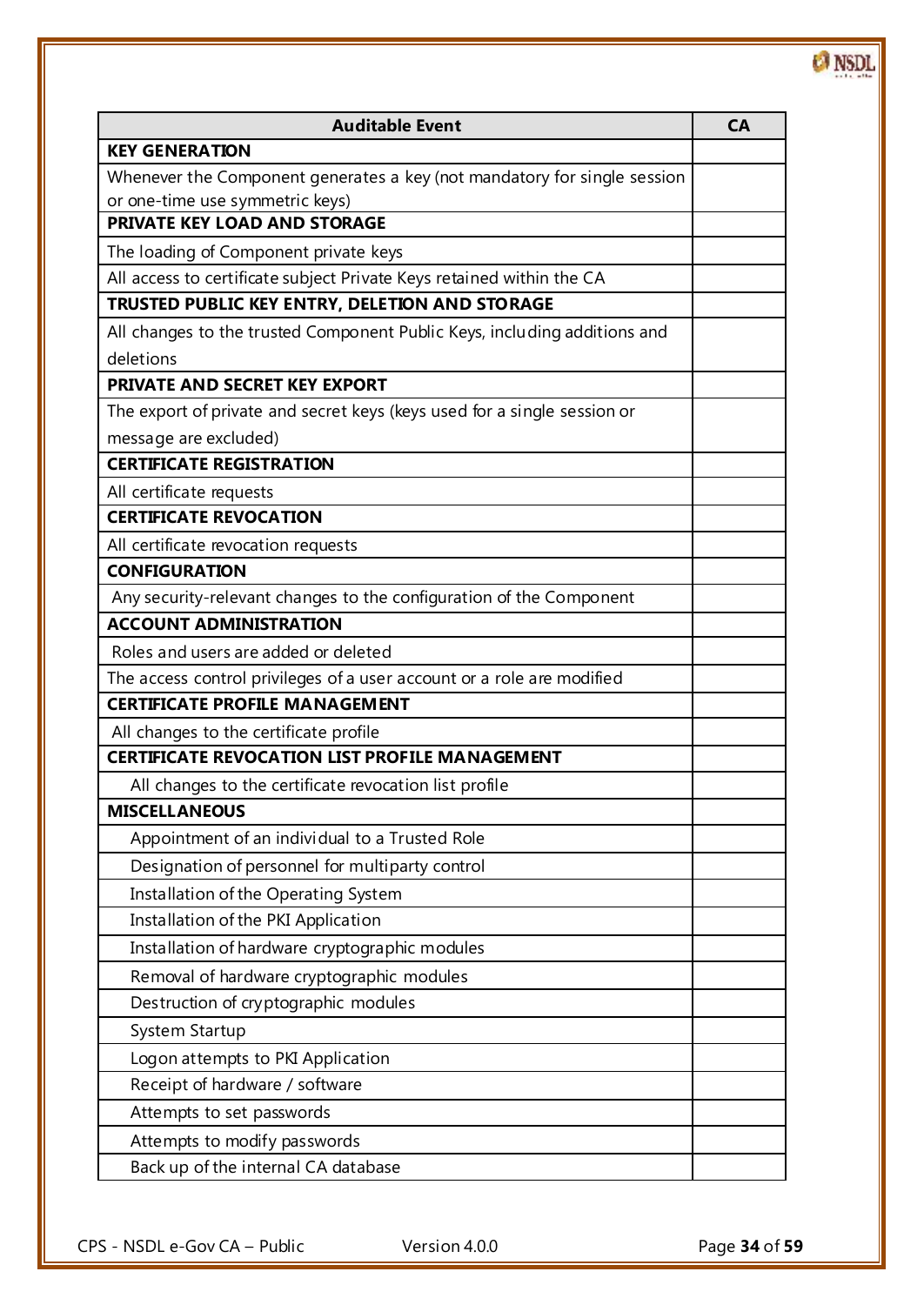| <b>Auditable Event</b>                                     | <b>CA</b> |
|------------------------------------------------------------|-----------|
| Restoration from back up of the internal CA database       |           |
| File manipulation (e.g., creation, renaming, moving)       |           |
| Posting of any material to a PKI Repository                |           |
| Access to the internal CA database                         |           |
| All certificate compromise notification requests           |           |
| Loading tokens with certificates                           |           |
| Shipment of Tokens                                         |           |
| <b>Zeroing Tokens</b>                                      |           |
| Re-key of the Component                                    |           |
| <b>CONFIGURATION CHANGES</b>                               |           |
| Hardware                                                   |           |
| Software                                                   |           |
| Operating System                                           |           |
| Patches                                                    |           |
| <b>Security Profiles</b>                                   |           |
| PHYSICAL ACCESS / SITE SECURITY                            |           |
| Personnel Access to room housing Component                 |           |
| Access to the Component                                    |           |
| Known or suspected violations of physical security         |           |
| <b>ANOMALIES</b>                                           |           |
| Software error conditions                                  |           |
| Software check integrity failures                          |           |
| Receipt of improper messages                               |           |
| Misrouted messages                                         |           |
| Network attacks (suspected or confirmed)                   |           |
| Equipment failure                                          |           |
| Electrical power outages                                   |           |
| Uninterruptible Power Supply (UPS) failure                 |           |
| Obvious and significant network service or access failures |           |
| Violations of Certificate Policy                           |           |
| Violations of Certification Practice Statement             |           |
| Resetting Operating System clock                           |           |

**C** NSDI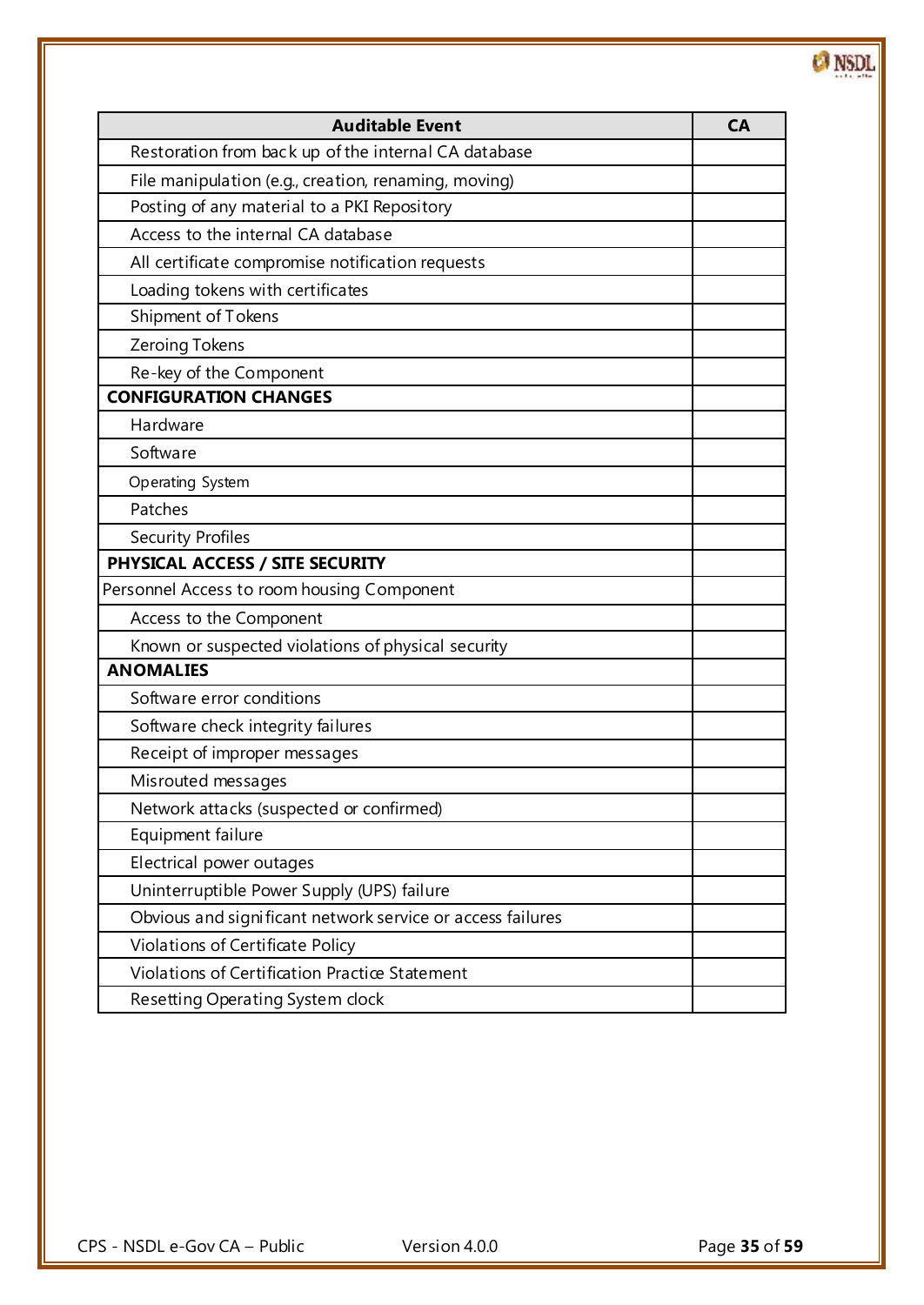

## 5.4.2 Frequency of Processing Audit Logs

Audit logs are examined for key security and operational events at least on a weekly basis. In addition, CA reviews its audit logs as required in the event of any suspicious or unusual activity based on irregularities and incidents within CA systems.

The processing of audit logs includes a review of the audit logs and recording of significant events in an audit log summary. It includes a verification that the log has not been tampered with, a brief inspection of all log entries, and a detailed investigation of any irregularities in the logs. Actions taken based on audit log reviews are recorded.

#### 5.4.3 Retention Period for Audit Logs

See Section 2.

#### 5.4.4 Protection of Audit Logs

System configuration and procedures are implemented together to ensure that:

- 1. Only authorized people have read access to the logs;
- 2. Only authorized people may archive audit logs; and,
- 3. Audit logs are not modified.

After back-up and archived, the audit logs are allowed by the system to be over-written.

#### 5.4.5 Audit Log Backup Procedures

Audit logs and audit summaries shall be archived as per Section 5.5.1.

#### 5.4.6 Audit Collection System (internal vs. external)

Automated audit data is generated and recorded at the application, network and operating system level. Manually generated audit data is recorded by CA personnel.

Audit processes are invoked at system startup, and cease only at system shutdown. In the case of failure of audit collection system, CA operations are suspended until the problem is remedied.

#### 5.4.7 Notification to Event-Causing Subject

This CPS imposes no requirement to provide notice (that an event was audited) to the individual, organization, device, or application that caused the event.

#### 5.4.8 Vulnerability Assessments

Events in the audit log are recorded, in part, to monitor system vulnerabilities. A vulnerability assessment is performed, reviewed, and revised following an examination of these monitored events.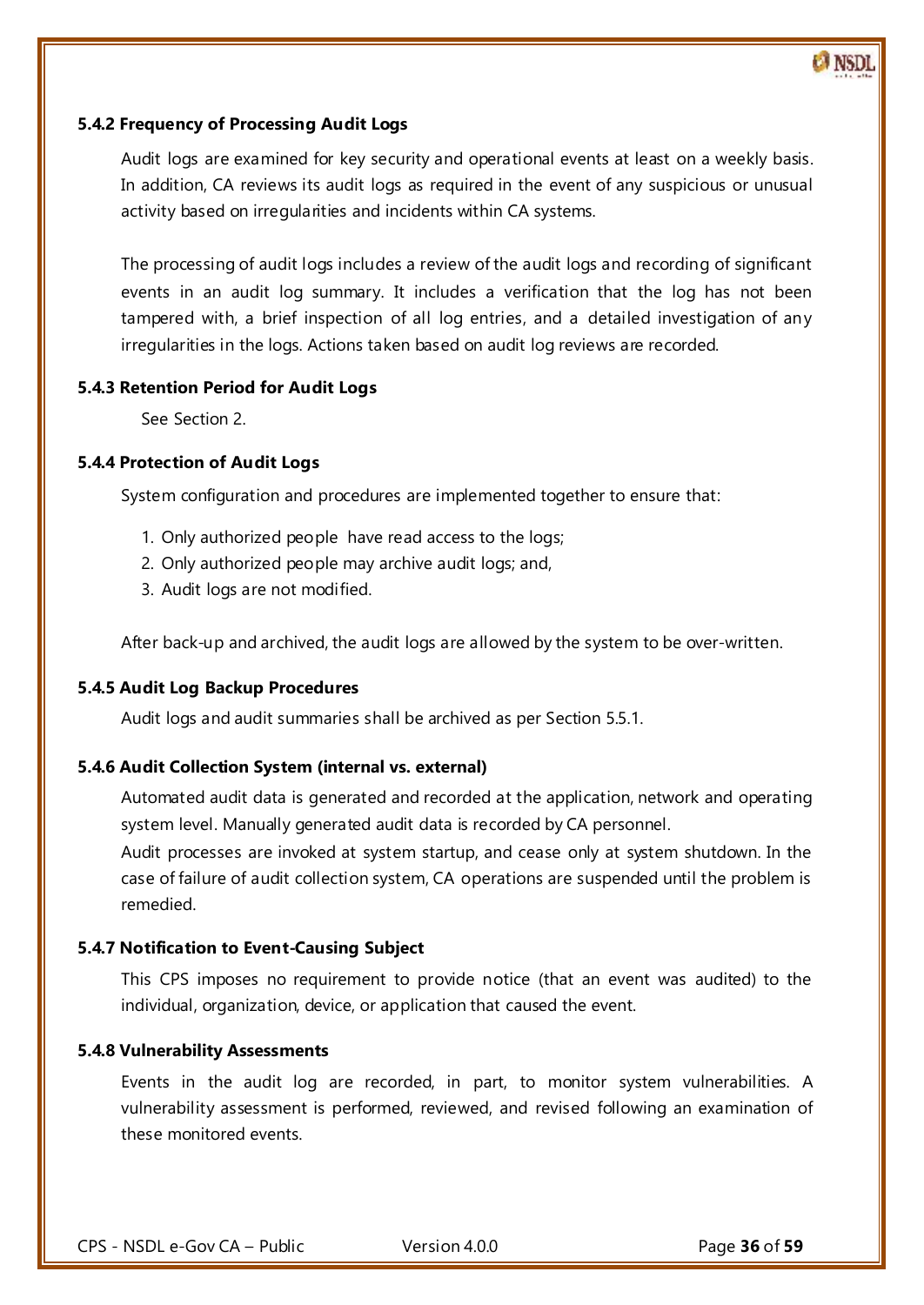# 5.5 Records Archival

# 5.5.1 Types of Records Archived

CA retains an archive of information and actions that are material to each certificate application and to the creation, Issuance and revocation of each certificate issued by the CA. These records include all relevant evidence regarding:

| <b>Data To Be Archived</b>                                   |  |  |
|--------------------------------------------------------------|--|--|
| <b>Certification Practice Statement</b>                      |  |  |
| Contractual obligations                                      |  |  |
| System and equipment configuration                           |  |  |
| Modifications and updates to system or configuration         |  |  |
| Certificate requests                                         |  |  |
| Subscriber identity authentication data as per Section 3.2.3 |  |  |
| Documentation of delivery of certificates                    |  |  |
| All certificates issued or published                         |  |  |
| All CRLs and CRLs issued and/or published                    |  |  |
| All Audit Logs                                               |  |  |
| All Audit Log Summaries                                      |  |  |
| Other data or applications to verify archive contents        |  |  |
| Compliance audit reports                                     |  |  |

#### 5.5.2 Retention Period for Archive

Records associated with certificates are archived for a period of 7 years from the date of expiry of the certificate.

## 5.5.3 Protection of Archive

CA protects its archived records so that only authorized persons can access the archived data. CA protects the archive against unauthorized viewing, modification, deletion, or other tampering, by storage within a trustworthy system. The media holding the archive data and the systems required to process the archive data are maintained to ensure that the archive data can be accessed for the time period.

#### 5.5.4 Archive Backup Procedures

CA creates back-up copies of archives compiled as and when the archives are created. Backup copies of the archive and copies of paper-based records are maintained in an offsite disaster recovery/ warehouse facility. CA has implemented a process to scan and digitize the physical documents to ensure tracking and easy retrieval.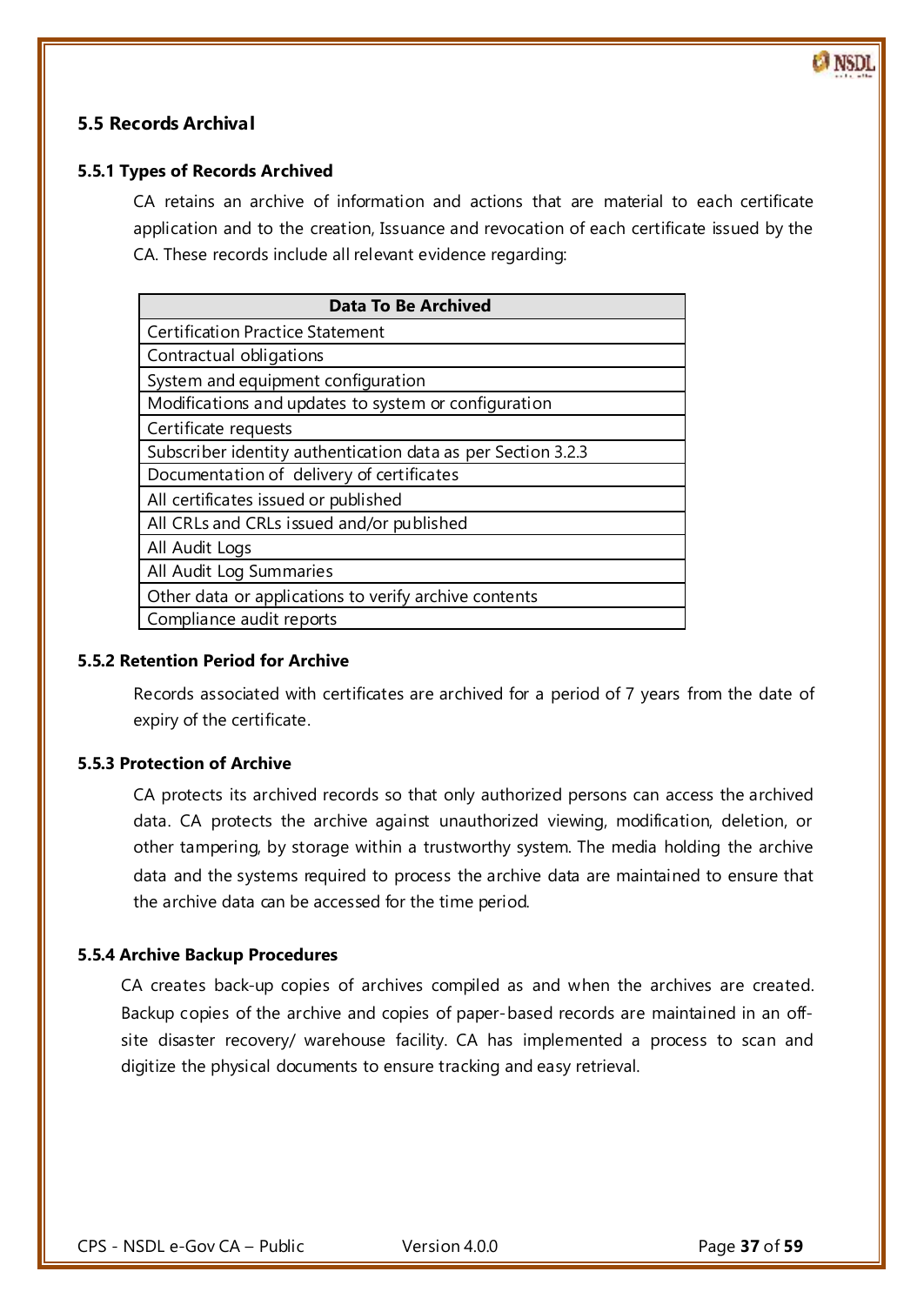

#### 5.5.5 Requirements for Time-Stamping of Records

Archived records are time stamped such that order of events can be determined. Certificates, CRLs, other revocation databases and usage entries contain time and date information provided by System time, which is synchronized with IST (NPLI).

#### 5.5.6 Archive Collection System (internal or external)

The archive collection system is internal to the CA.

#### 5.5.7 Procedures to Obtain & Verify Archive Information

Only CA trusted personnel are permitted to access the archived data. Additionally, the archive information may be made available to the CCA upon request.

#### 5.6 Key Changeover

The NSDL e-Gov CA, keys and certificate shall be changed at the time of expiry/ renewal as stipulated by the IT Act 2000 and the Key change shall be processed as per Key Generation specified in this CPS.

#### 5.7 Compromise and Disaster Recovery

#### 5.7.1 Incident and Compromise Handling Procedures

 If a CA detects a potential hacking attempt or other form of compromise, it will perform an investigation in order to determine the nature and the degree of damage. If the CA key is suspected of compromise, the procedures outlined in Section 0 shall be followed. Otherwise, the scope of potential damage shall be assessed in order to determine if the CA needs to be rebuilt, only some certificates need to be revoked, and/or the CA key needs to be declared compromised. CA will inform CCA if any of the following cases occur:

- (i) Suspected or detected compromise of the CA system;
- (ii) Physical or electronic attempts to penetrate the CA system;
- (iii) Denial of service attacks on the CA system; or
- (iv) Any incident preventing CA from issuing a CRL within 24 hours of the time specified in the next update field of its currently valid CRL. A CA will make all efforts to restore capability to issue CRL as quickly as possible.

#### 5.7.2 Computing Resources, Software, and/or Data are corrupted

CA have a Disaster Recovery center as per the guidelines of IT Act. The disaster recovery site will be made operational using the latest available backup data.

If CA equipment is damaged or rendered inoperative, but the signature keys are not destroyed, CA makes all efforts to establish the operation as quickly as possible, giving priority to the ability to generate CRL or make use of Disaster Recovery facility for CRL generation.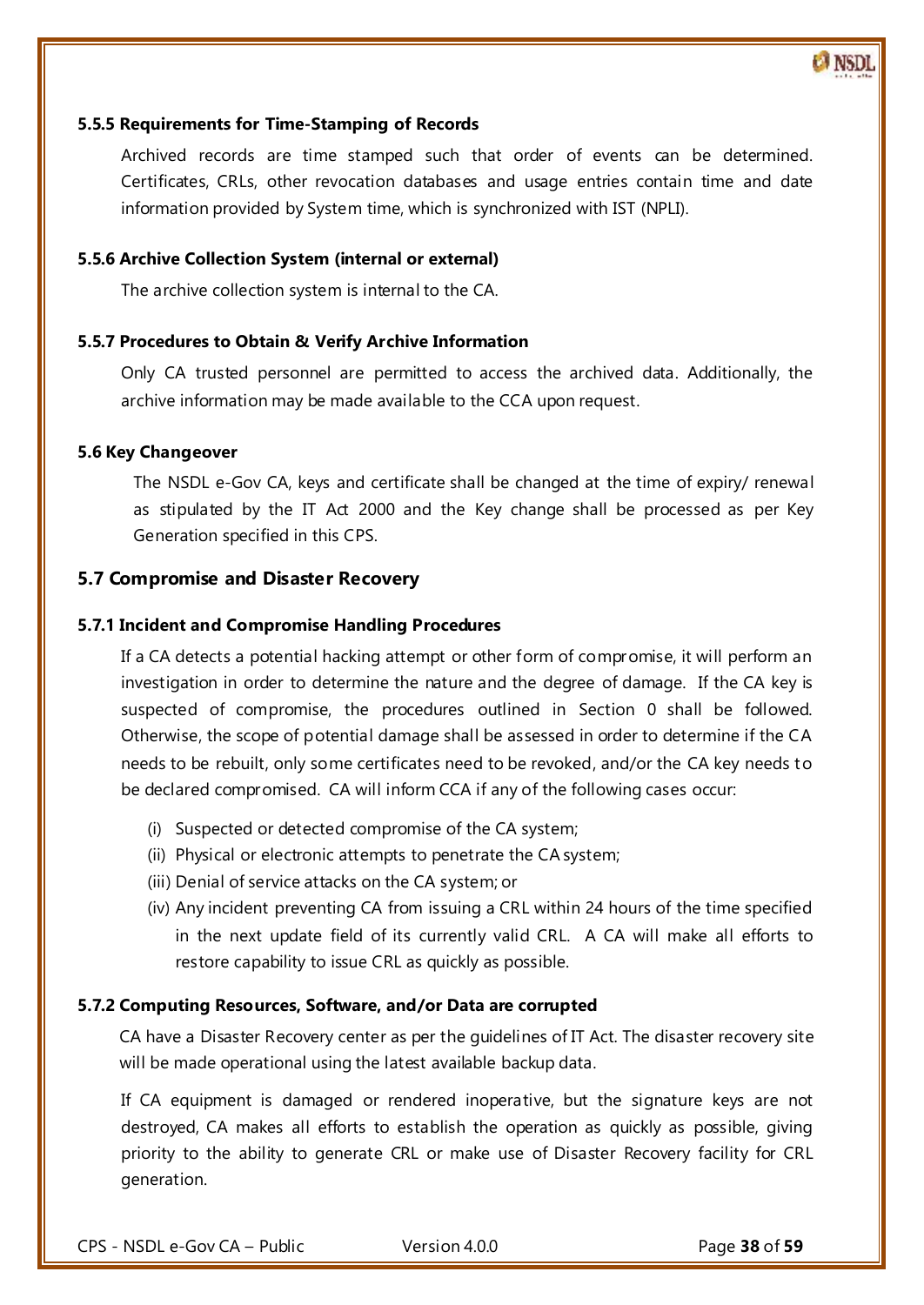

#### 5.7.3 Private Key Compromise Procedures

If CA signature keys are compromised, lost, or suspected to be compromised:

CCA shall be notified at the earliest feasible time so that RCAI can revoke the CA certificate;

- 1. A CA key pair shall be generated by CA in accordance with procedures set forth in this applicable CPS;
- 2. New CA certificates shall be requested in accordance with the initial registration process set elsewhere in this CP;
- 3. If the CA can obtain accurate information on the certificates it has issued and that are still valid (i.e., not expired or revoked), the CA may re-issue (i.e., renew) those certificates with the not After date in the certificate as in original certificates; and
- 4. The CA shall also investigate what caused the compromise or loss, and what measures must be taken to preclude recurrence.

# 5.7.4 Business Continuity Capabilities after a Disaster

 revoked. The CA shall follow steps 1 through 4 in Section 5.7.3 above. In the case of a disaster whereby CA installation is physically damaged and all copies of the CA Signing Key are destroyed as a result, the CA shall request that its certificates be

# 5.8 CA Termination

NSDL e-Gov CA shall reserve right to terminate the CA operations and in such scenario, NSDL e-Gov CA shall ensure safe keeping of archival of its records and Certificates as per provisions of IT Act 2000, Rules, Regulations and Guidelines as may be applicable. NSDL e-Gov CA shall ensure following;

- (a) Shall provide advance notice of ninety days to CCA with its reason to stop acting as a Certifying Authority.
- (b) Shall provide notice of ninety days to all ASPs intimating them that NSDL e-Gov will not be acting as Certifying Authority.
- (c) Shall make best effort before discontinuing its CA services to ensure minimal disruption to its subscribers and relying parties.
- (d) Shall preserve records related to NSDL e-Gov CA for the period of seven years after discontinuing its CA services.
- (e) Shall destroy its own CA Certificate signing private key after the date of expiry mentioned in the license or intimation and confirm the date and time of destruction of the private key to the CCA.

M NSD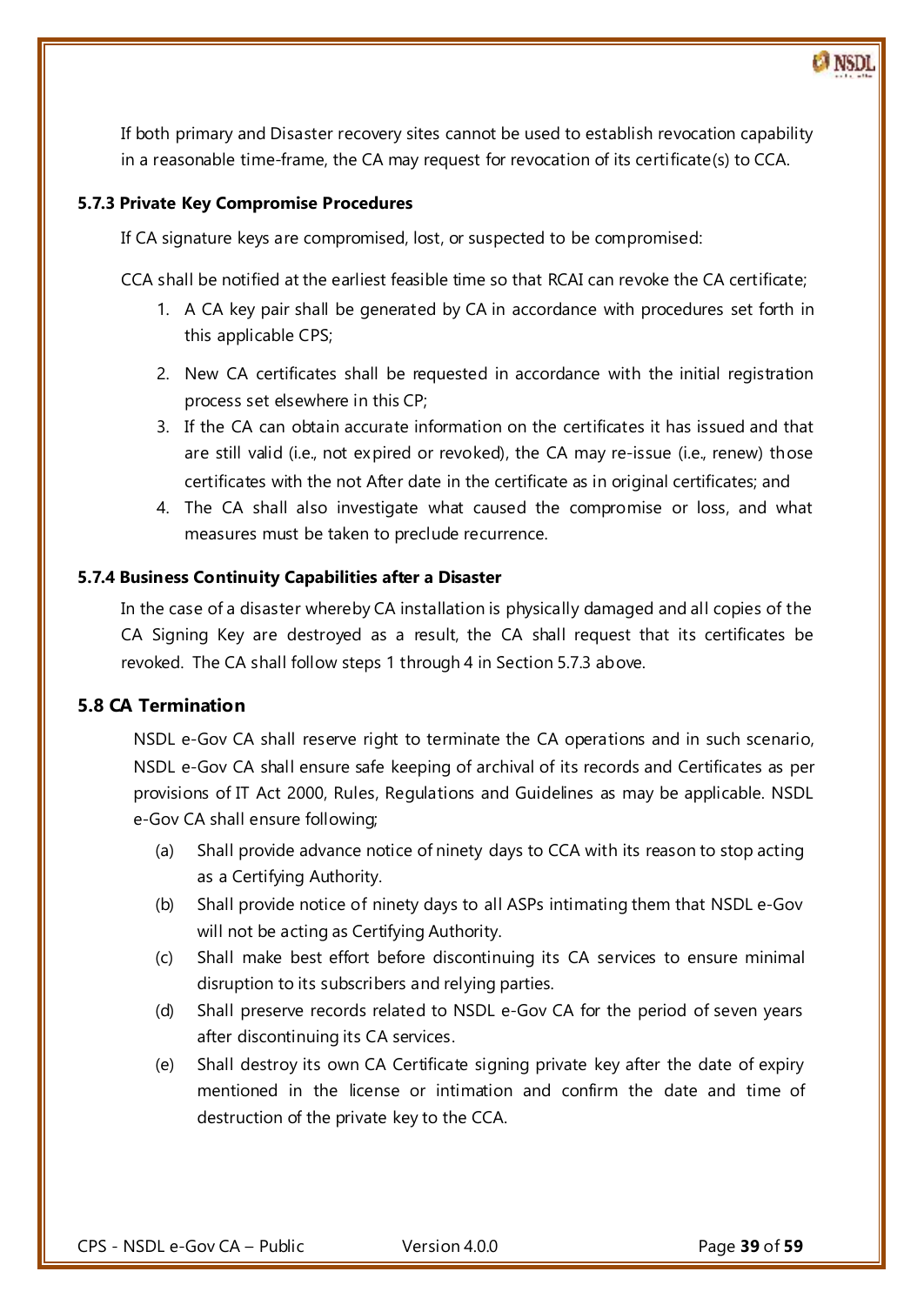#### 6 Technical security controls

#### 6.1 Key Pair Generation and Installation

#### 6.1.1 Key Pair Generation

NSDL e-Gov CA shall ensure following for key generation process; the following table provides the requirements for key pair generation for the various entities.

| <b>Entity</b>              | <b>FIPS 140-</b><br>1/2 Level | <b>Hardware or</b><br><b>Software</b> | <b>Generated in</b><br><b>Entity Module</b> |
|----------------------------|-------------------------------|---------------------------------------|---------------------------------------------|
| CΑ                         |                               | Hardware                              | Yes                                         |
| <b>Human</b><br>Subscriber | 2 for eKYC Class              | Hardware                              | Yes                                         |

For CA key pair generation, multiparty controls are used as specified in Section 5.2.2Error! Reference source not found.. CA creates a verifiable audit trail for key pair generation as per the security requirements Procedures which are followed and the same will be documented. The process is validated by an Auditor.

#### 6.1.2 Private Key Delivery to Subscriber

 Subscriber private key is generated by ESP of CA and destroyed after one time usage. The certificate is of maximum validity 30 minutes. Hence there is no delivery to the end subscribers.

In the case CA as eKYC provider, the user id and associated PIN created by the user during the enrollment process to CA eKYC database and the OTP sent to the mobile of applicant is verified for applicant authentication.

#### 6.1.3 Public Key Delivery to Certificate Issuer

NSDL e-Gov CA shall ensure that their own public key shall be delivered to root CA in PKCS#10 request and it is delivered to Root CA in secure medium along with an authorization letter from NSDL e-Gov CA authorized trusted personnel.

As per e-Authentication guidelines, for subscribers, the public key is delivered via a secure channel to Application Service Providers and a copy of public key is maintained for Audit & Logging purposes.

#### 6.1.4 CA Public Key Delivery to Relying Parties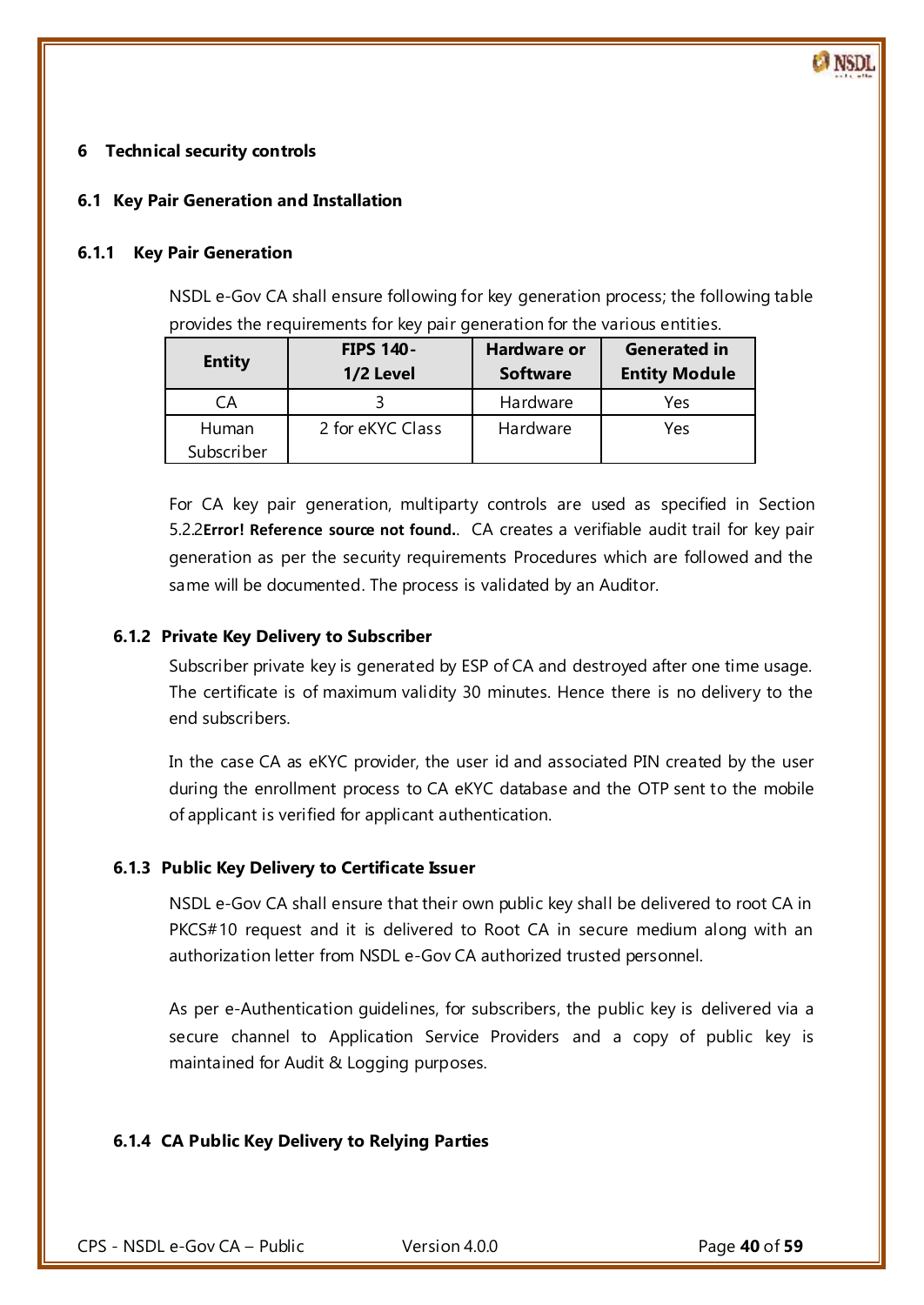

NSDL e-Gov shall publish its own CA public key for relying parties at its repository on NSDL e-Gov portal (at https://egov-nsdl.co.in/eSign/).

# 6.1.5 Key Sizes

The key length size of the NSDL e-Gov CA shall be 2048-bit RSA key pair and Subscribers shall have keys which are 2048 bits long RSA key or Elliptical Curve Cryptography (ECC) 256 bits long key.

# 6.1.6 Public Key Parameters Generation & Quality Checking

NSDL e-Gov CA shall ensure that its CA application is configured to set parameters for CA and Subscriber public key generation. RSA and ECC keys are generated in accordance with FIPS 186-2.

# 6.1.7 Key Usage Purposes (as per X.509 v3 key usage field)

Key usage purposes are incorporated in NSDL e-Gov CA as detailed in Section 7- Certificate and CRL profiles in this CPS document. NSDL e-Gov CA shall ensures that CA signing key is the only key permitted to be used for signing Aadhaar based DSC and CRLs.

# 6.2 Private Key Protection and Cryptographic Module Engineering Controls

#### 6.2.1 Cryptographic Module Standards and Controls

NSDL e-Gov CA shall ensure that cryptographic module used by NSDL e-Gov CA system to generate CA keys is designed to comply with FIPS 140-2 level 3. And NSDL e-Gov CA shall ensure that necessary measures are taken to ensure that key pairs generated for eSign Service of NSDL e-Gov CA is secured by HSM.

#### 6.2.2 Private Key Multi-Person Control

NSDL e-Gov CA has implemented control that multiple trusted personnel are required to activate the NSDL e-Gov CA private key, requires the presence of two persons to complete activity. No single NSDL e-Gov CA trusted personnel is allowed to generate the CA private key.

#### 6.2.3 Private Key Escrow

No stipulation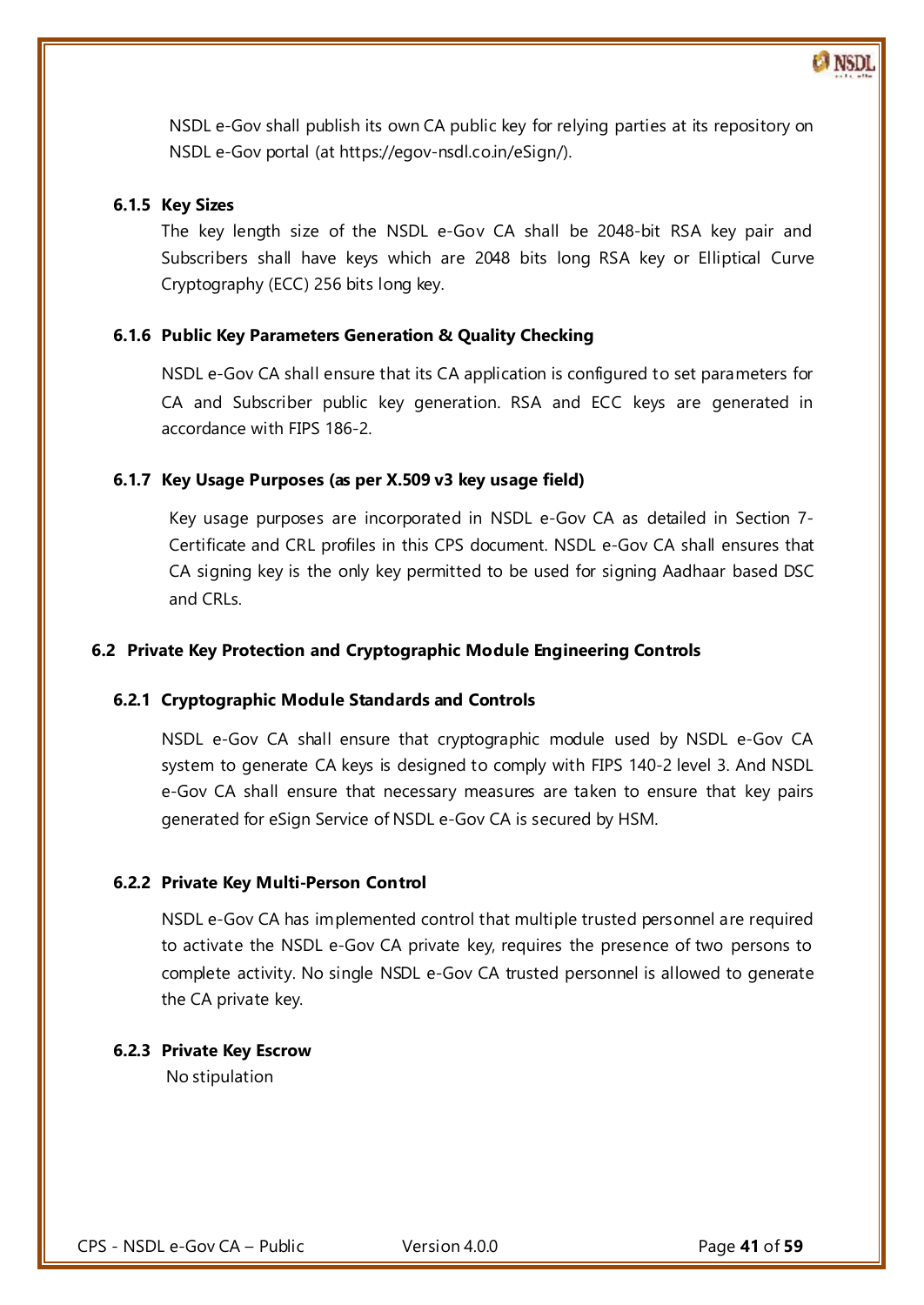# 6.2.4 Private Key Backup

# 6.2.4.1 Backup of CA Private Signature Key

CA private signature keys are backed up under the same multi-person control as the original signature key. Numbers of backup copies are limited to three and securely stored under the same multi-person control as the operational key.

#### 6.2.4.2 Backup of Subscriber Private Signature Key

The ESP of CA generates key pair and destroys after certificate generation.

#### 6.2.5 Private Key Archival

At the end of the validity period, CA private key will be destroyed and will not be archived.

# 6.2.6 Private Key Transfer into or from a Cryptographic Module

CA key pairs are generated and secured by hardware cryptographic modules. CA ensures that The CA private keys are backed up in secure manner and transferred in an encrypted form.

#### 6.2.7 Private Key Storage on Cryptographic Module

CA stores Private Keys in hardware cryptographic module and keys are not accessible without authentication mechanism that is in compliance with FIPS 140-2 rating of the cryptographic module.

#### 6.2.8 Method of Activating Private Key

The user must be authenticated to the cryptographic module before the activation of any private key(s). Acceptable means of authentication include but are not limited to passphrases, Personal Identification Numbers (PINs) or biometrics. Entry of activation data is protected from disclosure (i.e., the data should not be displayed while it is entered).

#### 6.2.9 Methods of Deactivating Private Key

Cryptographic module that has been activated is never left unattended or otherwise available to unauthorized access. After use, cryptographic modules are deactivated. After deactivation, the use of the cryptographic modules based CA key pair requires the presence of the trusted roles with the activation data in order to reactivate said CA key pair.

#### 6.2.10 Method of Destroying Private Key

Private signature keys will be destroyed when they are no longer needed, or when the certificates to which they correspond expire or are revoked. Destroying private key inside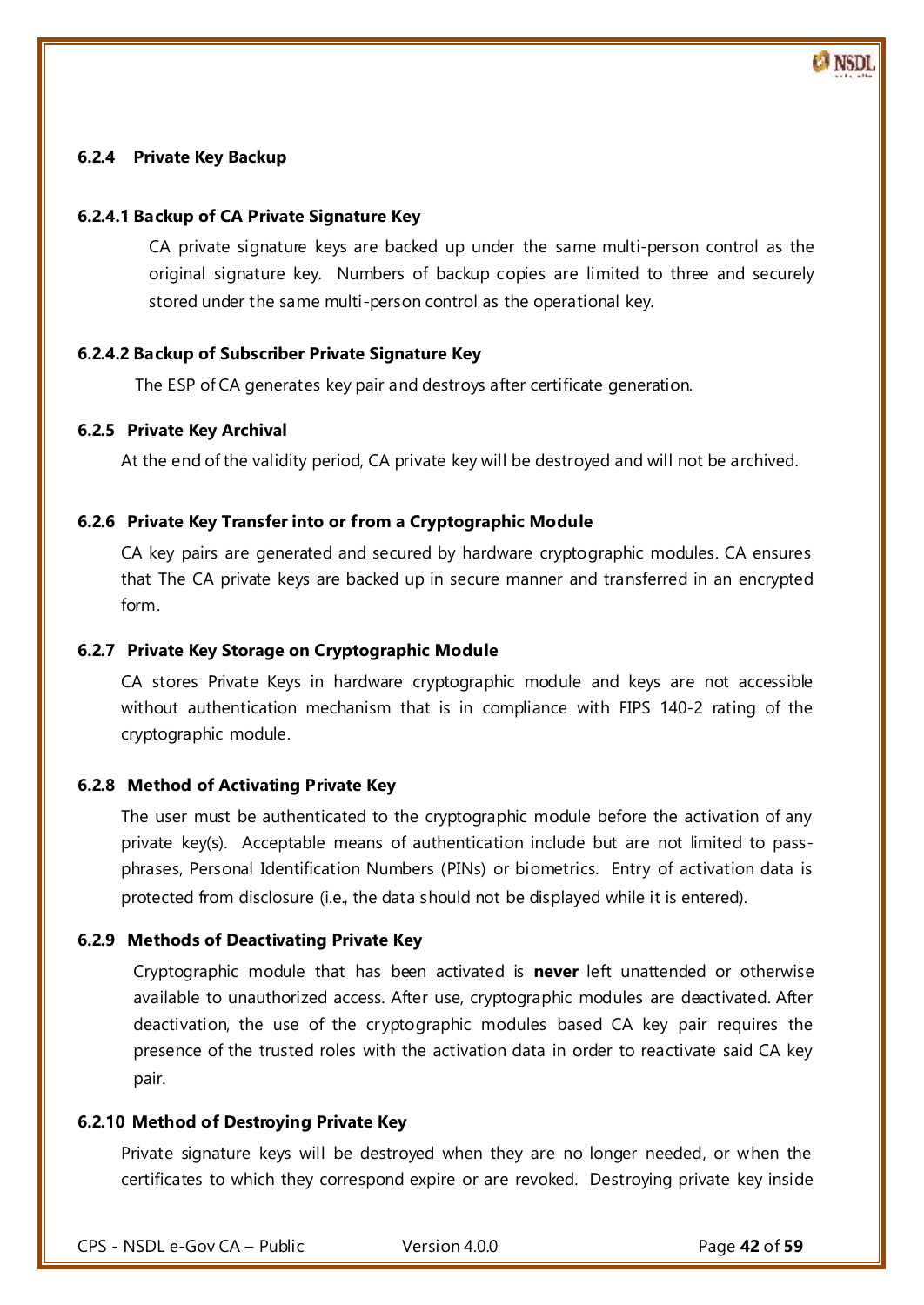cryptographic modules requires destroying the key(s) inside the HSM using the 'zeroization' function of the cryptographic modules in a manner that any information cannot be used to recover any part of the private key. All the private key back-ups are destroyed in a manner that any information cannot be used to recover any part of the private key. If the functions of cryptographic modules are not accessible in order to destroy the key contained inside, then the cryptographic modules will be physically destroyed. The destruction operation is realized in a physically secure environment.

# 6.2.11 Cryptographic Module Rating

See Section 6.2.1.

#### 6.3 Other Aspects of Key Management

#### 6.3.1 Public Key Archival

The public key is archived as part of the certificate archival.

#### 6.3.2 Certificate Operational Periods/Key Usage Periods

See Section 5.6

#### 6.4 Activation Data

#### 6.4.1 Activation Data Generation and Installation

The activation data used to unlock private keys is protected from disclosure by a combination of cryptographic and physical access control mechanisms. Activation data holders are responsible for their accountability and protection. When they are not used, activation data are always stored in a safe for which access is controlled by holders in limited roles.

## 6.4.2 Activation Data Protection

The activation data used to unlock private keys is protected from disclosure. After a predetermined number of failed login attempts, a facility to lock the account temporarily has been provided. The activation data written on paper is stored securely in a safe.

#### 6.4.3 Other Aspects of Activation Data

CA changes the activation data whenever the HSM is re-keyed or returned from maintenance. Before sending a cryptographic module for maintenance, all sensitive information contained in the cryptographic module is destroyed. Subscribers are responsible to ensure the protection of their activation data.

M NSD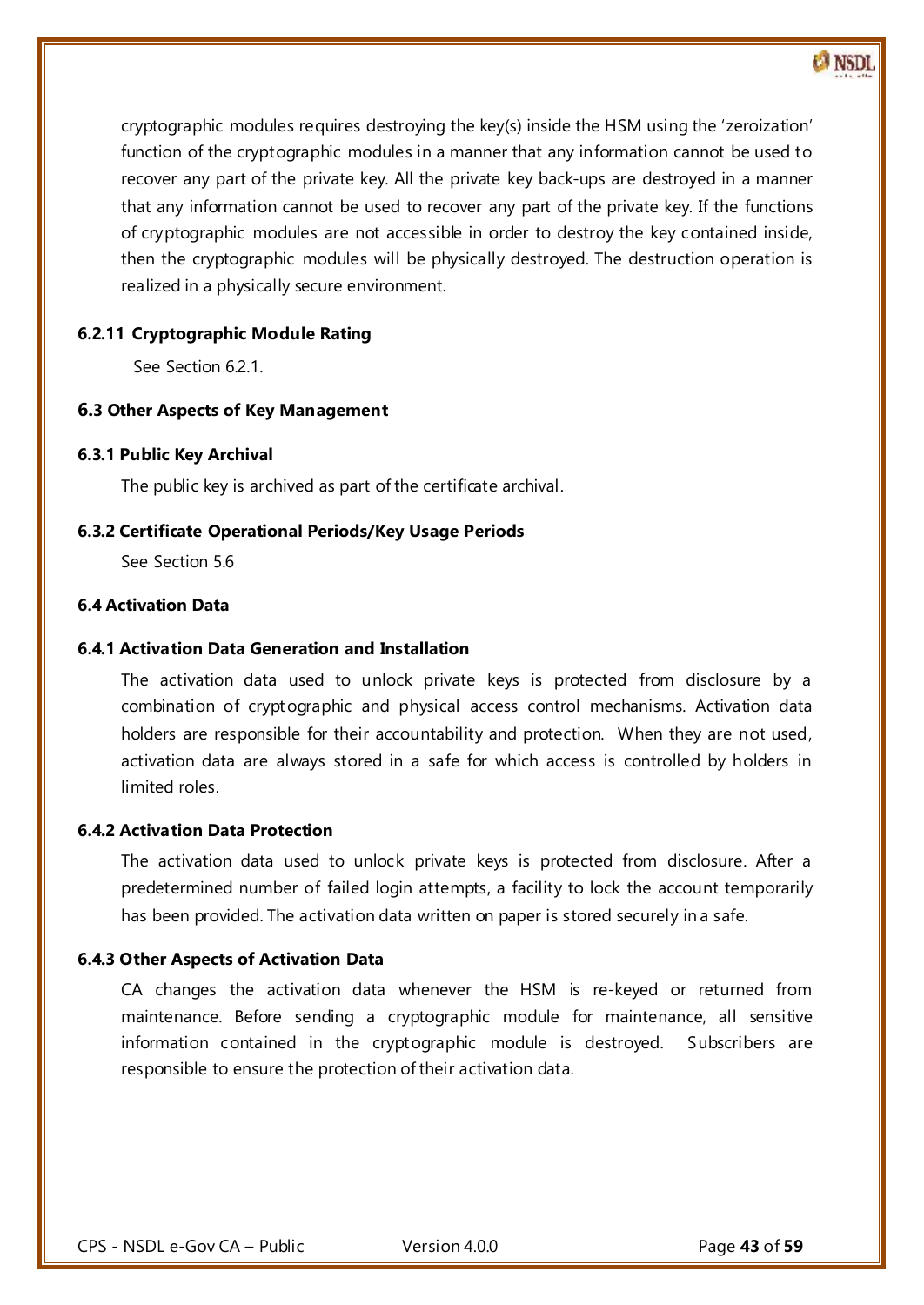

# 6.5 Computer Security Controls

#### 6.5.1 Specific Computer Security Technical Requirements

The following computer security functions are provided by the operating system, or through a combination of operating system, software, and physical safeguards.

- (i) Require authenticated logins for trusted roles
- (ii) Provide Discretionary Access Control
- (iii) Provide a security audit capability
- (iv) Require a trusted path for identification and authentication
- (v) Provide domain isolation for process
- (vi) Provide self-protection for the operating system

CA computer systems are configured with minimum required accounts and network services. CA has implemented a combination of physical and logical security controls to ensure that the CA administration is net carried out with less than two person control.

#### 6.5.2 Computer Security Rating

No Stipulation.

#### 6.6 Life-Cycle Technical Controls

#### 6.6.1 System Development Controls

The system development controls for the CA are as follows:

- 1. Hardware and software are purchased in such a way so as to reduce the likelihood that any particular component was tampered with..
- 2.All hardware must be shipped or delivered via controlled methods that provide a continuous chain of accountability, from the purchase location to the operations location
- 3. The hardware and software are dedicated to performing the PKI activities. There are no other applications; hardware devices, network connections, or component software installed which are not part of the PKI operation.
- 4. Proper care is taken to prevent malicious software from being loaded onto the equipment. Only applications required performing the PKI operations is obtained from sources authorized by local policy.
- 5.CA hardware and software are scanned for malicious code on first use and periodically thereafter.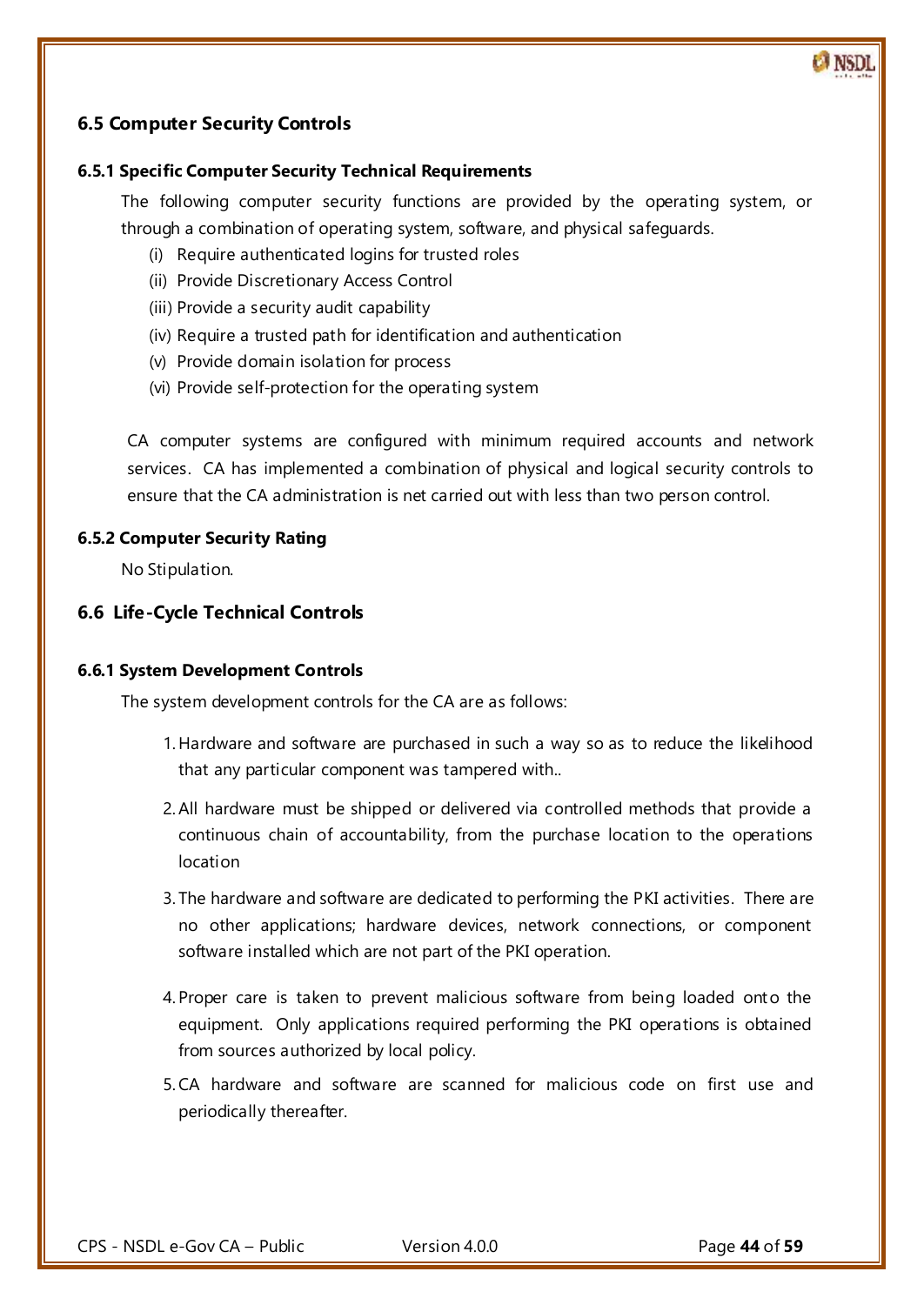

#### 6.6.2 Security Management Controls

The configuration of the CA system as well as any modification and upgrade is documente d and controlled. There is a mechanism for detecting unauthorized modification to the CA software or configuration. A formal configuration management methodology is used for installation and ongoing maintenance of the CA system. The CA software, when first loaded, is verified as being that supplied from the vendor, with no modifications, and be the version intended for use.

#### 6.6.3 Life Cycle Security Controls

Capacity demands are monitored and projections of future capacity requirements made to ensure that adequate processing power and storage are available.

#### 6.7 Network Security Controls

CA employs appropriate security measures to ensure that they are guarded against denial of service and intrusion attacks. Such measures include the use of hardware firewalls, hardware filtering routers, and intrusion detection systems. Unused network ports and services are turned off. Protocols that provide network security attack vector(s) is not permitted through the boundary control devices.

 hosted will deny all but the necessary services to the PKI equipment even if those services Any boundary control devices used to protect the network on which PKI equipment is are enabled for other devices on the network.

#### 6.8 Time Stamping

All CA components are regularly synchronized with a time service such as Indian Standard Time Service. Time derived from the time service is used for establishing the time of:

- Initial validity time of a Subscriber's Certificate
- ❖ Posting of CRL updates

Asserted times is accurate to within three minutes. Electronic or manual procedures are used to maintain system time. Clock adjustments are auditable events as listed in Section 5.4.1.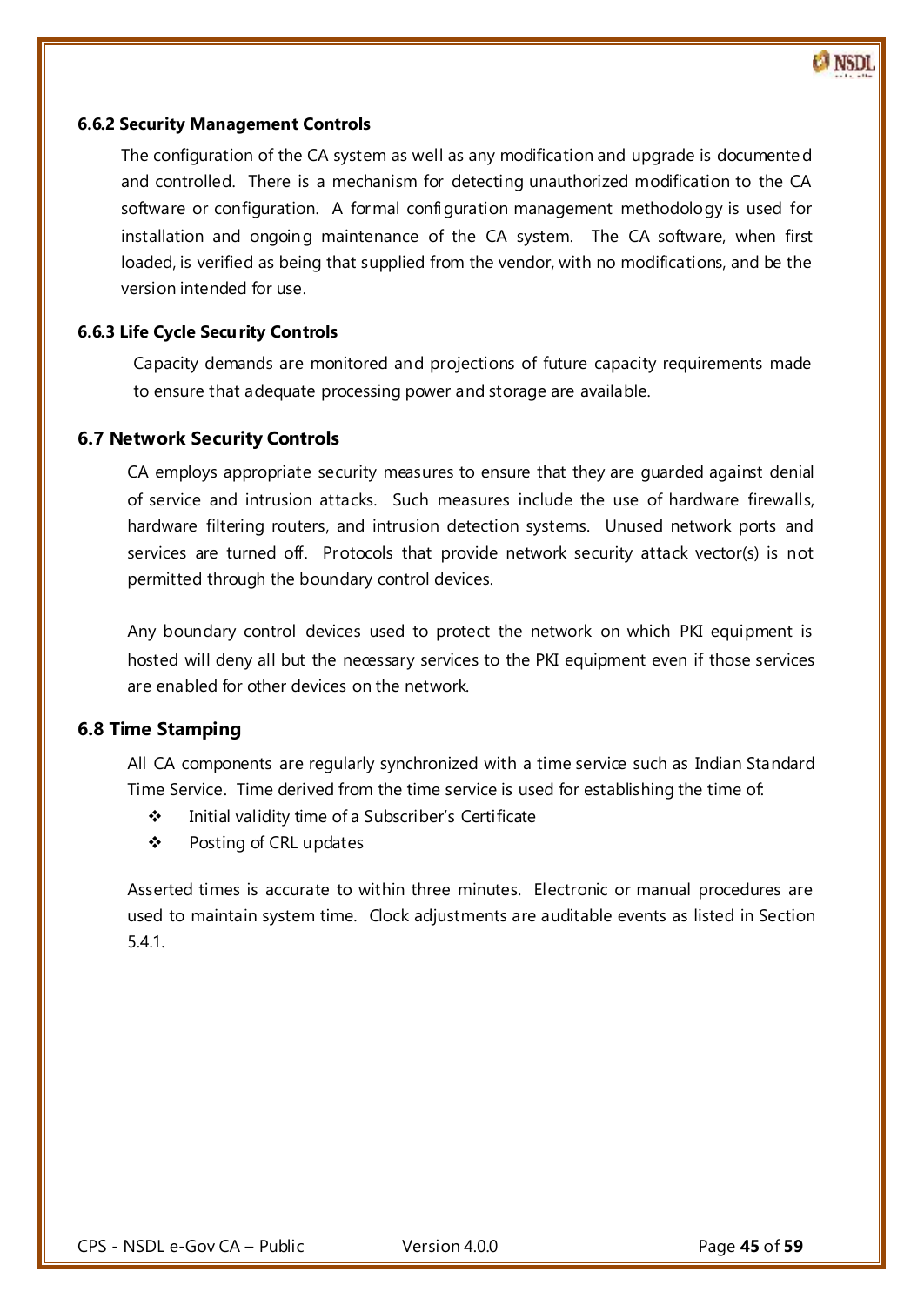# 7 Certificate and CRL profiles

#### 7.1 Certificate Profile

Certificate profiles are listed under CCA-IOG, Annexure III - Reference Certificate Profiles. The CA Certificates issued under this CPS conform to X-509 Version 3 digital Certificate.

The End User Certificate Profile (issued for personal use) and CA certificate profiles are listed below

| <b>CA CERTIFICATE - BASIC FIELDS</b> |                                                                         |  |
|--------------------------------------|-------------------------------------------------------------------------|--|
| <b>Version</b>                       | Version 3                                                               |  |
| <b>Serial number</b>                 | Positive number of maximum Length 20 bytes and unique to                |  |
|                                      | each certificate issued by issuer CA                                    |  |
| <b>Signature Algorithm</b>           | SHA256 with RSA Encryption (null parameters)                            |  |
| <b>Issuer DN</b>                     | Subject DN of the issuing CA                                            |  |
| <b>Validity</b>                      | Validity expressed in UTC Time for certificates valid through 2049      |  |
| <b>Subject DN</b>                    | The X.500 distinguished name of the entity associated with the          |  |
|                                      | public key certified in the subject public key field of the certificate |  |
|                                      | (Common Name (CN), House Identifier, Street Address, State /            |  |
|                                      | Province, Postal Code, Organisational Unit (OU), Organisation           |  |
|                                      | $(O)$ , C ountry $(C)$ )                                                |  |
| <b>Subject Public Key</b>            | rsaEncryption {1 2 840 113549 1 1 1}, 2048 RSA Key modulus,             |  |
|                                      | public exponent                                                         |  |
| <b>Signature</b>                     | Issuer CA's signature                                                   |  |
|                                      | <b>EXTENSIONS</b>                                                       |  |
| authorityKeyIdentifier               | Identifies the CA certificate that must be used to verify the CA        |  |
|                                      | certificate. It contains subjectKeyIdentifier of the issuing CA         |  |
|                                      | certificate                                                             |  |
| subjectKeyIdentifier                 | unique value associated with the Public key                             |  |
| basicConstraints                     | CA Boolean = True, pathLenConstraints 0                                 |  |
| keyUsage                             | keyCertSign and cRLSign                                                 |  |
| certificatePolicies                  | The value must contain the OID representing the India PKI               |  |
|                                      | certificate policy the certificate<br>for.<br>is<br>valid<br>(Policy    |  |
|                                      | Identifier=2.16.356.100.2)                                              |  |
| cRLDistribution Points               | location of CRL information                                             |  |
| authorityInfoAccess                  | location of OCSP Responder (only required if OCSP is needed to          |  |
|                                      | check revocation status of CA Certificate)                              |  |

# (i) CA Certificate Profile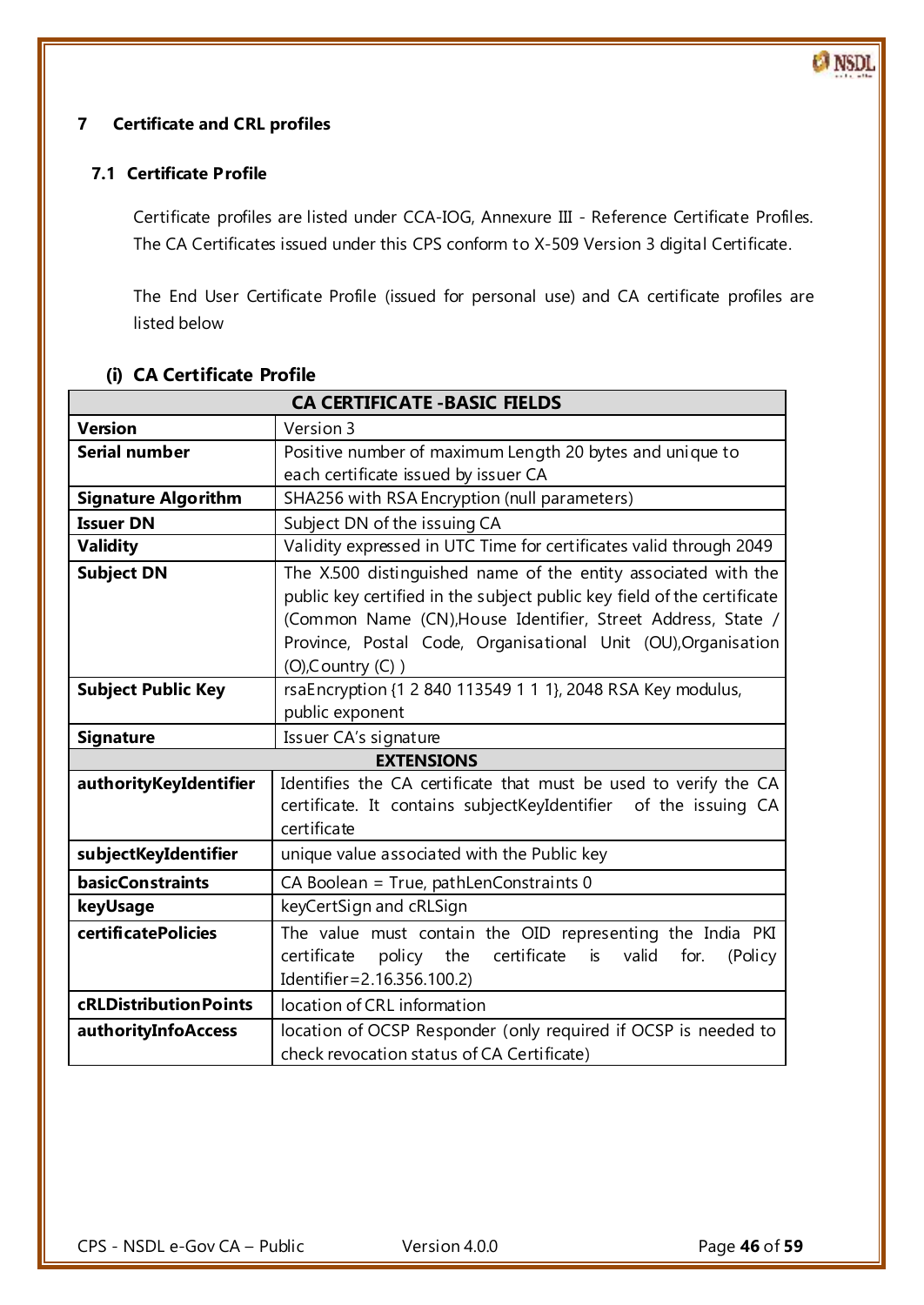

# (ii) End User Certificate Profile(personal)

| <b>END ENTITY CERTIFICATE - BASIC FIELDS</b> |                                                                           |  |
|----------------------------------------------|---------------------------------------------------------------------------|--|
| <b>Version</b>                               | Version 3                                                                 |  |
| <b>Serial number</b>                         | Positive number of maximum Length 20 bytes and unique to each             |  |
|                                              | certificate issued by a issuer CA                                         |  |
| <b>Signature Algorithm</b>                   | SHA256 with RSA Encryption (null parameters)                              |  |
|                                              | or                                                                        |  |
|                                              | ECDSA with SHA256 {1 2 840 10045 4 3 2}                                   |  |
| <b>Issuer DN</b>                             | Subject DN of the issuing CA                                              |  |
| <b>Validity</b>                              | Validity expressed in UTC Time for certificates valid through 2049        |  |
| <b>Subject DN</b>                            | The X.500 distinguished name of the entity associated with the            |  |
|                                              | public key certified in the subject public key field of the certificate ( |  |
|                                              | Common Name, Serial Number, State or Province Name, Postal                |  |
|                                              | Code, Telephone number, Pseudonym, Organisation, Country)                 |  |
| <b>Subject Public Key</b>                    | rsaEncryption {1 2 840 113549 1 1 1}, 2048 RSA Key modulus,               |  |
|                                              | public exponent<br><b>OR</b>                                              |  |
|                                              | ecPublicKey { 1.2.840.10045.2.1}, namedCurve, {                           |  |
|                                              | 1.2.840.10045.3.1.7} (NIST curve P-256)                                   |  |
| <b>Signature</b>                             | Issuer CA's signature                                                     |  |
| <b>EXTENSIONS</b>                            |                                                                           |  |
| authorityKeyIdentifier                       | Identifies the CA certificate that must be used to verify the             |  |
|                                              | subscriber's certificate. Issuing CA SubjectkeyIndetifier                 |  |
| subjectKeyIdentifier                         | Octet String of unique value associated with the Public key               |  |
| <b>basicConstraints</b>                      | $CA = False$                                                              |  |
| keyUsage                                     | DigitalSignature, nonRepudiation(optional)                                |  |
| <b>Extended Key Usage</b>                    | Document Signing: {1.3.6.1.4.1.311.10.3.12}                               |  |
| certificatePolicies                          | The value must contain the OID representing the India PKI                 |  |
|                                              | certificate policy the certificate is valid for .( (Policy                |  |
|                                              | Identifier=2.16.356.100.2.4.1 or 2.16.356.100.2.4.2)                      |  |
| cRLDistribution Points                       | location of CRL information                                               |  |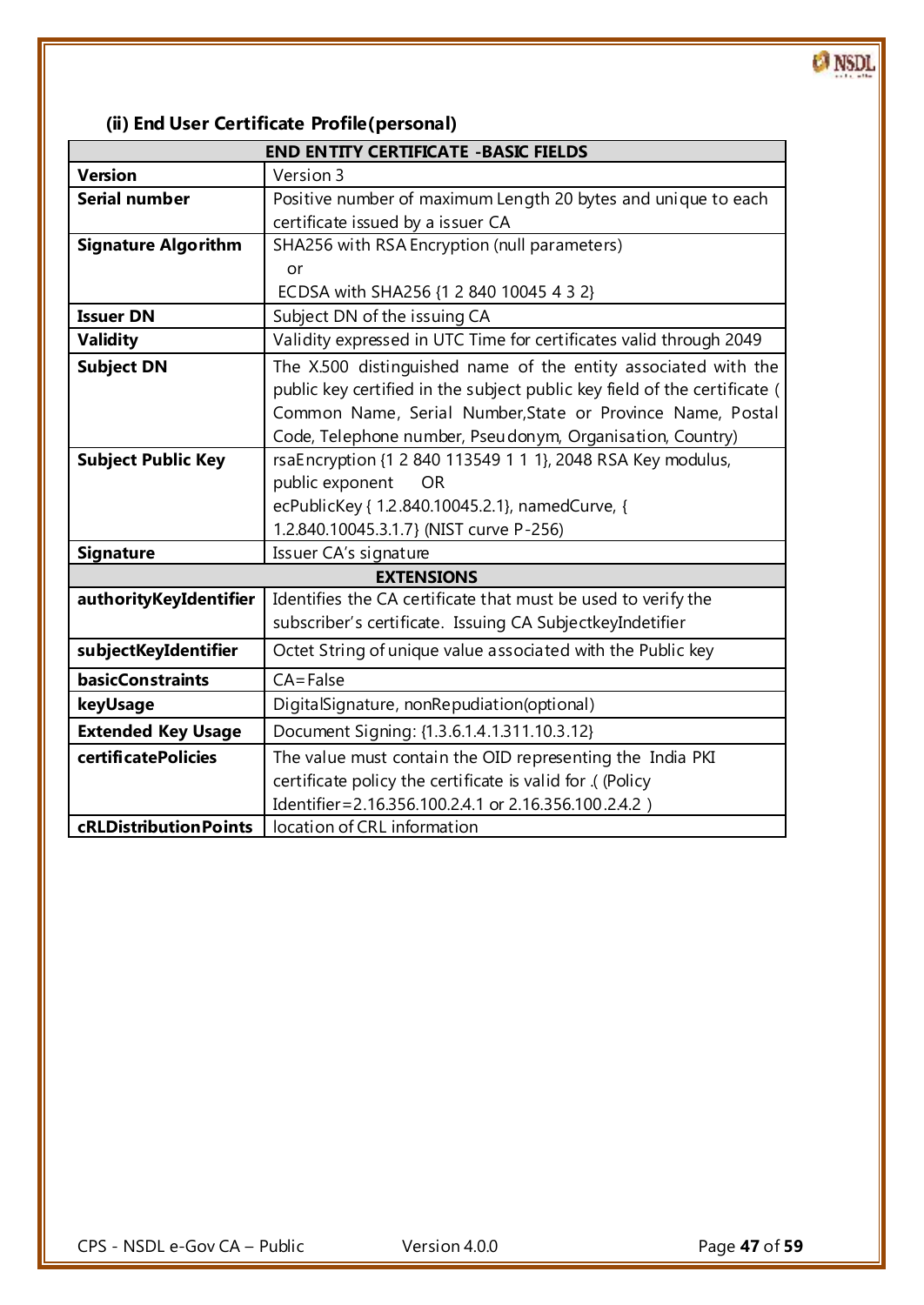

# 7.2 CRL Profile

NSDL e-Gov CA publishes Certificate Revocation List under this CPS shall contain the list of revoked certificates.

# 7.2.1 Full and Complete CRL

A CA makes a full and complete CRL available to the relying parties and published on the repository.

| <b>Field</b>               | <b>Value</b>                                          |
|----------------------------|-------------------------------------------------------|
| Version                    | V2(1)                                                 |
| Issuer Signature Algorithm | sha256WithRSAEncryption {1 2 840 113549 1 1 11}       |
| Issuer Distinguished       | Per the requirements in [CCA-IOG]                     |
| Name                       |                                                       |
| thisUpdate                 | expressed in UTCTime until 2049                       |
| nextUpdate                 | expressed in UTCTime until 2049 ( $>$ = this Update + |
|                            | CRL issuance frequency)                               |
| Revoked certificates list  | 0 or more 2-tuple of certificate serial number and    |
|                            | revocation date (in Generalized Time)                 |
| Issuer's Signature         | sha256 WithRSAEncryption {1 2 840 113549 1 1 11}      |
| <b>CRL Extension</b>       | <b>Value</b>                                          |
| <b>CRL Number</b>          | c=no; monotonically increasing integer (never         |
|                            | repeated)                                             |
| Authority Key Identifier   | c=no; Octet String (same as in Authority Key          |
|                            | Identifier field in certificates issued by the CA)    |
| <b>CRL Entry Extension</b> | <b>Value</b>                                          |
| Reason Code                | c=no; optional                                        |

# 7.2.2 Distribution Point Based Partitioned CRL

CA issues only full and complete CRL signed by CA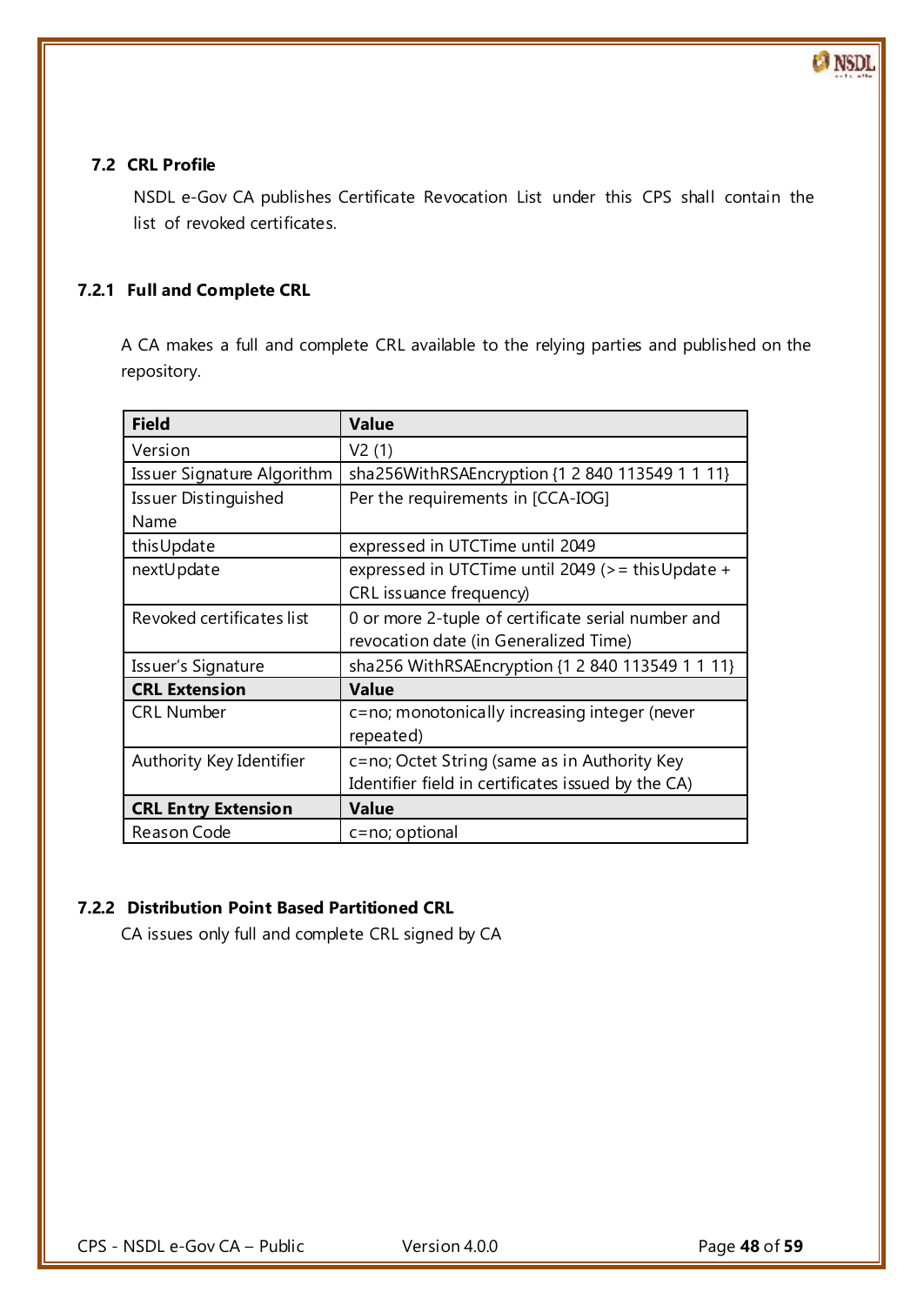# 8 Compliance Audit and Other Assessments

#### 8.1 Frequency or Circumstances of Assessments

Annual compliance audit by CCA empaneled Auditor is carried out of CAs infrastructure apart from half yearly internal audit.

#### 8.2 Identity and Qualifications of Assessor

CCA empanel auditors based on the competence in the field of compliance audits, qualifications and thorough familiarity with requirements of the IT Act, CP and CPS. The auditors perform such compliance audits as per the terms of empanelment and also under the guidance of CCA.

#### 8.3 Assessor's Relationship to Assessed Entity

The auditor is independent from the entity being audited. The office of CCA determines whether an auditor meets this requirement.

#### 8.4 Topics Covered by Assessment

CA has a compliance audit mechanism in place to ensure that the requirements of this CPS are enforced.

#### 8.5 Actions Taken as a Result of Deficiency

Office of CCA may determine that a CA is not complying with its obligations set forth in this CPS or the applicable CP. When such a determination is made, the office of CCA may suspend operation of CA, or may revoke the CA certificate, or may direct that other corrective actions be taken which allow operation to continue.

When the auditor finds a discrepancy between how the CA is designed or is being operated or maintained, and the requirements of this CP, or the applicable CPS, the auditor take the following actions:

- (i) The auditor note the discrepancy;
- (ii) The auditor notify the audited CA; and
- (iii) The auditor notifies the office of CCA.

### 8.6 Communication of Results

On completion of audit by an empanelled auditor, Auditor submit an Audit Report, including identification of corrective measures taken or being taken by CA, to the office of CCA and a copy to CA. The report identifies the version of the CPS used for the assessment

VI NSE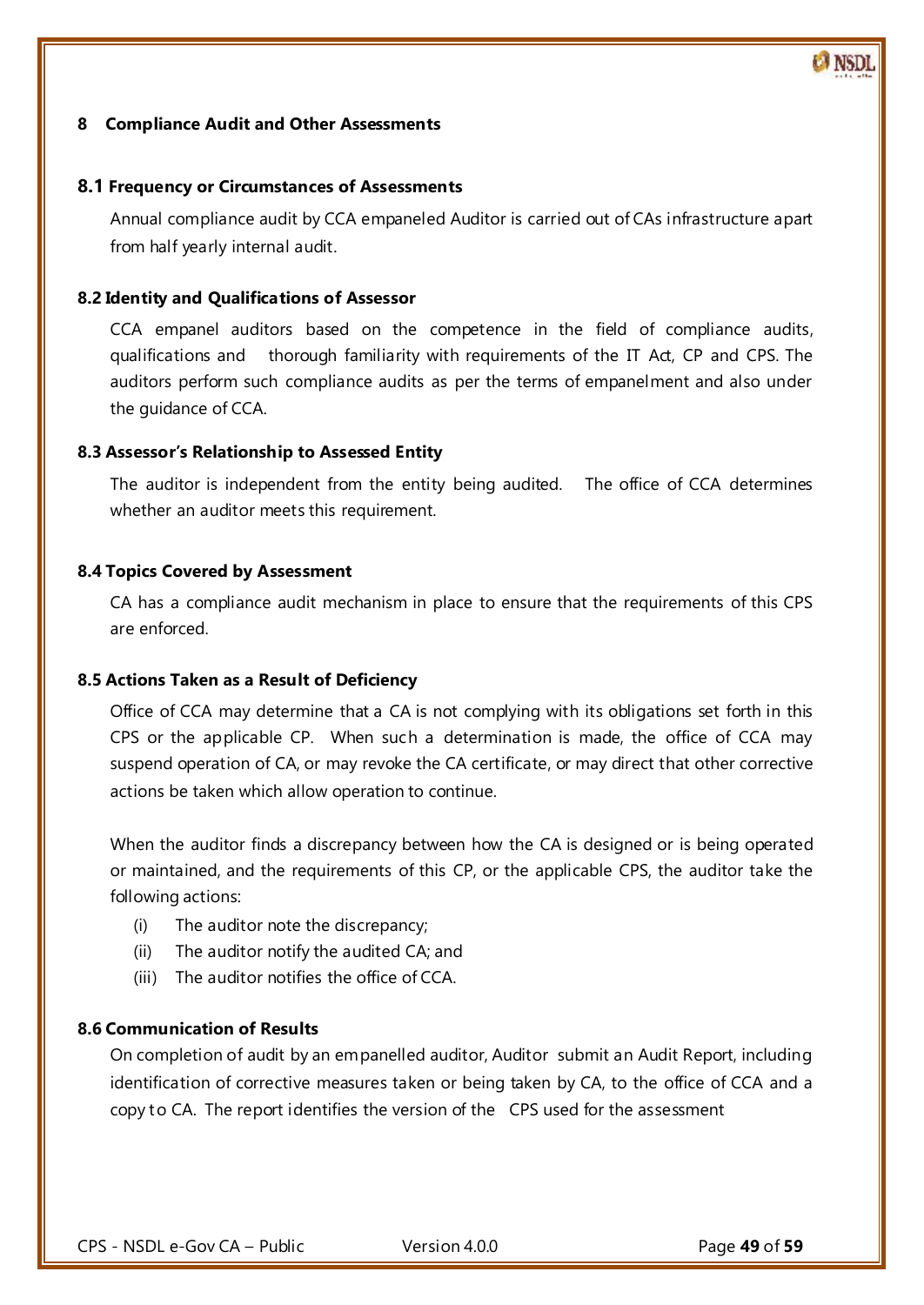# 9 Other Business and Legal Matters

# 9.1Fees

# 9.1.1 Certificate Issuance and Renewal Fees

The fees for various types of certificates are made available on CA website at below URL and will be updated from time to time. https://www.egov-nsdl.co.in/e-sign.html

# 9.1.2 Certificate Access Fees

CA is not charging any fees to relying parties or other public for accessing the certificate information from the repository. The certificate search facility is provided free of cost.

#### 9.1.3 Revocation Status Information Access Fees

CA does not charge a fee for access to any revocation status information through CRL.

#### 9.1.4 Fees for Other Services

No stipulation

#### 9.1.5 Refund Policy

Failed/Rejected transactions are not charged to the subscriber.

#### 9.2 Financial Responsibility

# 9.2.1 Insurance Coverage

CA maintain reasonable levels of insurance coverage to address all foreseeable liability obligations to PKI Participants described in Section 1.3 of this CPS.

# 9.2.2 Other Assets

CA also maintains reasonable and sufficient financial resources to maintain operations, fulfill duties, and address commercially reasonable liability obligations to PKI Participants described in Section 1.3 of this CPS.

## 9.2.3 Insurance or Warranty Coverage for End-Entities

CA offers no protection to end entities that extends beyond the protections provided in this CPS.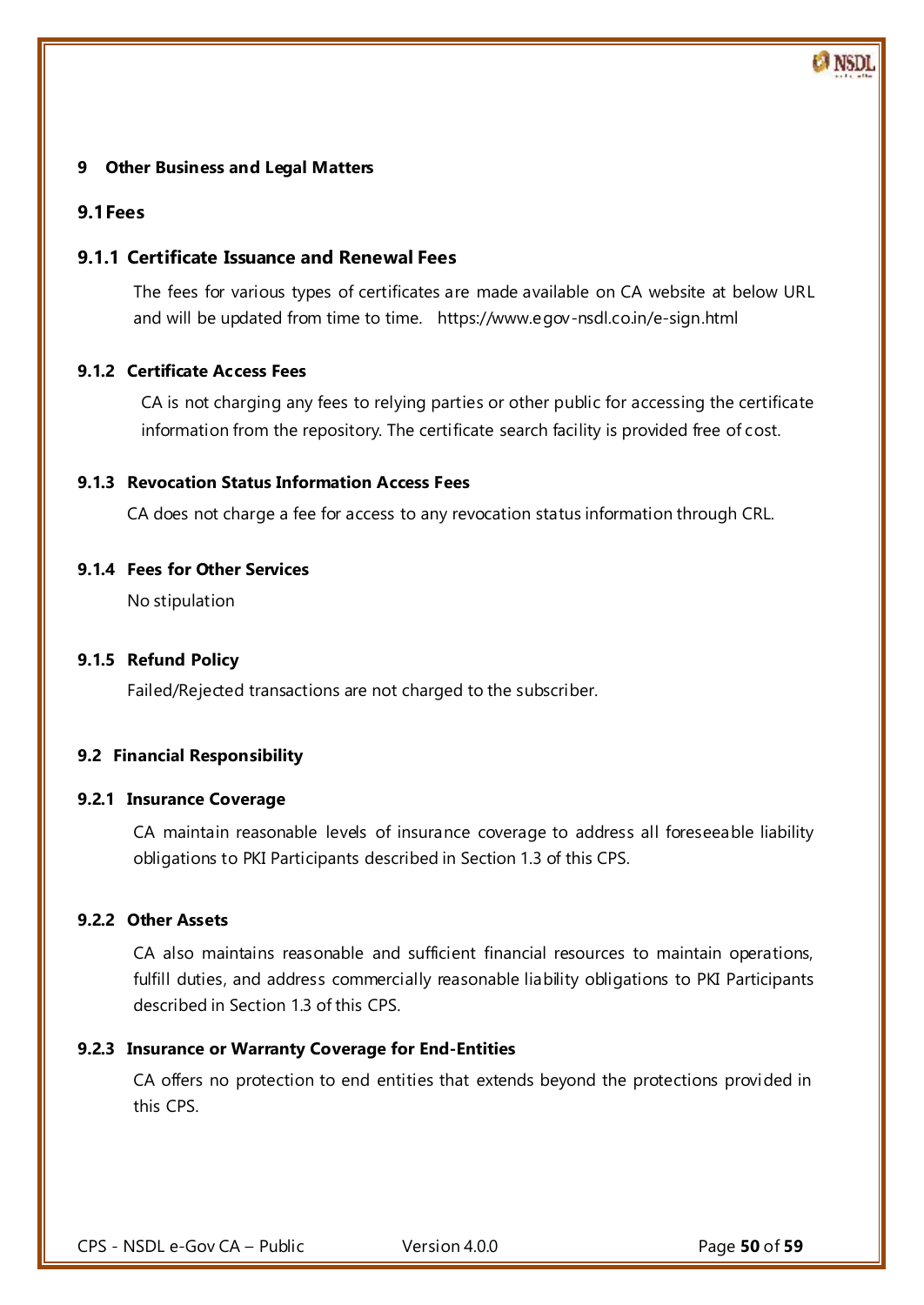#### 9.3 Confidentiality of Business Information

CA maintain the confidentiality of confidential business information that is clearly marked or labeled as confidential, or by its nature reasonably is understood to be confidential, and treat such information with the same degree of care and security as the CA treats its own most confidential information.

#### 9.4 Privacy of Personal Information

CA stores, process, and disclose personally identifiable information in accordance with the provisions of IT Act. & Rules made thereunder.

#### 9.5 Intellectual Property Rights

CA will not knowingly violate any intellectual property rights held by others.

#### 9.5.1 Property Rights in Certificates and Revocation Information

CAs claims all Intellectual Property Rights in and to the Certificates and revocation information that they issue. However, permission to reproduce and distribute Certificates and revocation information on a nonexclusive royalty-free basis, may be granted provided that the recipient agrees to distribute them at no cost.

#### 9.5.2 Property Rights in the CPS

 This CPS is based on the pro forma CPS published by Office of CCA for Licensed CAs. All Intellectual Property Rights in this CPS pertaining to CA are owned by the CA.

#### 9.5.3 Property Rights in Names

The Certificate Applicant may daim all rights, if any, in any trademark, service mark, or trade name of the Certificate Applicant contained in any Application.

#### 9.5.4 Property Rights in Keys

CA claim property rights to the keys used (e.g., CA key pair, time stamp authority key pair, etc.)

Subject to any agreements between CA and its customers, ownership of and property rights in key pairs corresponding to Certificates of Subscribers is specified in this CPS.

**CHNST**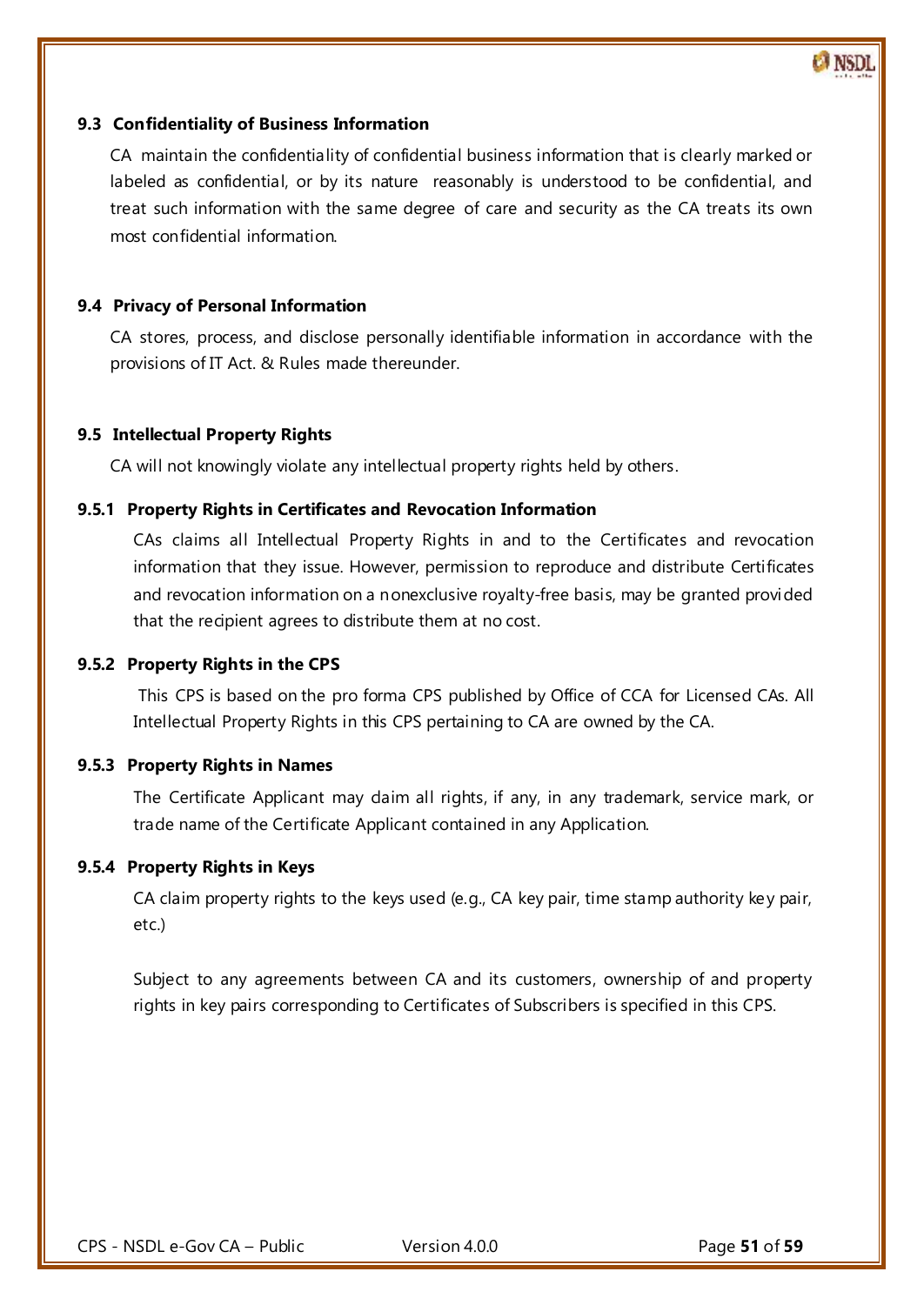

#### 9.6 Representations and Warranties

#### 9.6.1 CA Representations and Warranties

#### 9.6.1.1 CA

CA represents and warrants that:

- (i) signing private key is protected and that no unauthorized person has ever had access to that private key;
- (ii) All representations made by CA in any applicable agreements are true and accurate, to the best knowledge of CA; and
- (iii) Each Subscriber has been required to represent and warrant that all information supplied by the Subscriber in connection with, and/or contained in the Certificate is true.
- (iv) Only verified information appears in the certificate

#### 9.6.2 Subscriber

A Subscriber is required to sign a document (e.g., a subscriber agreement in the case of CA as eKYC provider) containing the requirements the Subscriber shall meet respecting use of the certificate before being issued the certificate. In signing the document described above, each Subscriber should agree to the following:

- (i) Subscriber shall accurately represent itself in all communications with the CA conducted.
- (ii) Subscriber shall authorize ESP of CA to generate key pair, generate certificate and destroy private key up on successful authentication.
- (iii) The Subscriber lawfully holds the private key corresponding to public key identified in the Subscriber's certificate.
- (iv) The Subscriber will abide by all the terms, conditions, and restrictions levied on the use of their eKYC information and certificates.
- (v) Subscriber shall promptly notify the appropriate CA upon change of eKYC information already submitted. Such notification shall be made directly or indirectly through mechanisms consistent with this CPS.
- (vi) The subscriber shall follow all the applicable duties as mentioned in the IT Act.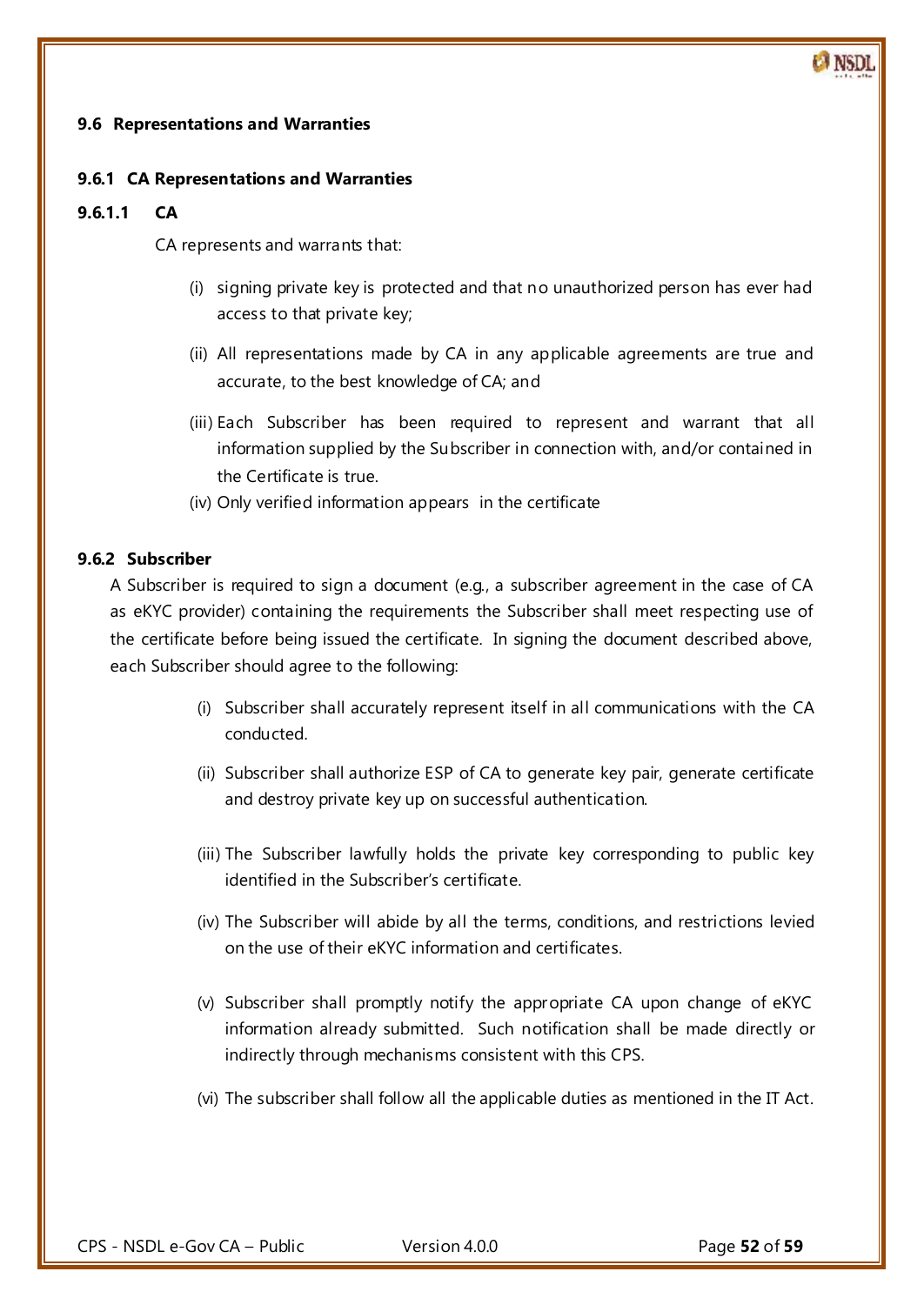

#### 9.6.3 Relying Party

Parties who rely upon the certificates issued under a policy defined in this document shall:

- (i) Use the certificate for the purpose for which it was issued, as indicated in the certificate information (e.g., the key usage extension);
- (ii) Check each certificate for validity, using procedures described in RFC 5280, prior to reliance;
- (iii) Preserve original signed data, the applications necessary to read and process that data, and the cryptographic applications needed to verify the digital signatures on that data for as long as it may be necessary to verify the signature on that data. Note: data format changes associated with application upgrades will often invalidate digital signatures and should be avoided.

#### 9.6.4 Representations and Warranties of Other Participants

No stipulation.

# 9.7 Disclaimers of Warranties

To the extent permitted by applicable law and any other related agreements, CA disclaims all warranties other than any express warranties contained in such agreements or set forth in this CPS.

#### 9.8 Limitations of Liabilities

 CA limit liabilities as long as CA meet the liability requirements stated in IT Act. CA is responsible for verification of any Subscriber to whom it has issued a certificate and to all relying parties who reasonably rely on such certificate in accordance with this CPS, for damages suffered by such persons that are caused by the failure of the CA to comply with the terms of its CPS or its Subscriber Agreement, and sustained by such persons as a result of the use of or reliance on the certificate.

The verification requirements for certificate issuance by CA are as specified under IT Act and reasonable effort by CA. CA cannot guarantee the activities or conduct of the subscribers.

CA shall not be liable for any indirect, exemplary, special, punitive, incidental, and consequential losses, damages, claims, liabilities, charges, costs, expenses or injuries (including without limitation loss of use, data, revenue, profits, business and for any claims of Subscribers or Users or other third parties including Relying parties).

CA shall not be liable for any delay, default, failure, breach of its obligations under the Subscribers Agreement and Relying Party Terms & Conditions.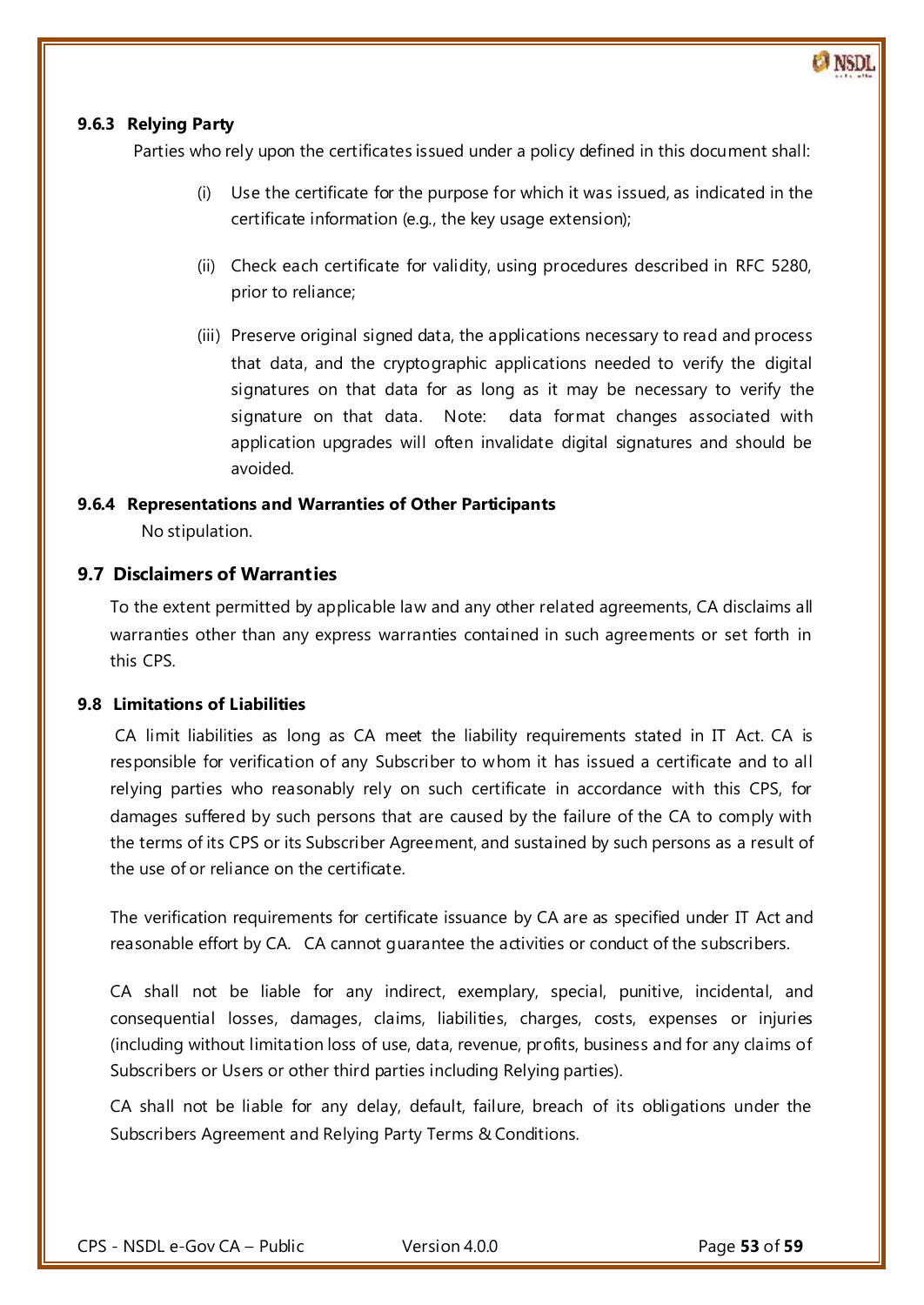All liability is limited to actual and legally provable damages. CA's liability is as per the IT Act, other governing Indian laws and Agreement. If the liability is not dealt under the provisions of ITACT 2000, the following caps limit CA's damages concerning specific certificates.

| <b>Class</b>       | <b>Liability Caps</b>      |
|--------------------|----------------------------|
| eKYC-Single Factor | Indian Rupees One Thousand |
| eKYC-Multi Factor  | Indian Rupees One thousand |

#### 9.9 Indemnities

#### 9.9.1 Indemnification by Subscribers

To the extent permitted by applicable law, subscriber agreement requires Subscribers to indemnify CA for:

- $\div$  False and misrepresentation of fact by the subscriber on the enrollment to eKYC service of CA.
- Suppression of a material fact on the eKYC information if the omission was made negligently or with intent to deceive any party, or
- prevent the compromise, loss, disclosure, modification, or unauthorized use of the  $\cdot \cdot$  The subscriber's failure to protect the subscriber's authentication secret or device , to use a trustworthy system, or to otherwise take the precautions necessary to subscriber's authentication secret.

#### 9.9.2 Indemnification by relying parties

To the extent permitted by applicable law, relying party agreement requires, relying parties to indemnify CA for:

- \* The relying party's failure to perform the representations and warranties as outlined in the applicable section of this CPS.
- $\div$  The relying party's reliance on a certificate that is not reasonable under the circumstances, or
- $\div$  The relying party's failure to check the status of such certificate to determine if the certificate is expired.

M NSD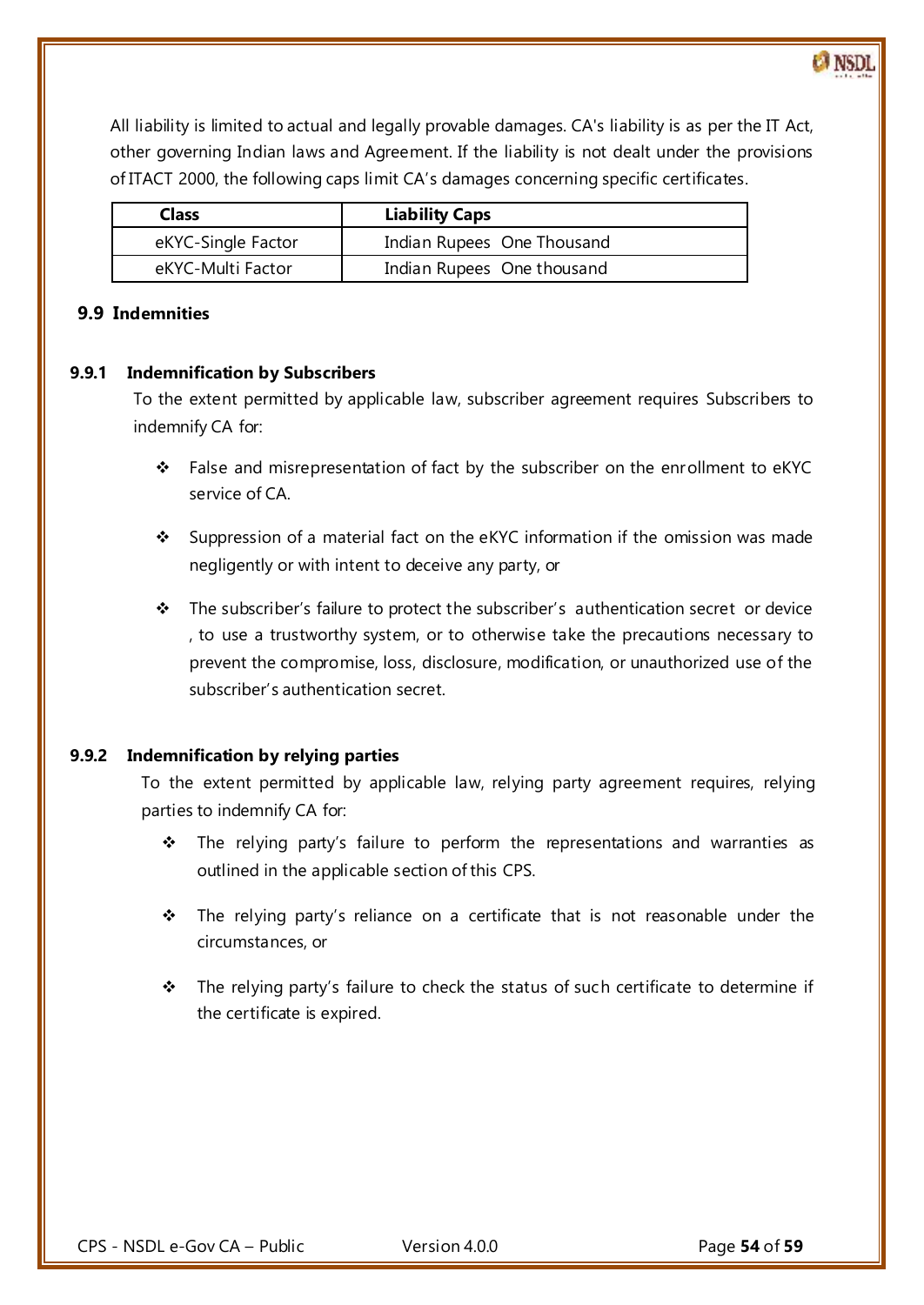# 9.10 Term and Termination

# 9.10.1 Term

The CPS becomes effective upon approval by the Office of CCA. Amendments to this CPS become effective upon ratification by approval by CCA and publication by CA at URL. There is no specified term for this CPS.

# 9.10.2 Termination

While this CPS may be amended from time to time, it shall remain in force until replaced by a newer version or explicitly terminated by CCA.

# 9.10.3 Effect of Termination and Survival

Upon termination of this CPS, CA is nevertheless bound by its terms for all Certificates issued for the remainder of the validity periods of such Certificates. The sections 5.5 and 9.0 of this CPS shall survive the termination or expiration of this CPS.

# 9.11 Individual Notices and Communications with Participants

Unless otherwise specified by agreement between the parties, CA uses commercially reasonable methods to communicate, taking into account the criticality and subject matter of the communication.

# 9.12 Amendments

# 9.12.1 Procedure for Amendment

CA will review this CPS at least once every year. Additional reviews may be enacted at any time at the discretion of the CCA.

If the Office of CCA wishes to recommend amendments or corrections to this CPS, such modifications will be submitted to CCA for approval.

CA will use reasonable efforts to notify subscribers and relying parties of changes.

# 9.12.2 Notification Mechanism and Period

Errors and anticipated changes to this CPS resulting from reviews are published online at URL.

This CPS and any subsequent changes is made publicly available within seven days of approval.

#### 9.12.3 Circumstances under Which OID must be changed

CCA determines the requirement for changing the Certificate Policy OIDs.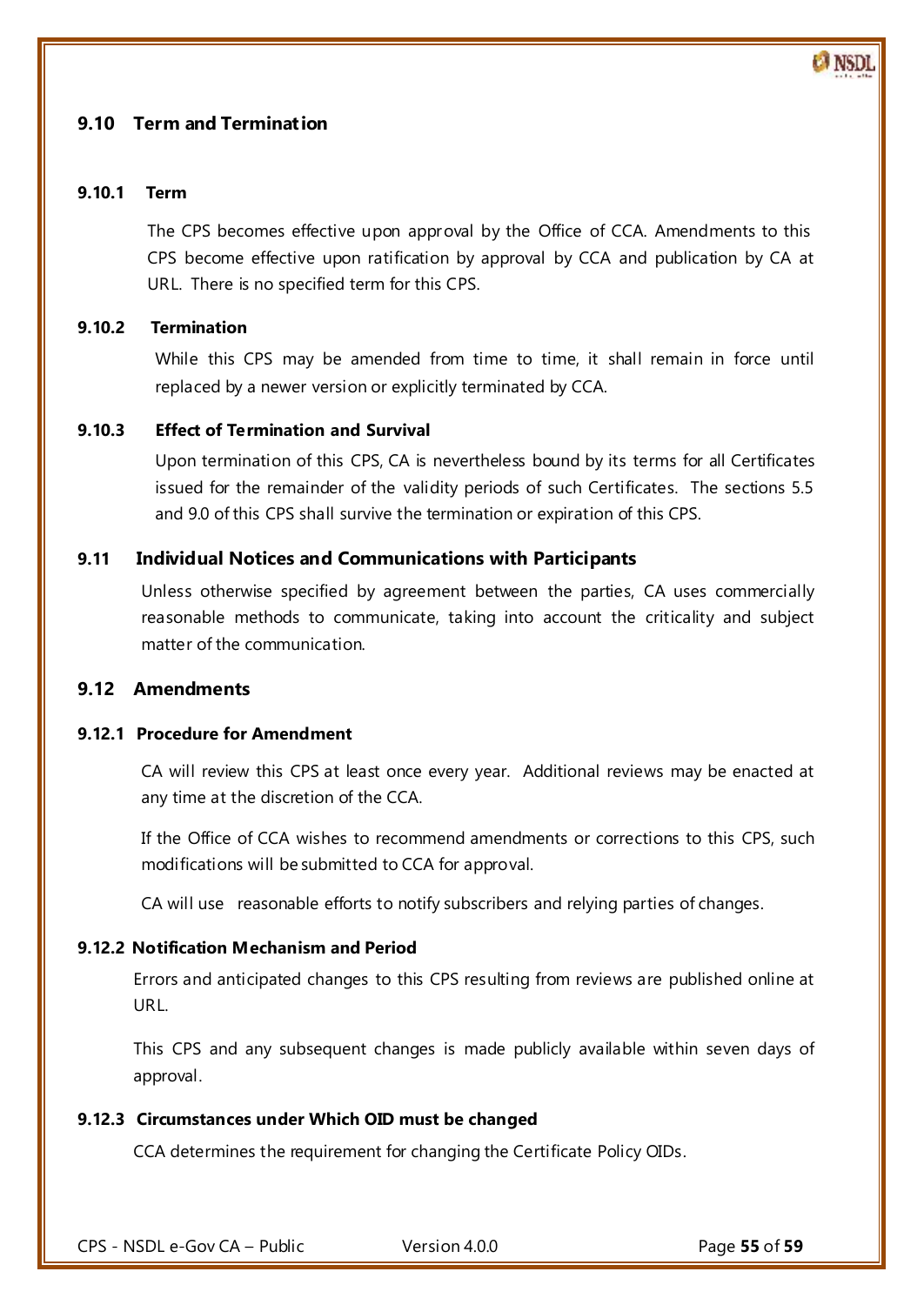

# 9.13 Dispute Resolution Provisions

#### 9.13.1 Disputes among Licensed CAs and Customers

Unless the provision for dispute resolution under the IT Act is invoked, any dispute based on the contents of this CPS, between CA and one of its customers who has availed specific services will be resolved according to provisions in the applicable agreement between the parties.

#### 9.13.2 Alternate Dispute Resolution Provisions

No stipulations.

#### 9.14 Governing Law

The laws of India and more particularly the Information Technology Act, 2000, The Information Technology (Certifying Authorities) Rules, 2000 and Information Technology (Certifying Authority) Regulations, 2001, and the guidelines issued and clarifications made from time to time by the Controller of Certifying Authorities, Ministry of Electronics and Information Technology shall govern the construction, validity, enforceability and performance of actions per this CPS.

#### 9.15 Compliance with Applicable Law

 ordinances, decrees, and orders including, but not limited to, restrictions on exporting This CPS is subject to applicable national, state, local and foreign laws, rules, regulations, or importing software, hardware, or technical information.

# 9.16 Miscellaneous Provisions

#### 9.16.1 Entire Agreement

No stipulation.

#### 9.16.2 Assignment

Except where specified by other contracts, no party may assign or delegate this CPS or any of its rights or duties under this CPS, without the prior written consent of the other party (such consent not to be unreasonably withheld). Further, the Office of CCA in its discretion may assign and delegate this CPS to any party of its choice.

#### 9.16.3 Severability

If any provision of this CPS is held to be invalid by a court of competent jurisdiction, then the remaining provisions will nevertheless remain in full force and effect.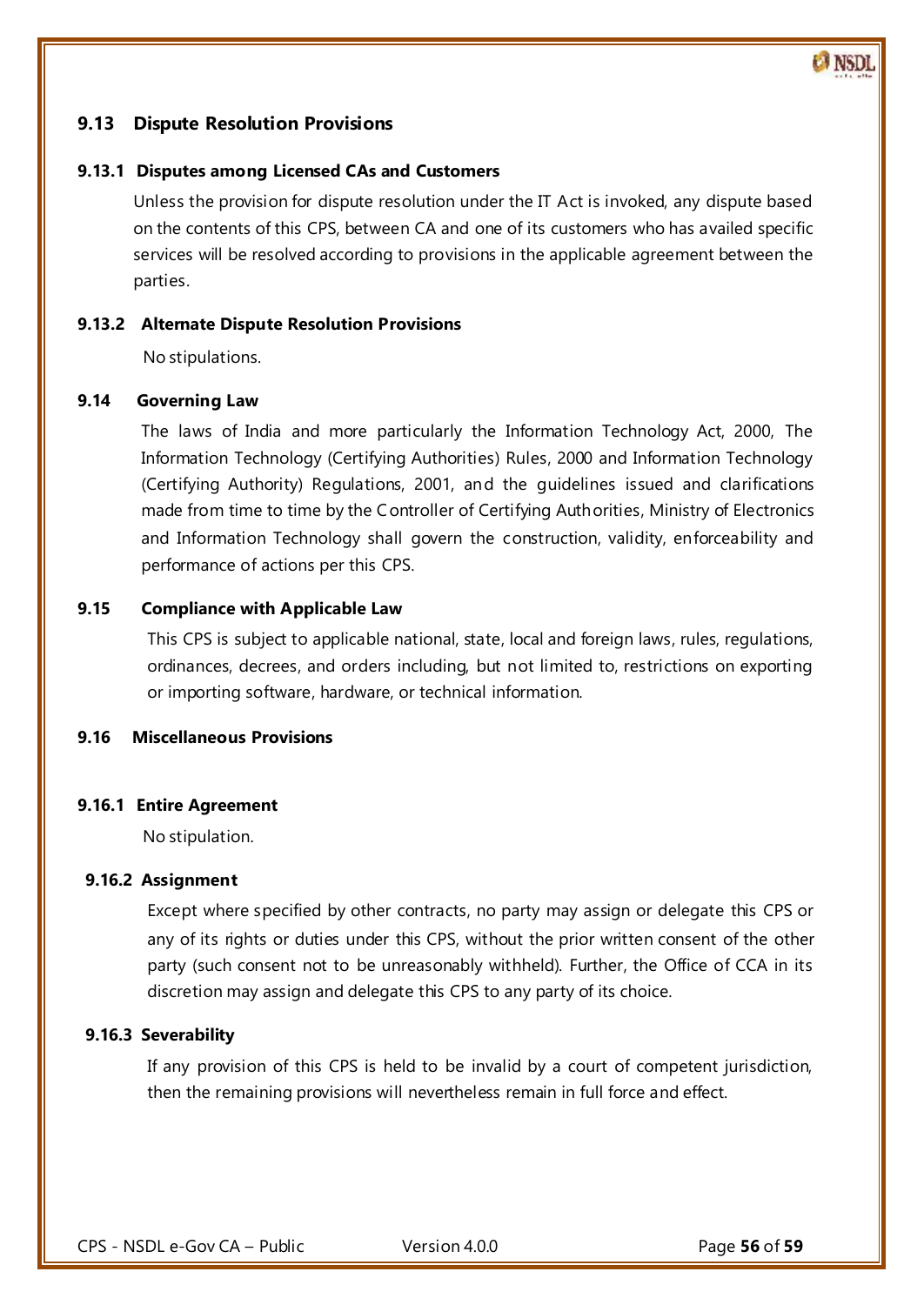

#### 9.16.4 Waiver of Rights

No waiver of any breach or default or any failure to exercise any right hereunder is construed as a waiver of any subsequent breach or default or relinquishment of any future right to exercise such right. The headings in this CPS are for convenience only and cannot be used in interpreting this CPS.

#### 9.16.5 Force Majeure

CA is not liable for any failure or delay in its performance under this CPS due to causes that are beyond their reasonable control, including, but not limited to, an act of God, act of civil or military authority, fire, epidemic, flood, earthquake, riot, war, failure of equipment, failure of telecommunications lines, lack of Internet access, sabotage, and governmental action.

#### 9.17 Other Provisions

No stipulation.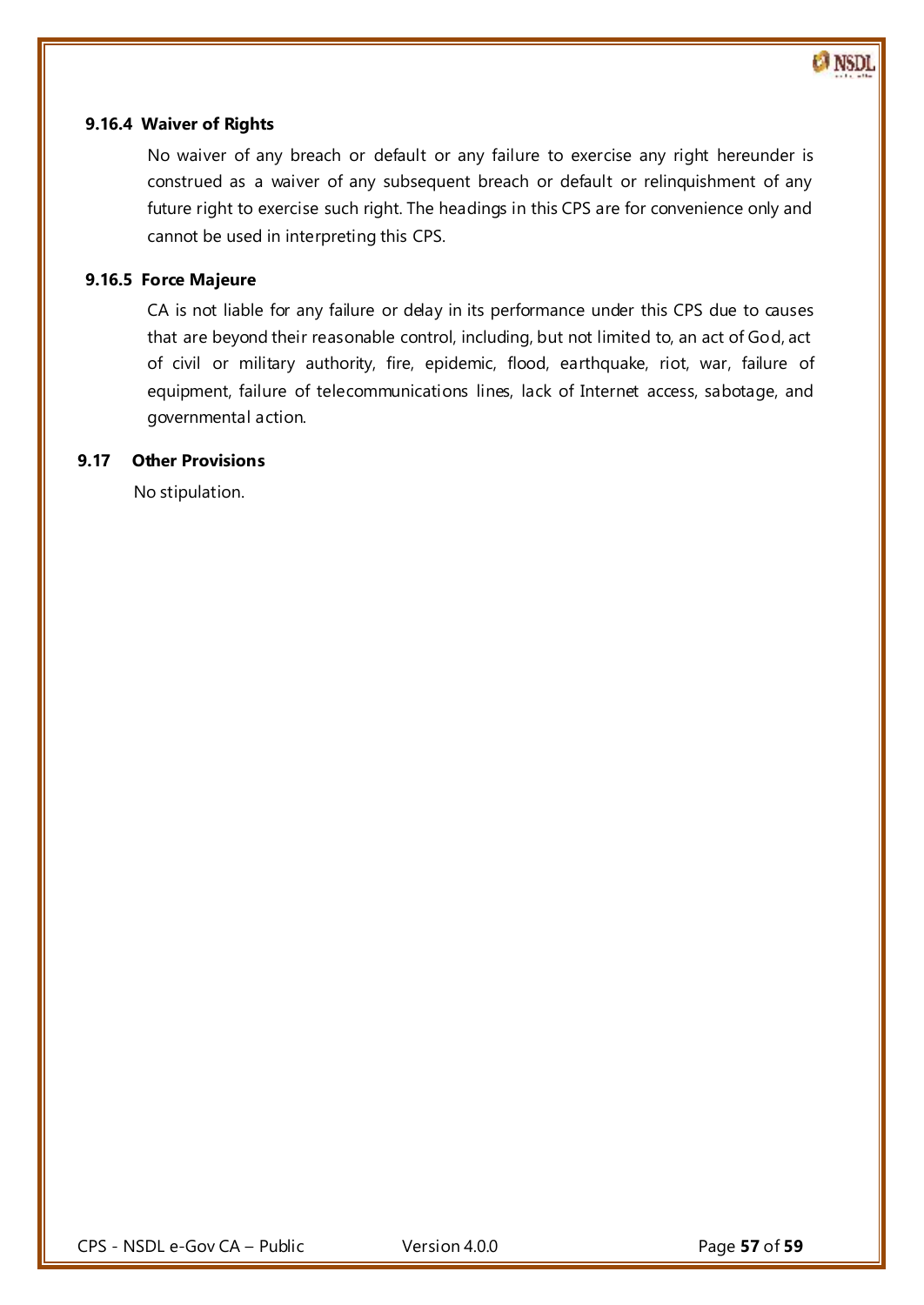# 10 Bibliography

| <b>FIPS 140-2</b>   | Security Requirements for Cryptog raphic Modules, 1994-01                            |
|---------------------|--------------------------------------------------------------------------------------|
|                     | http://csrc.nist.gov/cryptval/                                                       |
| <b>FIPS 186-2</b>   | Digital Signature Standard, 2000-01-27 http://csrs.nist.gov/fips/fips186.pdf         |
| <b>ITACT 2000</b>   | The Information Technoligy Act, 2000, Government of India, June 9, 2000.             |
| <b>RFC 3647</b>     | Certificate Policy and Certificate Practices Framework, Chokhani, Ford, Sabett,      |
|                     | Merrill, and Wu. November 2003.                                                      |
| <b>CCA-IOG</b>      | Interoperability Guidelines for DSC, http://www.cca.gov.in/cca/?q=guidelines.html    |
| <b>CCA-CP</b>       | X.509 Certificate Policy for India PKI ,http://www.cca.gov.in/cca/?q=guidelines.html |
| <b>CCA-IVG</b>      | Identity Verification Guidelines, http://www.cca.gov.in/cca/?q=guidelines.html       |
| <b>CCA-TSG</b>      | Time Stamping Services Guidelines for CAs,                                           |
|                     | http://www.cca.gov.in/cca/?q=guidelines.html                                         |
| <b>CCA-OCSP</b>     | OCSP Service Guidelines for CAs, http://www.cca.gov.in/cca/?q=guidelines.html        |
| <b>CCA-SSL</b>      | Guidelines For Issuance Of SSL Certificates,                                         |
|                     | http://www.cca.gov.in/cca/?q=guidelines.html                                         |
| <b>CCA-OID</b>      | OID Hierarchy for India PKI(OID), http://www.cca.gov.in/cca/?q=guidelines.html       |
| <b>CCA-eAUTH</b>    | e-authentication guidelines ,http://www.cca.gov.in/cca/?q=guidelines.html            |
| <b>CCA-eAPI</b>     | eSign API Specifications, http://www.cca.gov.in/cca/?q=guidelines.html               |
| <b>CCA-CASITESP</b> | CA SITE SPECIFICATION , http://www.cca.gov.in/cca/?q=guidelines.html                 |
| <b>CCA-CRYPTO</b>   | Security Requirements for Crypto Devices,                                            |
|                     | http://www.cca.gov.in/cca/?q=guidelines.html                                         |
| <b>CCA-CALIC</b>    | CA Licensing Guidelines , http://www.cca.gov.in/cca/?q=guidelines.html               |

The following documents were used in part to develop this CPS: